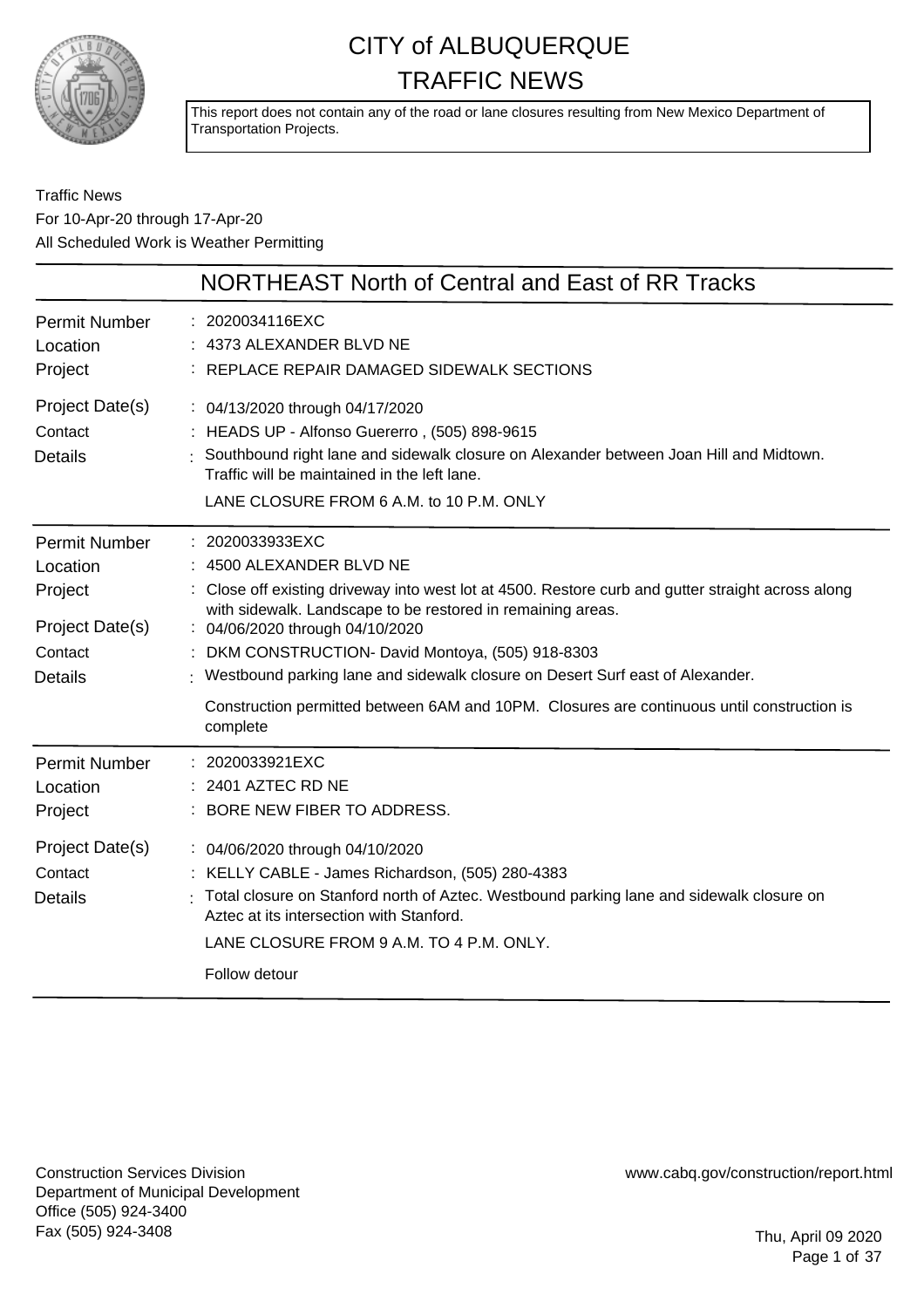

This report does not contain any of the road or lane closures resulting from New Mexico Department of Transportation Projects.

#### Traffic News For 10-Apr-20 through 17-Apr-20 All Scheduled Work is Weather Permitting

|                                                                                             | NORTHEAST North of Central and East of RR Tracks                                                                                                                                                                                                                                                                                                                                                                                                                                                                                 |
|---------------------------------------------------------------------------------------------|----------------------------------------------------------------------------------------------------------------------------------------------------------------------------------------------------------------------------------------------------------------------------------------------------------------------------------------------------------------------------------------------------------------------------------------------------------------------------------------------------------------------------------|
| <b>Permit Number</b><br>Location<br>Project                                                 | : 2020034203EXC<br>BROADWAY From MARBLE To BROADWAY<br>: Pot hole ABCWUA forced main.                                                                                                                                                                                                                                                                                                                                                                                                                                            |
| Project Date(s)<br>Contact<br><b>Details</b>                                                | : 04/15/2020 through 04/16/2020<br>: COBB FENDLEY- Freddie Jaramillo, (505) 918-8100<br>Northbound left lane closure using Truck Mounted Arrow Board Mobile operation on Broadway<br>between Marble and Granite. Traffic will be maintained in the left lane.<br>LANE CLOSURE FROM 9 A.M. TO 4 P.M. ONLY.<br>This traffic control setup includes a flagging operation, use caution and be prepared to stop.                                                                                                                      |
| <b>Permit Number</b><br>Location<br>Project<br>Project Date(s)<br>Contact<br><b>Details</b> | : 2020033517EXC<br>CARLISLE From MONTGOMERY To SAN MATEO<br>SETTING AND REPALCING NEW STREET LIGHT POLE GOING WB ON MONTGOMERY TO<br>CARLISLE.<br>: 03/06/2020 through 04/18/2020<br>: KELLY CABLE - Martin Sanchez, (505) 917-3706<br>Westbound right lane and sidewalk closure using Truck Mounted Arrow Board Mobile operation<br>on Montgomery between San Mateo and Carlisle.<br>LANE CLOSURE FROM 9 A.M. TO 4 P.M. ONLY.<br>This traffic control setup includes a flagging operation, use caution and be prepared to stop. |
| <b>Permit Number</b><br>Location<br>Project<br>Project Date(s)<br>Contact<br>Details        | : 2020034201EXC<br>: 4101 CENTRAL AVE NE<br>: Install distribution pole in alley between Sierra &<br>Graceland and Copper & Central NE.<br>: 04/14/2020 through 04/14/2020<br>: WILSON CONST- Perez Ciddio, (503) 349-7679                                                                                                                                                                                                                                                                                                       |
| <b>Permit Number</b><br>Location<br>Project<br>Project Date(s)<br>Contact<br><b>Details</b> | : 2020034212EXC<br>3401 CLAREMONT AVE NE<br><b>EMERGENCY VALVE REPAIR</b><br>: 04/07/2020 through 04/14/2020<br>ABCWUA - Ron Vigil, (505) 289-3583                                                                                                                                                                                                                                                                                                                                                                               |

Construction Services Division Department of Municipal Development Office (505) 924-3400 Fax (505) 924-3408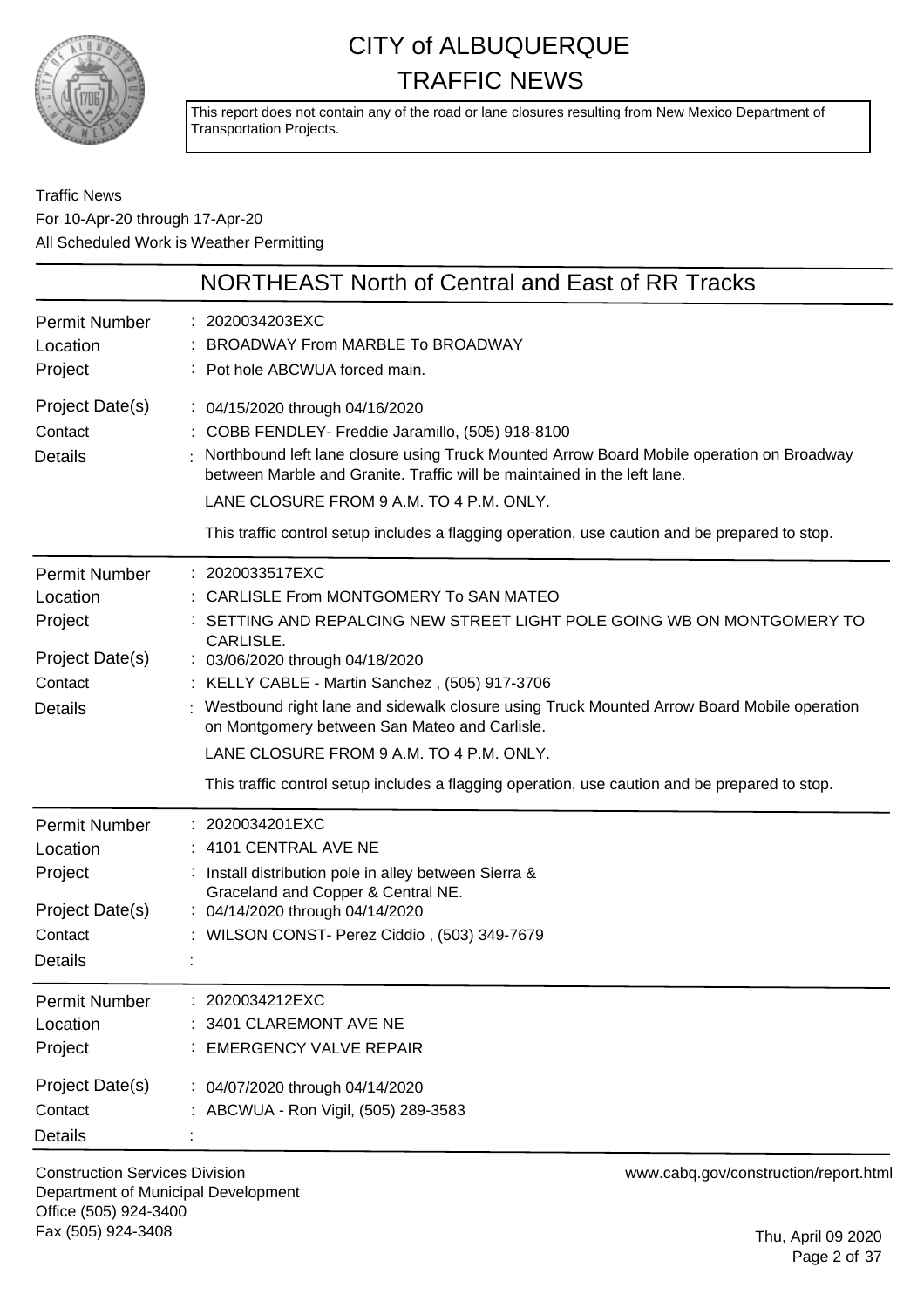

This report does not contain any of the road or lane closures resulting from New Mexico Department of Transportation Projects.

#### Traffic News For 10-Apr-20 through 17-Apr-20 All Scheduled Work is Weather Permitting

|                                              | NORTHEAST North of Central and East of RR Tracks                                                                                                                                                                                                                                                                                                                                                                                                     |
|----------------------------------------------|------------------------------------------------------------------------------------------------------------------------------------------------------------------------------------------------------------------------------------------------------------------------------------------------------------------------------------------------------------------------------------------------------------------------------------------------------|
| <b>Permit Number</b><br>Location<br>Project  | : 2019027609EXC<br>6301 EAGLE ROCK AVE NE<br>: Road Closure to Direct Incoming and Outbound Traffic                                                                                                                                                                                                                                                                                                                                                  |
| Project Date(s)<br>Contact<br><b>Details</b> | : 04/09/2019 through 04/01/2021<br>COA - Joaquin Rimbert - SOLID WASTE, (505) 261-3347<br>Through access on Eagle Rock Ave. at Eagle Rock Convenience Center will be closed<br>(Between San Pedro and Obsidian). All traffic will be directed into Eagle Rock Convenience<br>Center<br>SATURDAY AND SUNDAY ONLY<br>7:30AM TO 1:30PM<br>SEEK ALTERNATE ROUTE<br>This closures will take place 7-days per week during the COVID-19 stay-at-home order. |
| <b>Permit Number</b><br>Location<br>Project  | : 2020034130EXC<br>4111 ELLISON ST NE<br>: BORE NEW FIBER TO ADDRESS.                                                                                                                                                                                                                                                                                                                                                                                |
| Project Date(s)<br>Contact<br><b>Details</b> | : 04/13/2020 through 04/23/2020<br>: KELLY CABLE - James Richardson, (505) 280-4383<br>Eastbound parking lane and sidewalk closure on Ellison between Washington and Jefferson.<br>LANE CLOSURE FROM 9 A.M. TO 4 P.M. ONLY.                                                                                                                                                                                                                          |
| <b>Permit Number</b><br>Location<br>Project  | 2020034064EXC<br>2001 EUBANK BLVD NE<br>BORE NEW FIBER TO ADDRESS.                                                                                                                                                                                                                                                                                                                                                                                   |
| Project Date(s)<br>Contact<br><b>Details</b> | : 04/13/2020 through 04/17/2020<br>: KELLY CABLE - James Richardson, (505) 280-4383<br>Southbound right and sidewalk closure on Eubank at its intersection with Baldwin. Traffic will be<br>maintained in the center and left lanes.<br>LANE CLOSURE FROM 9 A.M. TO 4 P.M. ONLY.                                                                                                                                                                     |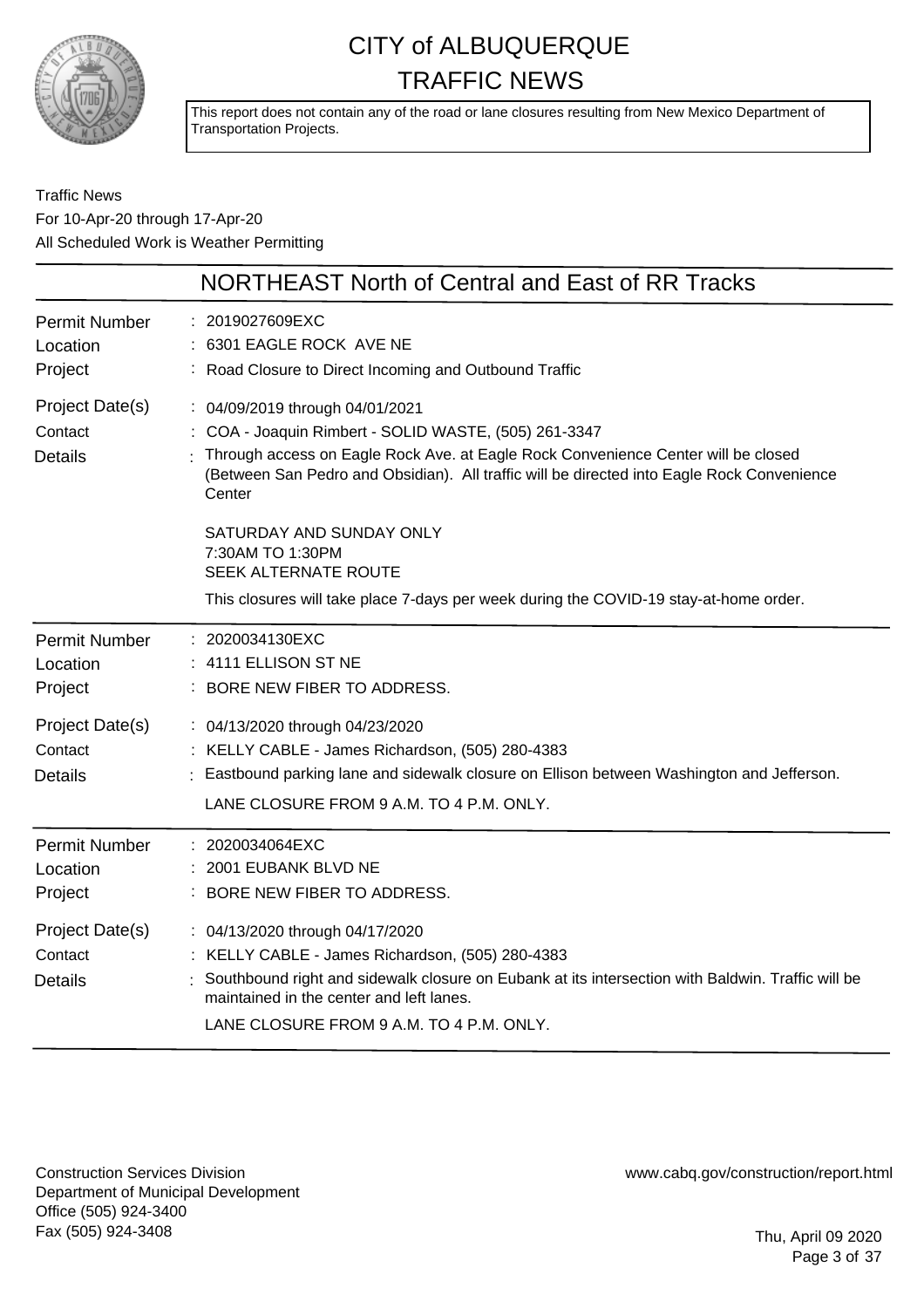

This report does not contain any of the road or lane closures resulting from New Mexico Department of Transportation Projects.

#### Traffic News For 10-Apr-20 through 17-Apr-20 All Scheduled Work is Weather Permitting

|                                              | NORTHEAST North of Central and East of RR Tracks                                                                                                                                                                                                                                                                                                                                   |
|----------------------------------------------|------------------------------------------------------------------------------------------------------------------------------------------------------------------------------------------------------------------------------------------------------------------------------------------------------------------------------------------------------------------------------------|
| <b>Permit Number</b><br>Location<br>Project  | : 2020034122EXC<br>7400 HOLLY AVE NE<br>: direction bore for main cable shoulder work close and side walk close                                                                                                                                                                                                                                                                    |
| Project Date(s)<br>Contact<br><b>Details</b> | : 04/13/2020 through 04/17/2020<br>: HIGH 5 NETWORKS - Edgar Mendez, (505) 804-1415<br>: Eastbound shoulder and sidewalk closure on Holly west of Holly.<br>LANE CLOSURE FROM 9 A.M. TO 4 P.M. ONLY.                                                                                                                                                                               |
| <b>Permit Number</b><br>Location<br>Project  | : 2020034109EXC<br><b>BARSTOW FROM HOLLY TO ALAMEDA</b><br>: Adjust Storm Drain Manholes.                                                                                                                                                                                                                                                                                          |
| Project Date(s)<br>Contact<br><b>Details</b> | : 04/08/2020 through 04/10/2020<br>: FRANKLIN'S EARTHMOVING - Hector Perez, (505) 991-2200<br>: Center two way left turn lane closure on Barstow between Holly and Alameda.<br>Construction permitted between 6AM and 10PM. Closures are continuous until construction is<br>complete                                                                                              |
| <b>Permit Number</b><br>Location<br>Project  | : 2020034165EXC<br>3240 JUAN TABO BLVD NE<br>BORE NEW FIBER TO ADDRESS.                                                                                                                                                                                                                                                                                                            |
| Project Date(s)<br>Contact<br><b>Details</b> | : 04/13/2020 through 04/22/2020<br>: KELLY CABLE - James Richardson, (505) 280-4383<br>Northbound right lane and sidewalk closure on Juan Tabo between Jane and Golden Gate.<br>Traffic will be maintained in the center and left lanes.<br>Westbound parking lane and sidewalk closure on Jane PI east of Juan Tabo.<br>LANE CLOSURE FROM 9 A.M. TO 4 P.M. ONLY.<br>Follow detour |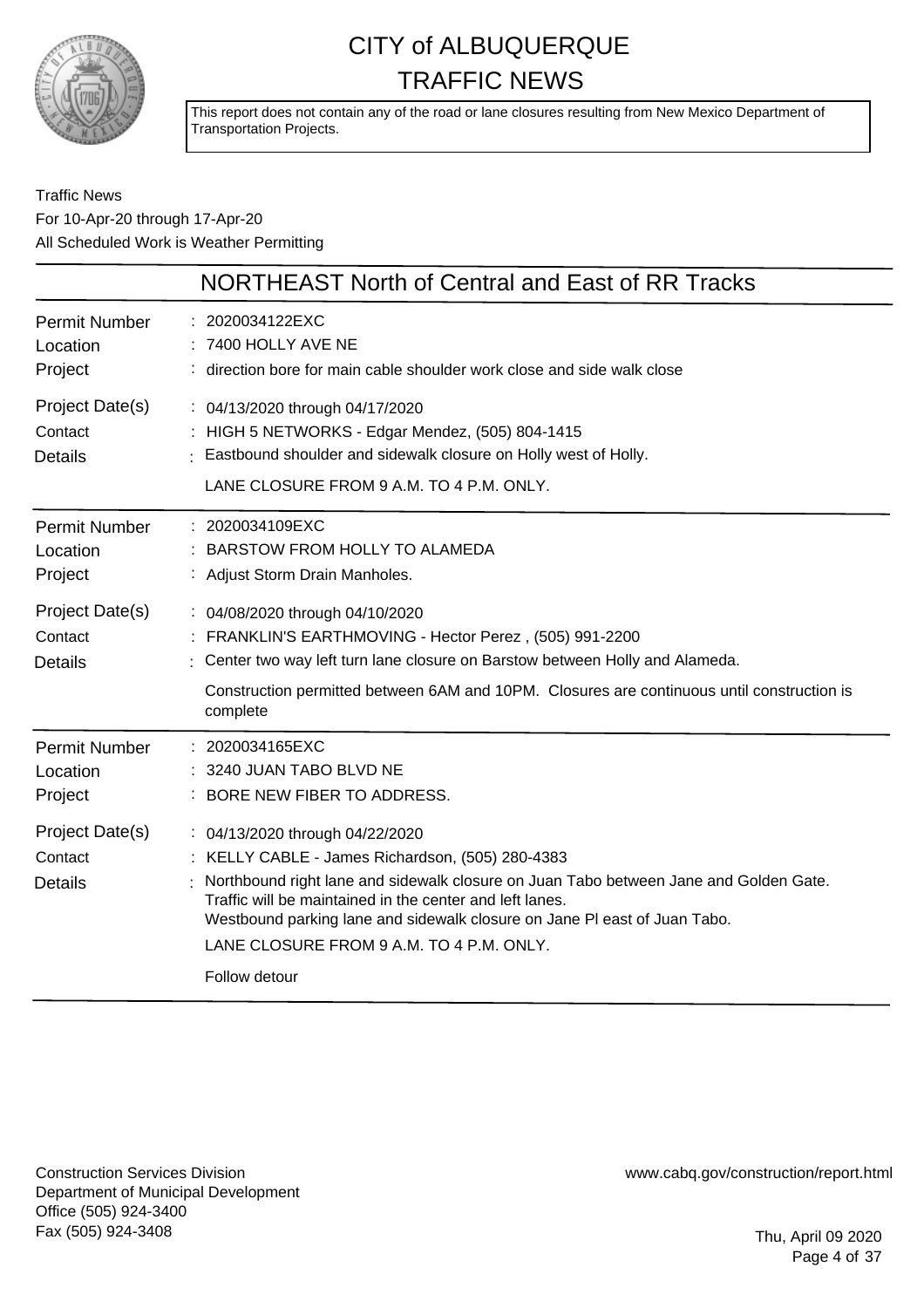

This report does not contain any of the road or lane closures resulting from New Mexico Department of Transportation Projects.

Traffic News For 10-Apr-20 through 17-Apr-20 All Scheduled Work is Weather Permitting

|                                              | NORTHEAST North of Central and East of RR Tracks                                                                                                                                                                                                                                                                                                                            |
|----------------------------------------------|-----------------------------------------------------------------------------------------------------------------------------------------------------------------------------------------------------------------------------------------------------------------------------------------------------------------------------------------------------------------------------|
| <b>Permit Number</b><br>Location<br>Project  | 2020034123EXC<br>1801 JUAN TABO BLVD NE<br>Bore new fiber to address.                                                                                                                                                                                                                                                                                                       |
| Project Date(s)<br>Contact<br><b>Details</b> | : 04/13/2020 through 04/17/2020<br>KELLY CABLE - James Richardson, (505) 280-4383<br>Southbound right lane and sidewalk closure on Juan Tabo between Snow Heights and Indian<br>School. Traffic will be maintained in the center and left lanes.<br>Westbound total closure on Snow Heights west of Juan Tabo.<br>LANE CLOSURE FROM 9 A.M. TO 4 P.M. ONLY.<br>Follow detour |
| <b>Permit Number</b><br>Location<br>Project  | : 2020034058EXC<br>7901 LAS LOMITAS DR NE<br>NEW PRIVATE ENTRANCE NEW VALLEY GUTTER NEW HC RAMP.                                                                                                                                                                                                                                                                            |
| Project Date(s)<br>Contact<br><b>Details</b> | : 04/08/2020 through 04/15/2020<br>: CAMBRO- April Marker, (505) 345-1133<br>Southbound lane closure with southbound traffic being maintained in the center two way left<br>lane on Las Lomitas between Questa Abajo and Questa Arriba.<br>CONSTRUCTION PERMITTED BETWEEN 7 A.M. AND 7 P.M. ONLY<br>Sidewalk closure only, continuously until complete                      |
| <b>Permit Number</b><br>Location<br>Project  | : 2020033838EXC<br>LOMAS From LOUISIANA To LOMAS<br>WATER VALVES ON EXISTING LINES                                                                                                                                                                                                                                                                                          |
| Project Date(s)<br>Contact<br><b>Details</b> | : 04/07/2020 through 04/17/2020<br>RMCI INC- Tristan Botcher, (505) 379-8347<br>Southbound inside lane closure on Louisiana Blvd at Lomas Blvd. SB traffic will be reduced to<br>two lanes.<br>Construction permitted between 6AM and 10PM. Closures are continuous until construction is<br>complete                                                                       |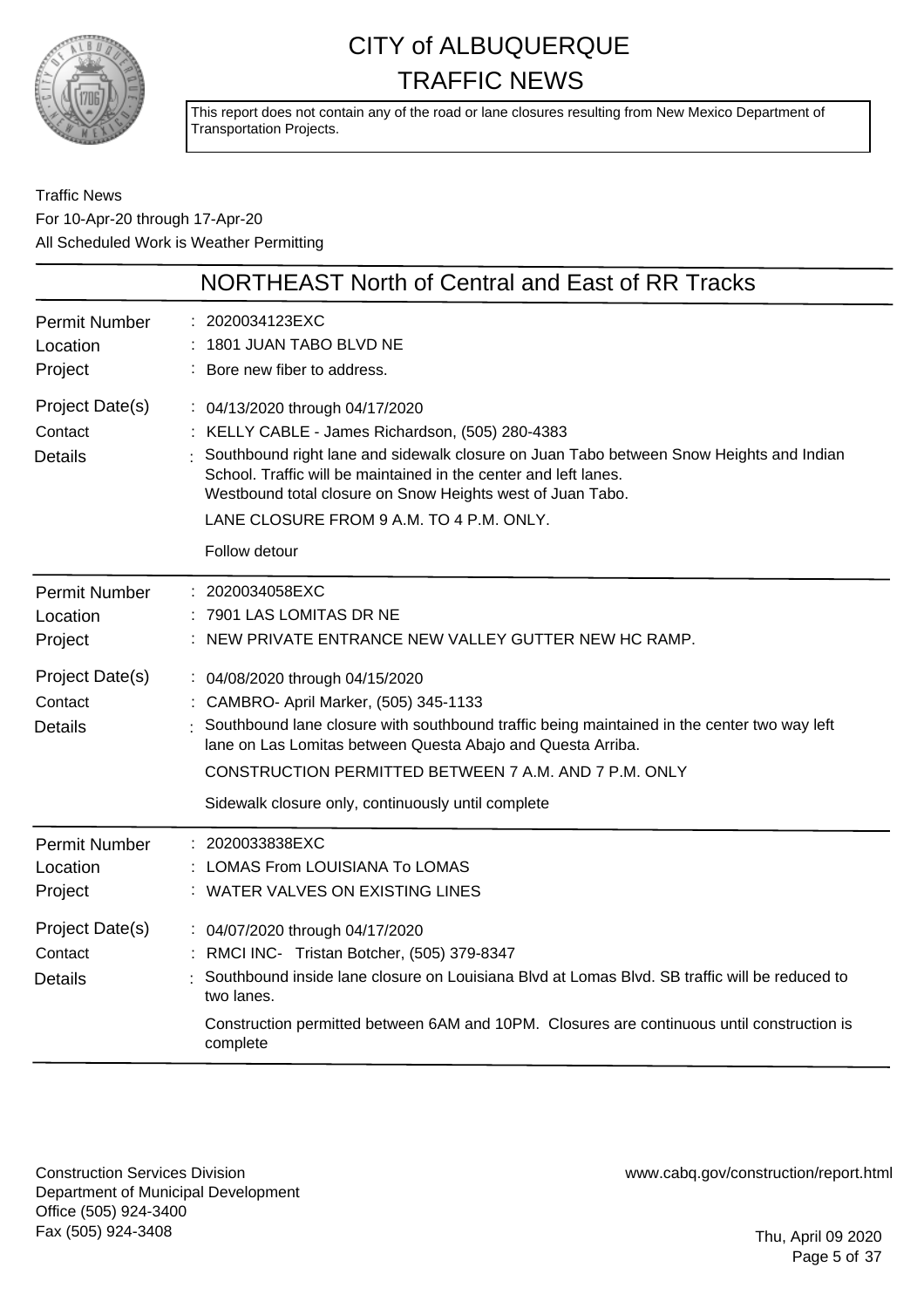

This report does not contain any of the road or lane closures resulting from New Mexico Department of Transportation Projects.

Traffic News For 10-Apr-20 through 17-Apr-20 All Scheduled Work is Weather Permitting

|                                                                                             | NORTHEAST North of Central and East of RR Tracks                                                                                                                                                                                                                                                                                                                                                                                                                                                       |
|---------------------------------------------------------------------------------------------|--------------------------------------------------------------------------------------------------------------------------------------------------------------------------------------------------------------------------------------------------------------------------------------------------------------------------------------------------------------------------------------------------------------------------------------------------------------------------------------------------------|
| <b>Permit Number</b><br>Location<br>Project                                                 | : 2020034071EXC<br>4421 MCLEOD RD NE<br>BORE NEW FIBER TO ADDRESS.                                                                                                                                                                                                                                                                                                                                                                                                                                     |
| Project Date(s)<br>Contact<br><b>Details</b>                                                | : 04/10/2020 through 04/15/2020<br>: KELLY CABLE - James Richardson, (505) 280-4383<br>Phase 1: Westbound lane and sidewalk closure with westbound traffic being maintained in the<br>center of the road on McLeod between Jefferson and I25 Frontage road.<br>Phase 2: Eastbound lane closure with eastbound traffic being maintained in the center lane on<br>Mcleod between I25 Frontage road and Jefferson.<br>LANE CLOSURE FROM 9 A.M. TO 4 P.M. ONLY.                                            |
| <b>Permit Number</b><br>Location<br>Project<br>Project Date(s)<br>Contact<br><b>Details</b> | : 2020034175EXC<br>7212 MENAUL ST NE<br>Water line and SAS tie in. Shoulder work at MENAUL eastbound. west of Mesilla & Shoulder<br>work on Mesilla Southbound.<br>: 04/15/2020 through 04/16/2020<br>: COMPASS ENGINEERING- Mark Otero, (505) 221-6003<br>Eastbound sidewalk closure on Menaul west of Mesilla.<br>Southbound parking lane and sidewalk closure on Mesilla south of Menaul.<br>Construction permitted between 6AM and 10PM. Closures are continuous until construction is<br>complete |
| <b>Permit Number</b><br>Location<br>Project                                                 | 2020034087EXC<br>MONTGOMERY From JEFFERSON To MONTGOMERY<br>: NMGC regulator maintenance in vaults.                                                                                                                                                                                                                                                                                                                                                                                                    |
| Project Date(s)<br>Contact<br><b>Details</b>                                                | : 04/16/2020 through 04/16/2020<br>: NM GAS - Leo Sanchez, (505) 259-8559<br>Northbound sidewalk closure only on Jefferson north of Montgomery.<br>LANE CLOSURE FROM 9 A.M. TO 4 P.M. ONLY.                                                                                                                                                                                                                                                                                                            |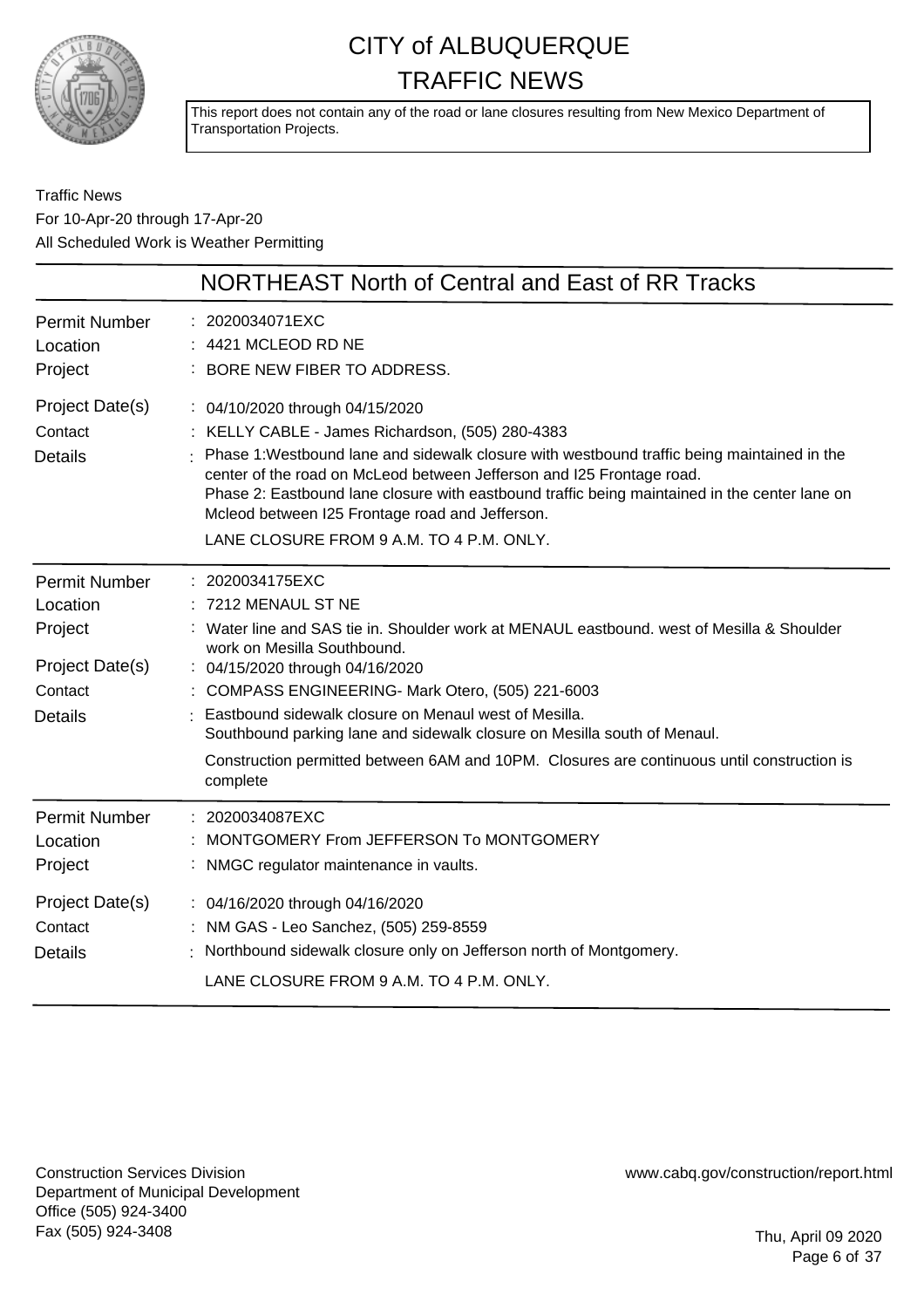

This report does not contain any of the road or lane closures resulting from New Mexico Department of Transportation Projects.

#### Traffic News For 10-Apr-20 through 17-Apr-20 All Scheduled Work is Weather Permitting

|                                              | NORTHEAST North of Central and East of RR Tracks                                                                                                                                                                                                                                                                                                                                |
|----------------------------------------------|---------------------------------------------------------------------------------------------------------------------------------------------------------------------------------------------------------------------------------------------------------------------------------------------------------------------------------------------------------------------------------|
| Permit Number<br>Location<br>Project         | : 2020033519EXC<br>MONTGOMERY From SAN MATEO To MCLEOD<br>: SETTING AND REPLACING NEW STREET LIGHT POLE.                                                                                                                                                                                                                                                                        |
| Project Date(s)<br>Contact<br><b>Details</b> | : 03/06/2020 through 04/18/2020<br>: KELLY CABLE - Martin Sanchez, (505) 917-3706<br>: Southbound right lane and sidewalk closure using Truck Mounted Arrow Board Mobile operation<br>on San Mateo between Mclood and Montgomery.<br>LANE CLOSURE FROM 9 A.M. TO 4 P.M. ONLY.<br>This traffic control setup includes a flagging operation, use caution and be prepared to stop. |
| <b>Permit Number</b><br>Location<br>Project  | : 2020033550EXC<br>OSUNA From SAN MATEO To ACADEMY<br>: SETTING REPLACING NEW STREET LIGHT POLES MAN AND TRUCK.                                                                                                                                                                                                                                                                 |
| Project Date(s)<br>Contact<br><b>Details</b> | : 03/09/2020 through 04/18/2020<br>: KELLY CABLE - Martin Sanchez, (505) 917-3706<br>Northbound right lane and sidewalk closure using Truck Mounted Arrow Board Mobile operation<br>on San Mateo between Osuna and Pan American.<br>LANE CLOSURE FROM 9 A.M. TO 4 P.M. ONLY.                                                                                                    |
| <b>Permit Number</b><br>Location<br>Project  | $: 2020034065$ EXC<br>146 QUINCY ST NE<br>: BORE NEW FIBER TO ADDRESS.                                                                                                                                                                                                                                                                                                          |
| Project Date(s)<br>Contact<br><b>Details</b> | : 04/09/2020 through 04/15/2020<br>: KELLY CABLE - James Richardson, (505) 280-4383                                                                                                                                                                                                                                                                                             |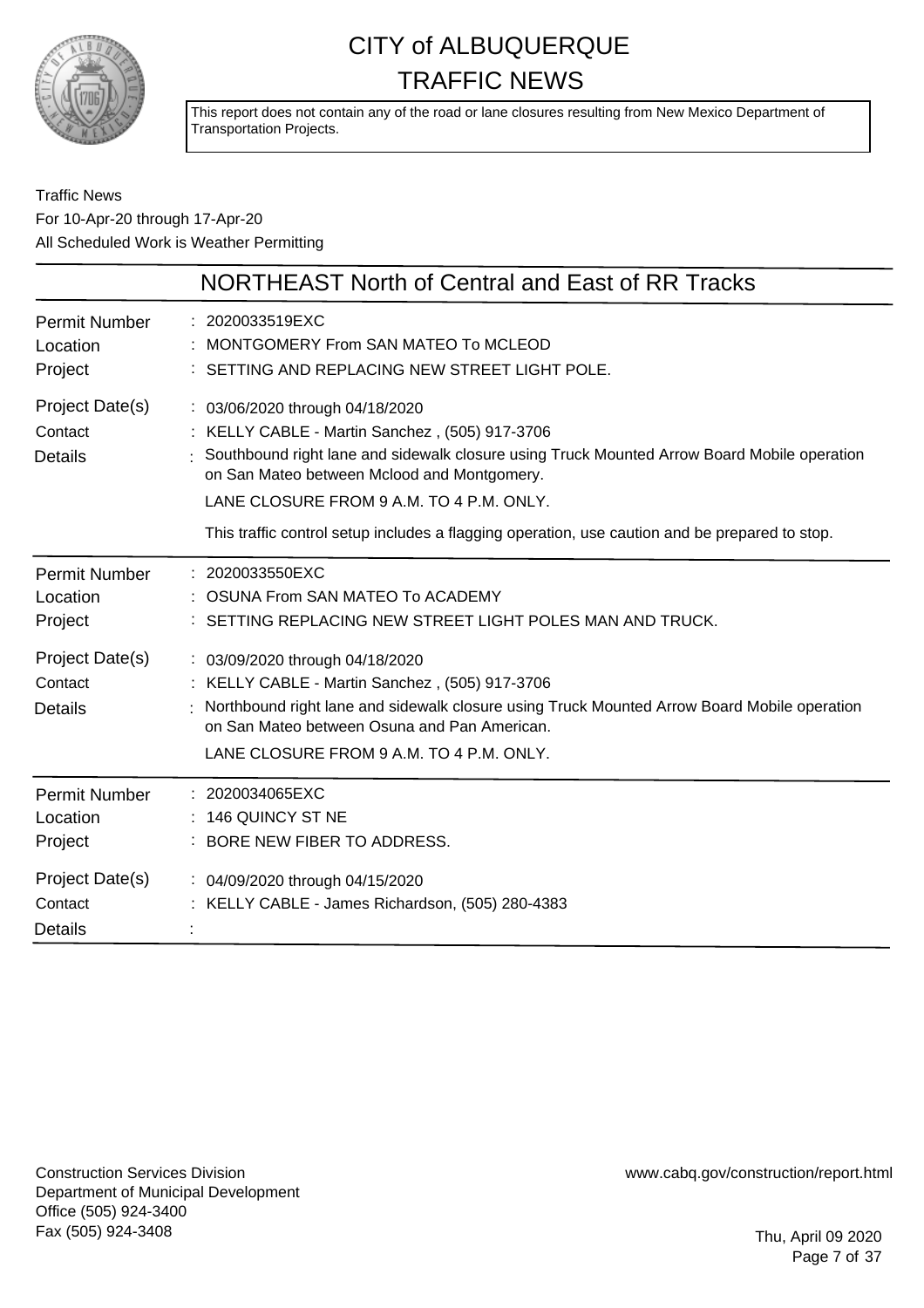

This report does not contain any of the road or lane closures resulting from New Mexico Department of Transportation Projects.

#### Traffic News For 10-Apr-20 through 17-Apr-20 All Scheduled Work is Weather Permitting

|                                              | NORTHEAST North of Central and East of RR Tracks                                                                                                                                                                                                                                                                                                                             |
|----------------------------------------------|------------------------------------------------------------------------------------------------------------------------------------------------------------------------------------------------------------------------------------------------------------------------------------------------------------------------------------------------------------------------------|
| <b>Permit Number</b><br>Location<br>Project  | : 2020034191EXC<br>SAN ANTONIO From SAN PEDRO To PAN AMERICAN<br>: FIBER SPLICING                                                                                                                                                                                                                                                                                            |
| Project Date(s)<br>Contact<br><b>Details</b> | : 04/09/2020 through 04/12/2020<br>: ADB - Edwin Abeyta, (636) 303-7519<br>Westbound right lane and sidewalk closure on San Antonio Dr. between San Pedro Dr. and I25<br>NB Frontage.<br>LANE CLOSURE FROM 9 A.M. TO 4 P.M. ONLY.                                                                                                                                            |
| Permit Number<br>Location<br>Project         | : 2020034129EXC<br>9000 SAN PEDRO DR NE<br>: bore new fiber to address.                                                                                                                                                                                                                                                                                                      |
| Project Date(s)<br>Contact<br><b>Details</b> | : 04/13/2020 through 04/17/2020<br>: KELLY CABLE - James Richardson, (505) 280-4383<br>Southbound shoulder and sidewalk closure on San Pedro north and south of Eagle Rock.<br>Eastbound and Westbound sidewalk closure on Eagle Rock west of San Pedro.<br>Sidewalk closure on both sides of the road will not be simultaneous.<br>LANE CLOSURE FROM 9 A.M. TO 4 P.M. ONLY. |
| Permit Number<br>Location<br>Project         | : 2020034062EXC<br>: 12015 TIVOLI AVE NE<br>$:$ REHAB METER PIT.                                                                                                                                                                                                                                                                                                             |
| Project Date(s)<br>Contact<br><b>Details</b> | : 04/08/2020 through 04/22/2020<br>: ABCWUA- Gilbert Marin, (505) 908-0065                                                                                                                                                                                                                                                                                                   |
| <b>Permit Number</b><br>Location<br>Project  | : 2020034063EXC<br>721 TOMASITA ST NE<br>REMOVE AND REHAB METER PIT CAP.                                                                                                                                                                                                                                                                                                     |
| Project Date(s)<br>Contact<br><b>Details</b> | : 04/15/2020 through 04/29/2020<br>: ABCWUA- Gilbert Marin, (505) 908-0065                                                                                                                                                                                                                                                                                                   |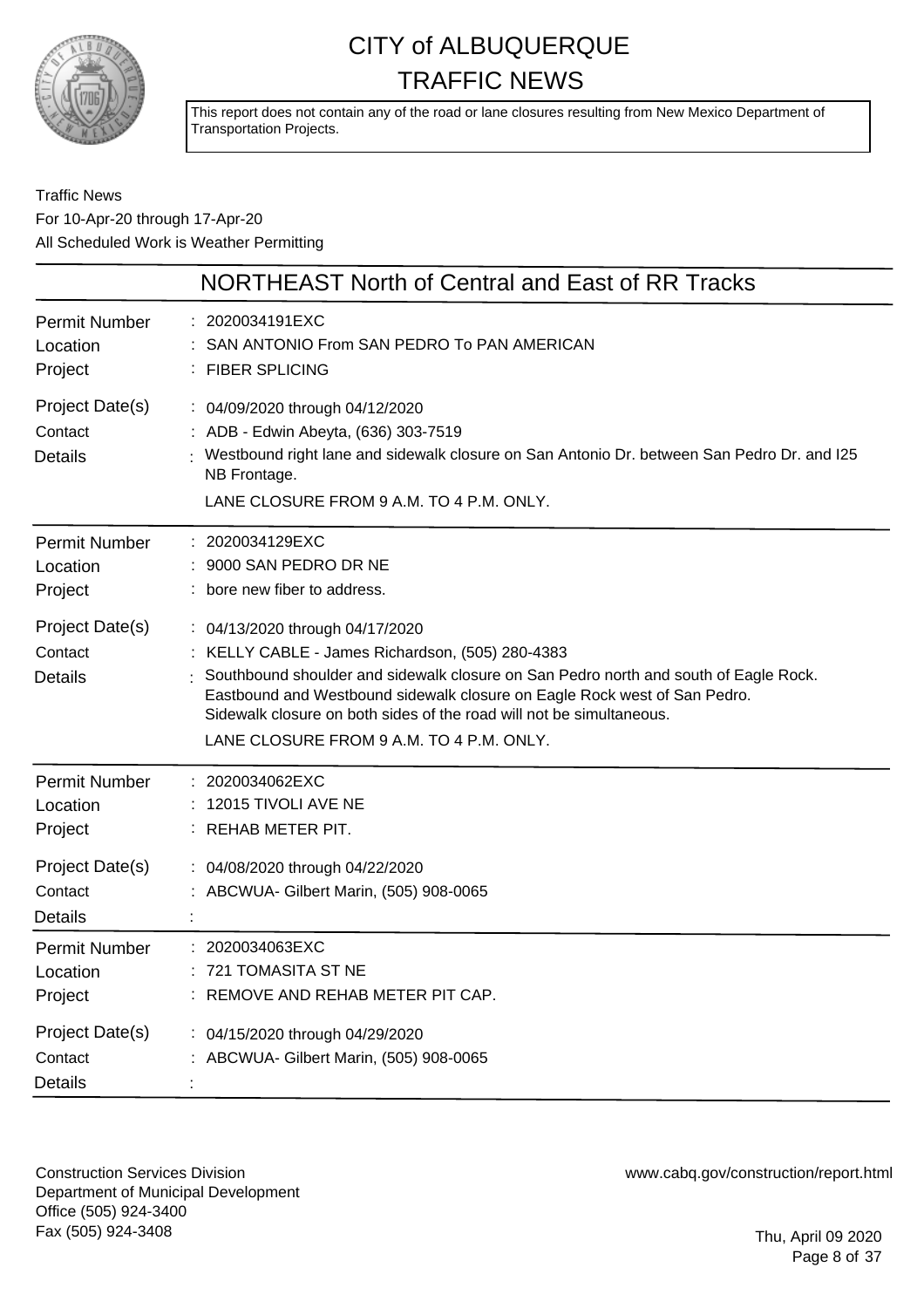

This report does not contain any of the road or lane closures resulting from New Mexico Department of Transportation Projects.

Traffic News For 10-Apr-20 through 17-Apr-20 All Scheduled Work is Weather Permitting

|                                                                                             | NORTHEAST North of Central and East of RR Tracks                                                                                                                                                                                                                                                                                                                                                                                                                                                                                                                                                                                                                                                                                                                                                                                                                                                                                                                                                                                                                                                                                                                                                                                                                                                                                                                                                                                       |
|---------------------------------------------------------------------------------------------|----------------------------------------------------------------------------------------------------------------------------------------------------------------------------------------------------------------------------------------------------------------------------------------------------------------------------------------------------------------------------------------------------------------------------------------------------------------------------------------------------------------------------------------------------------------------------------------------------------------------------------------------------------------------------------------------------------------------------------------------------------------------------------------------------------------------------------------------------------------------------------------------------------------------------------------------------------------------------------------------------------------------------------------------------------------------------------------------------------------------------------------------------------------------------------------------------------------------------------------------------------------------------------------------------------------------------------------------------------------------------------------------------------------------------------------|
| <b>Permit Number</b><br>Location<br>Project<br>Project Date(s)<br>Contact<br><b>Details</b> | : 2020033987EXC<br>: WYOMING From COMANCHE To CANDELARIA<br>: 1st Phase: SB Rt. SB Dbl Rt Lane on Wyoming, 2nd Phase NB<br>Rt, NB Dbl Rt. Lane on Wyoming; EB Rt. Lane on Comanche - See Attached Schedule &<br>: 03/38 \$2022 @ ditingo Tig R' (85/08/2020<br>: ALBUQUERQUE ASPHALT- Brian W Loughridge, (505) 991-5916<br>: Phase 1 3/30/20-4/20/20: -Southbound right lane closure on Wyoming between Comanche and<br>Candelaria. Closure will be continuous until complete.<br>-9:00 AM to 4:00PM Southbound right lane and center lane closure on Wyoming between<br>Comanche and Candelaria. Traffic will be maintained in the left lane.<br>-Eastbound right lane closure on Comanche east and west of Wyoming. (Simultaneous closure<br>on Wyoming and Comanche not permitted.)<br>Phase 2 4/20/20 to 5/11/20: -Northbound right lane closure on Wyoming between Comanche<br>and Candelaria. Closure will be continuous until complete.<br>-9:00 AM to 4:00PM Northbound right lane and center lane closure on Wyoming between<br>Flower PI, and Comanche. Traffic will be maintained in the left lane.<br>-Eastbound right lane closure on Comanche east and west of Wyoming. (Simultaneous closure<br>on Wyoming and Comanche not permitted.)<br>LANE CLOSURE FROM 9 A.M. TO 4 P.M. FOR DOUBLE LANE CLOSURES ONLY.<br>Construction permitted between 6AM and 10PM. Closures are continuous until construction is<br>complete |
| <b>Permit Number</b><br>Location<br>Project                                                 | : 2020034222EXC<br>2274 WYOMING BLVD NE<br>: AERIAL ONLY FIBER SPLICE EXISTING CABLE.                                                                                                                                                                                                                                                                                                                                                                                                                                                                                                                                                                                                                                                                                                                                                                                                                                                                                                                                                                                                                                                                                                                                                                                                                                                                                                                                                  |
| Project Date(s)<br>Contact<br><b>Details</b>                                                | : 04/14/2020 through 04/15/2020<br>: CABLECOM - Eugene Gonzales, (505) 604-4101<br>: Northbound right lane and sidewalk closure on Wyoming between Wyoming pl. and Apache.<br>Traffic will be maintained in the center and left lanes.<br>LANE CLOSURE FROM 9 A.M. TO 4 P.M. ONLY.                                                                                                                                                                                                                                                                                                                                                                                                                                                                                                                                                                                                                                                                                                                                                                                                                                                                                                                                                                                                                                                                                                                                                     |

Construction Services Division Department of Municipal Development Office (505) 924-3400 Fax (505) 924-3408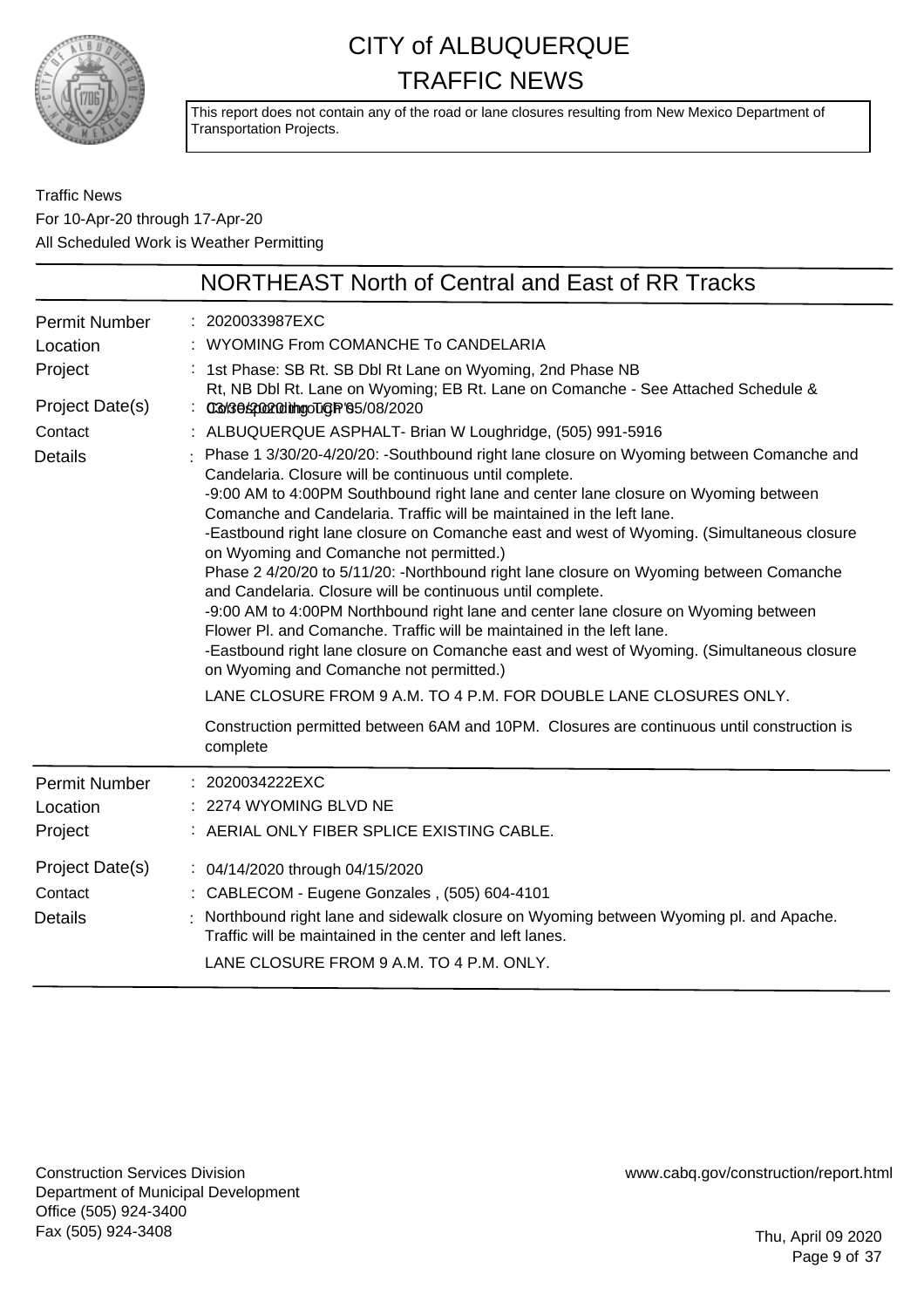

This report does not contain any of the road or lane closures resulting from New Mexico Department of Transportation Projects.

Traffic News For 10-Apr-20 through 17-Apr-20 All Scheduled Work is Weather Permitting

|                                  | NORTHEAST North of Central and East of RR Tracks                                                                                                                                                                |
|----------------------------------|-----------------------------------------------------------------------------------------------------------------------------------------------------------------------------------------------------------------|
| <b>Permit Number</b><br>Location | : 2020033958EXC<br>: 3900 WYOMING BLVD NE                                                                                                                                                                       |
| Project<br>Project Date(s)       | : GRADING SIDEWALK REMOVAL AND REPLACEMENT OF SIDEWALK TREE REMOVAL.<br>$\therefore$ 03/11/2020 through 04/11/2020                                                                                              |
| Contact<br><b>Details</b>        | : HO CONSTRUCTION - Lissette Serrano, (505) 873-0554<br>: Northbound sidewalk closure on Wyoming north of Hilton.<br>Construction permitted between 6AM and 10PM. Closures are continuous until construction is |
|                                  | complete                                                                                                                                                                                                        |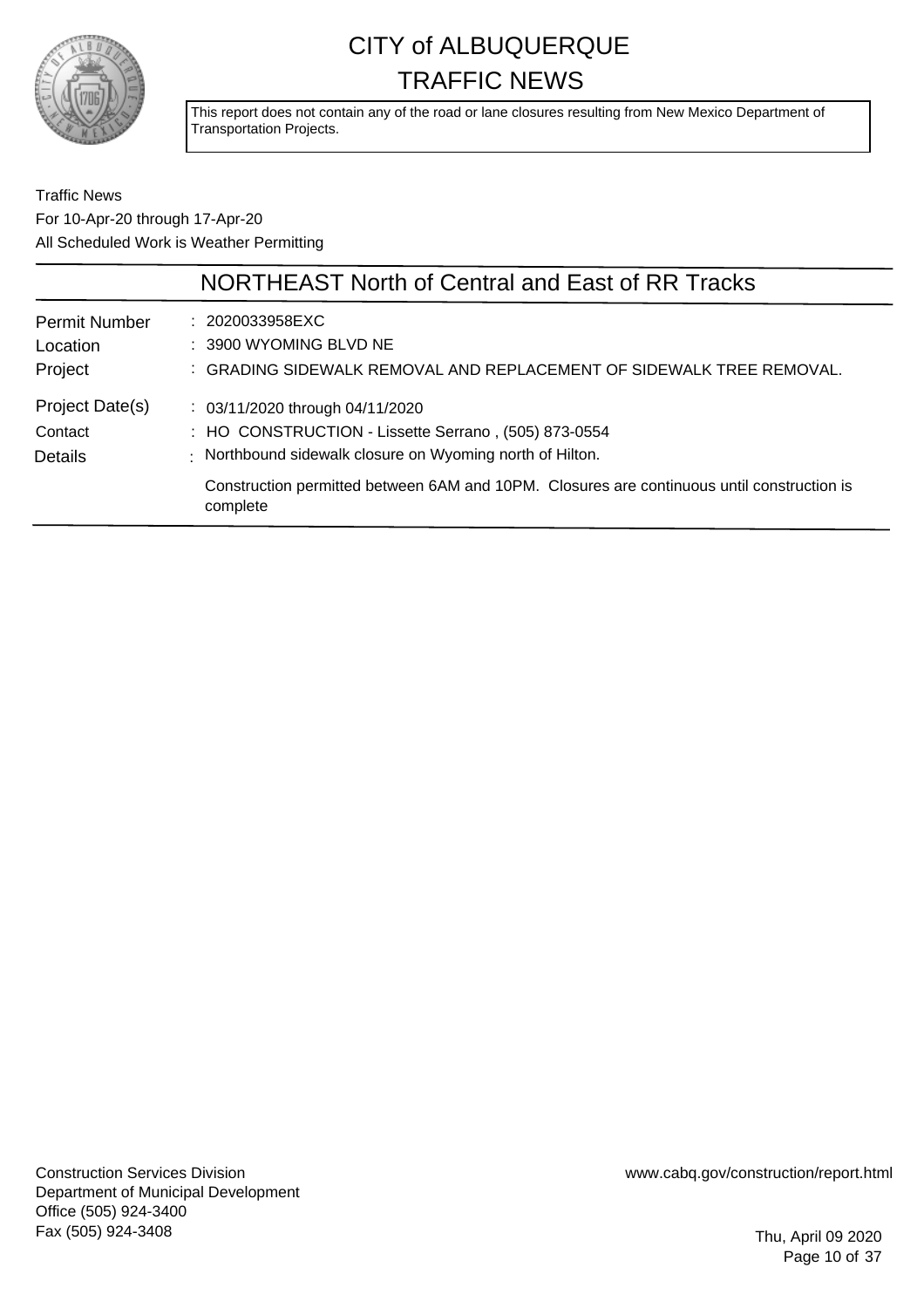

This report does not contain any of the road or lane closures resulting from New Mexico Department of Transportation Projects.

#### Traffic News For 10-Apr-20 through 17-Apr-20 All Scheduled Work is Weather Permitting

|                                              | NORTHWEST North of Central and West of RR Tracks                                                                                                                                                                    |
|----------------------------------------------|---------------------------------------------------------------------------------------------------------------------------------------------------------------------------------------------------------------------|
| Permit Number                                | : 2020033980EXC                                                                                                                                                                                                     |
| Location                                     | : 2713 2ND ST NW                                                                                                                                                                                                    |
| Project                                      | : Replace gas service. See attached TCP.                                                                                                                                                                            |
| Project Date(s)<br>Contact<br><b>Details</b> | : 04/08/2020 through 04/10/2020<br>: NM GAS - Chris Sedillo, (505) 697-3119<br>: Southbound right lane and sidewalk closure on 2nd St. between La Poblana and Woodland.<br>LANE CLOSURE FROM 9 A.M. TO 4 P.M. ONLY. |
| Permit Number                                | : 2020034174EXC                                                                                                                                                                                                     |
| Location                                     | 5230 4TH ST NW                                                                                                                                                                                                      |
| Project                                      | : REMOVE AND REPLACE EXSITING DRIVE PAD DUE TO BROKEN CONCRETE                                                                                                                                                      |
| Project Date(s)                              | SHOULDER CLOSURE ON NATALIE AVE                                                                                                                                                                                     |
| Contact                                      | : 04/15/2020 through 04/22/2020                                                                                                                                                                                     |
| <b>Details</b>                               | : CLEO J POWELL INC- Jerry Martin, (505) 991-3167                                                                                                                                                                   |
| Permit Number                                | : 2020034202EXC                                                                                                                                                                                                     |
| Location                                     | 3720 4TH ST NW                                                                                                                                                                                                      |
| Project                                      | : NEED TO CLOSE AND CUT SIDEWALK TO BRING CATV SERVICE DOWN THE POLE.                                                                                                                                               |
| Project Date(s)                              | : 04/15/2020 through 04/16/2020                                                                                                                                                                                     |
| Contact<br><b>Details</b>                    | : TWO MEN ON CABLE - Gustavo Barrrientes, (505) 307-2854                                                                                                                                                            |
| Permit Number                                | : 2020034140EXC                                                                                                                                                                                                     |
| Location                                     | 373 64TH ST NW                                                                                                                                                                                                      |
| Project                                      | : Replace fire hydrant                                                                                                                                                                                              |
| Project Date(s)<br>Contact<br><b>Details</b> | : 04/09/2020 through 04/29/2020<br>: ABCWUA - Carlos A. Sena, (505) 289-3545                                                                                                                                        |

Construction Services Division Department of Municipal Development Office (505) 924-3400 Fax (505) 924-3408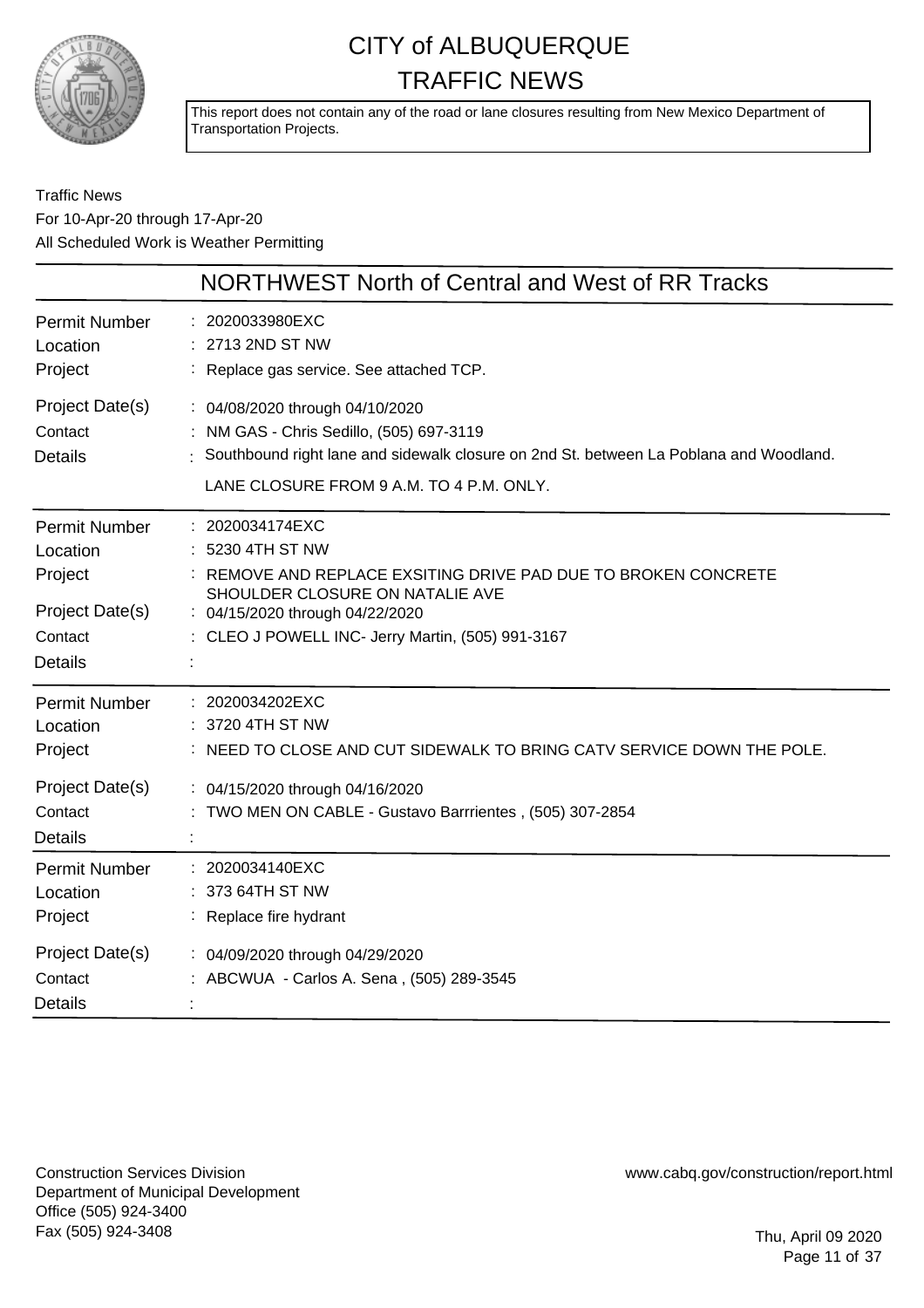

This report does not contain any of the road or lane closures resulting from New Mexico Department of Transportation Projects.

#### Traffic News For 10-Apr-20 through 17-Apr-20 All Scheduled Work is Weather Permitting

|                                              | NORTHWEST North of Central and West of RR Tracks                                                                                                                                                                                                                                                                                                                                                                          |
|----------------------------------------------|---------------------------------------------------------------------------------------------------------------------------------------------------------------------------------------------------------------------------------------------------------------------------------------------------------------------------------------------------------------------------------------------------------------------------|
| <b>Permit Number</b><br>Location<br>Project  | : 2020033969SE<br>BALLOON MUSEUM From ALAMEDA To SAN DIEGO                                                                                                                                                                                                                                                                                                                                                                |
| Project Date(s)<br>Contact<br><b>Details</b> | : 03/16/2020 through 05/01/2020<br>: City of Albuquerque, (505) 924-3400<br>: COVID-19 TESTING SITE<br>Lane restrictions on Balloon Museum Dr. between Alameda Blvd and San Diego.                                                                                                                                                                                                                                        |
| Permit Number<br>Location<br>Project         | : 2020034160EXC<br>: 1212 CANDELARIA RD NW<br>: BORE NEW FIBER TO ADDRESS.                                                                                                                                                                                                                                                                                                                                                |
| Project Date(s)<br>Contact<br><b>Details</b> | : 04/13/2020 through 04/17/2020<br>: KELLY CABLE - James Richardson, (505) 280-4383<br>Phase 1 (1 day): Total closure on Candelaria west of 12th St. using Truck mounted arrow board<br>mobile operation.<br>Phase 2: Eastbound and Westbound right lane, bike lane and sidewalk closure on Candelaria<br>west of 12th St.<br>Closure per direction will not be simultaneous.<br>LANE CLOSURE FROM 9 A.M. TO 4 P.M. ONLY. |
| Permit Number<br>Location<br>Project         | : 2020034073EXC<br>: 2123 & 2127 CANDELARIA RD NW<br>: Demolition of existing curb/ curb cut and install new pad.                                                                                                                                                                                                                                                                                                         |
| Project Date(s)<br>Contact<br><b>Details</b> | : 04/10/2020 through 04/13/2020<br>: IMM CONSTRUCTION - Ines Morales, (505) 331-1487<br>: Westbound right lane and sidewalk closure on Candelaria between Manchester and Amber.<br>LANE CLOSURE FROM 9 A.M. TO 4 P.M. ONLY.                                                                                                                                                                                               |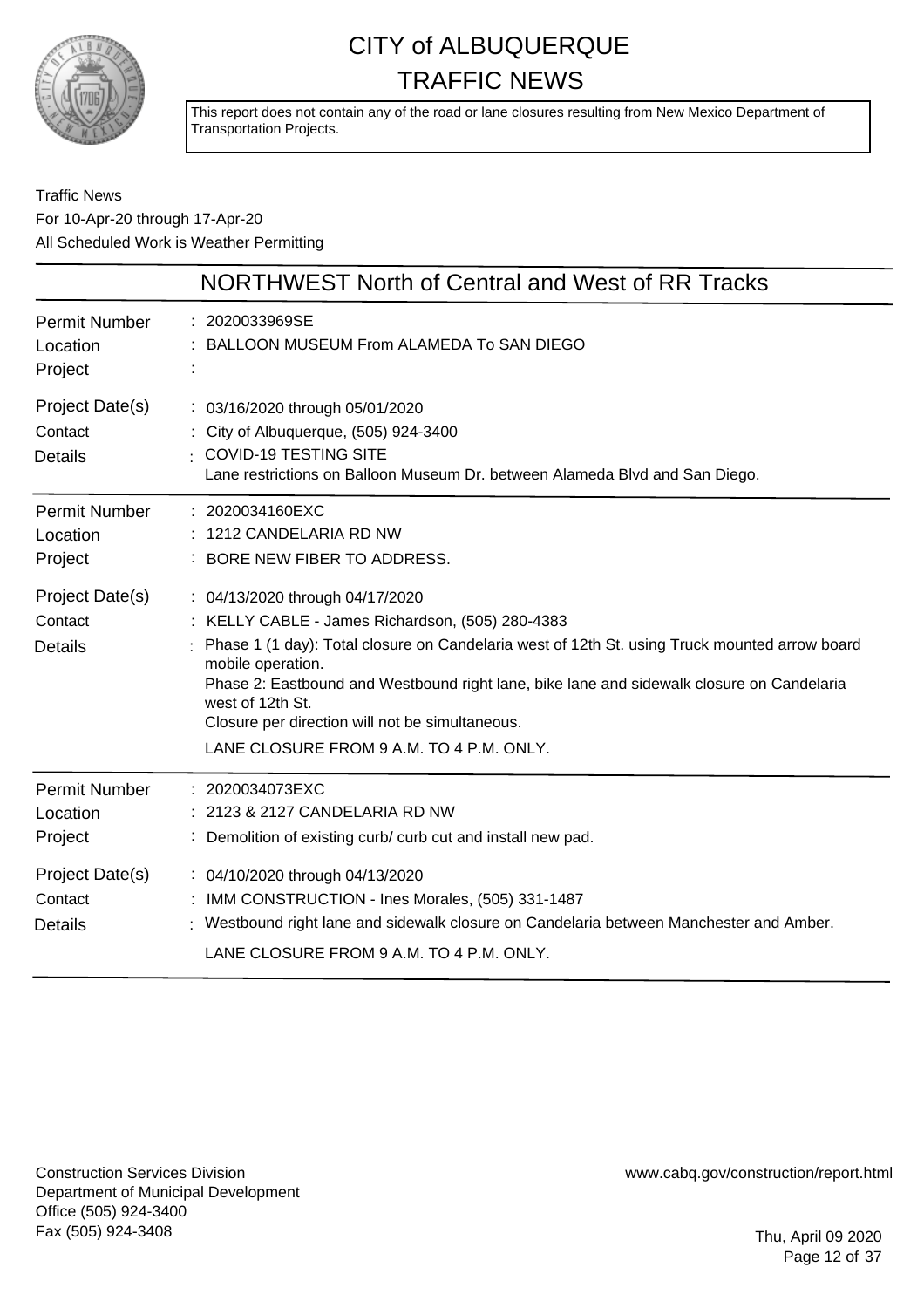

This report does not contain any of the road or lane closures resulting from New Mexico Department of Transportation Projects.

Traffic News For 10-Apr-20 through 17-Apr-20 All Scheduled Work is Weather Permitting

|                                              | NORTHWEST North of Central and West of RR Tracks                                                                                                                                                                                                                                                                                                                                                                                                                                                                                                                                                                                                                      |
|----------------------------------------------|-----------------------------------------------------------------------------------------------------------------------------------------------------------------------------------------------------------------------------------------------------------------------------------------------------------------------------------------------------------------------------------------------------------------------------------------------------------------------------------------------------------------------------------------------------------------------------------------------------------------------------------------------------------------------|
| <b>Permit Number</b>                         | 2020034054EXC                                                                                                                                                                                                                                                                                                                                                                                                                                                                                                                                                                                                                                                         |
| Location                                     | 3421 COORS BLVD NW                                                                                                                                                                                                                                                                                                                                                                                                                                                                                                                                                                                                                                                    |
| Project                                      | : GAS SERIVCE                                                                                                                                                                                                                                                                                                                                                                                                                                                                                                                                                                                                                                                         |
| Project Date(s)                              | : 04/08/2020 through 04/10/2020                                                                                                                                                                                                                                                                                                                                                                                                                                                                                                                                                                                                                                       |
| Contact                                      | TLC - David Grogan, (505) 389-8476                                                                                                                                                                                                                                                                                                                                                                                                                                                                                                                                                                                                                                    |
| <b>Details</b>                               | Total Street closure on Atrisco north of Sequoia.                                                                                                                                                                                                                                                                                                                                                                                                                                                                                                                                                                                                                     |
|                                              | Follow detour<br>Construction permitted between 6AM and 10PM. Closures are continuous until construction is<br>complete                                                                                                                                                                                                                                                                                                                                                                                                                                                                                                                                               |
| <b>Permit Number</b>                         | 2020034147EXC                                                                                                                                                                                                                                                                                                                                                                                                                                                                                                                                                                                                                                                         |
| Location                                     | COPPER From 1ST to 5TH                                                                                                                                                                                                                                                                                                                                                                                                                                                                                                                                                                                                                                                |
| Project                                      | : New Construction. Directional bore. Install HDPE conduit.                                                                                                                                                                                                                                                                                                                                                                                                                                                                                                                                                                                                           |
| Project Date(s)<br>Contact<br><b>Details</b> | : 04/08/2020 through 05/08/2020<br>: ADB - Brad Melton, (314) 724-2067<br>Phase I: Southbound sidewalk closure on 1st St between Copper Ave and Central Ave, and an<br>eastbound sidewalk and parking lane closure on Copper Ave between 2nd and 1st St.<br>Phase II: Southbound sidewalk closure on 2nd St. between Tijeras Ave and Copper Ave, and a<br>total closure of Copper Ave between 2nd St. and 4th St, one block at a time.<br>Phase III: Total northbound closure of 4th St. between Central Ave and Copper Ave, and total<br>closure of the alley encompassed by 4th, Central, 5th, and Copper.<br>CONSTRUCTION PERMITTED BETWEEN 7 A.M. AND 7 P.M. ONLY |
| <b>Permit Number</b>                         | 2020034224EXC                                                                                                                                                                                                                                                                                                                                                                                                                                                                                                                                                                                                                                                         |
| Location                                     | 2419 FLORAL RD NW                                                                                                                                                                                                                                                                                                                                                                                                                                                                                                                                                                                                                                                     |
| Project                                      | ROAD CLOSURE TO INSTALL NEW GAS SERVICE                                                                                                                                                                                                                                                                                                                                                                                                                                                                                                                                                                                                                               |
| Project Date(s)<br>Contact<br>Details        | : 04/15/2020 through 04/24/2020<br>NM GAS - Steve Baca, (505) 401-7540                                                                                                                                                                                                                                                                                                                                                                                                                                                                                                                                                                                                |

Construction Services Division Department of Municipal Development Office (505) 924-3400 Fax (505) 924-3408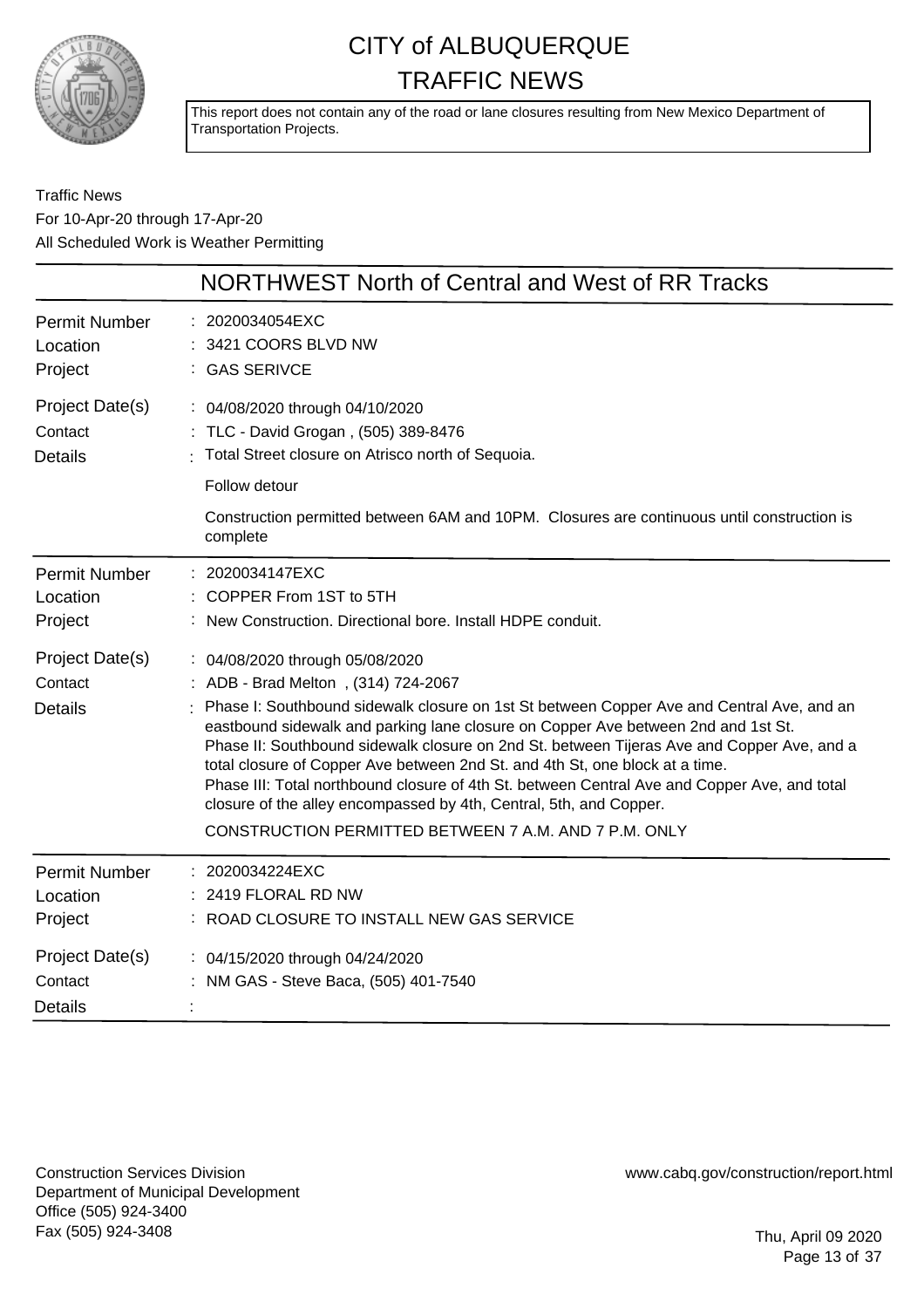

This report does not contain any of the road or lane closures resulting from New Mexico Department of Transportation Projects.

#### Traffic News For 10-Apr-20 through 17-Apr-20 All Scheduled Work is Weather Permitting

|                                              | NORTHWEST North of Central and West of RR Tracks                                                                                                                                                                                                                                                |
|----------------------------------------------|-------------------------------------------------------------------------------------------------------------------------------------------------------------------------------------------------------------------------------------------------------------------------------------------------|
| <b>Permit Number</b><br>Location<br>Project  | : 2020034024EXC<br>FORTUNA From GALLATIN To FORTUNA<br>: 10" FIRE LINE TIE-IN - see attached TCP.                                                                                                                                                                                               |
| Project Date(s)<br>Contact<br><b>Details</b> | : 04/07/2020 through 04/14/2020<br>FRANKLIN'S EARTHMOVING - Hector Perez, (505) 991-2200<br>: Total street closure on Fortuna between Galatin and Mesa Del Rio.<br>Construction permitted between 6AM and 10PM. Closures are continuous until construction is<br>complete<br>Follow detour      |
| <b>Permit Number</b><br>Location<br>Project  | 2020034061EXC<br>GOLF COURSE From IRVING To GOLF COURSE<br>Replace broken valve in intersection.                                                                                                                                                                                                |
| Project Date(s)<br>Contact<br><b>Details</b> | : 04/02/2020 through 04/22/2020<br>: ABCWUA - Carlos A. Sena, (505) 289-3545<br>Northbound right lane and sidewalk closure on Golf Course south of Irving.<br>LANE CLOSURE FROM 9 A.M. TO 4 P.M. ONLY.                                                                                          |
| <b>Permit Number</b><br>Location<br>Project  | 2020033931EXC<br>5971 JEFFERSON ST NE<br>BORE NEW FIBER TO ADDRESS                                                                                                                                                                                                                              |
| Project Date(s)<br>Contact<br><b>Details</b> | : 04/06/2020 through 04/10/2020<br>: KELLY CABLE - James Richardson, (505) 280-4383<br>Southbound right lane, bike lane and sidewalk closure on Jefferson between Jefferson Plaza<br>and Balloon Park. Traffic will be maintained in the left lane.<br>LANE CLOSURE FROM 9 A.M. TO 4 P.M. ONLY. |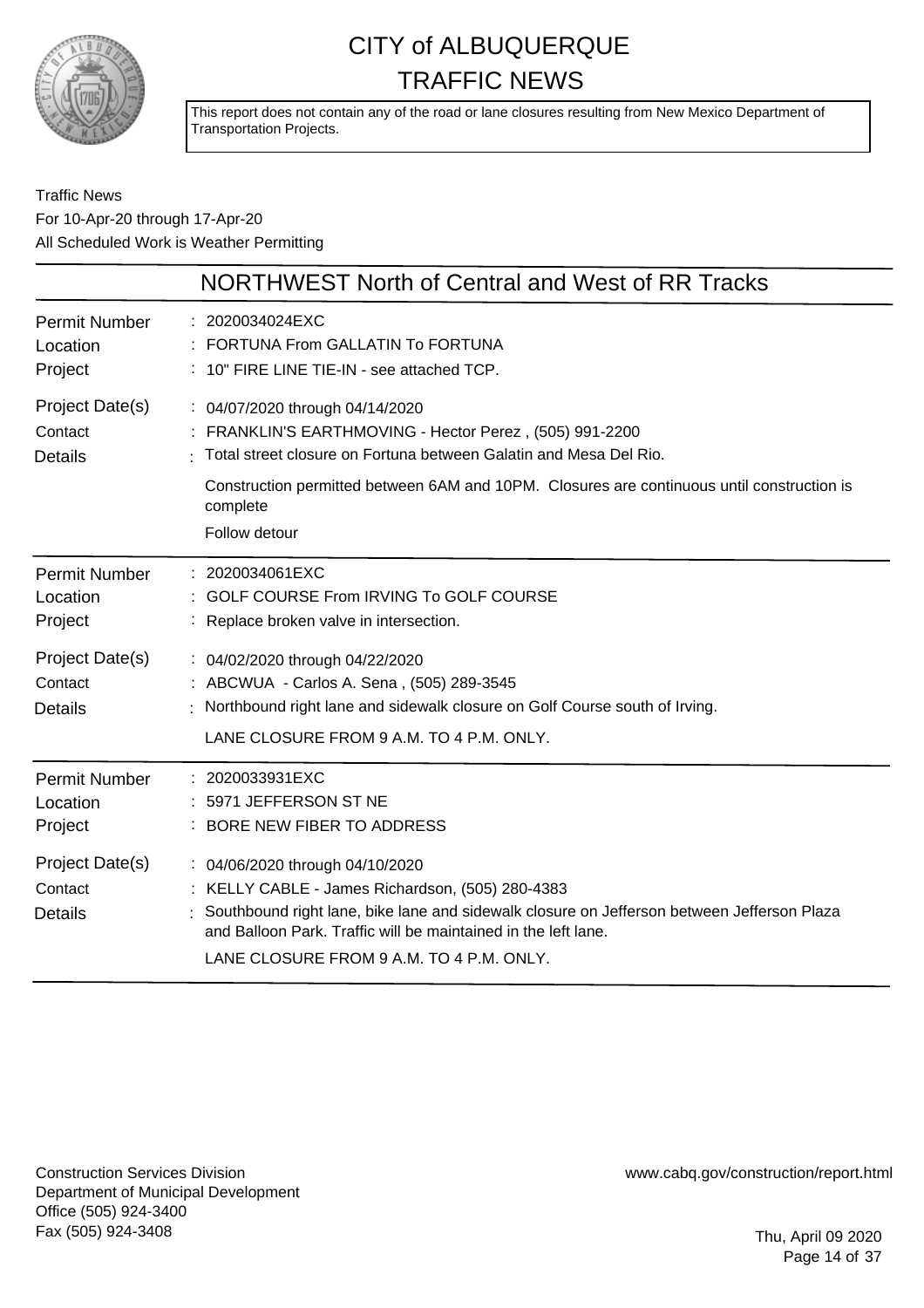

This report does not contain any of the road or lane closures resulting from New Mexico Department of Transportation Projects.

#### Traffic News For 10-Apr-20 through 17-Apr-20 All Scheduled Work is Weather Permitting

|                                              | NORTHWEST North of Central and West of RR Tracks                                                                                                                                                                                                                                                                                                                                                                                                                                                                                             |
|----------------------------------------------|----------------------------------------------------------------------------------------------------------------------------------------------------------------------------------------------------------------------------------------------------------------------------------------------------------------------------------------------------------------------------------------------------------------------------------------------------------------------------------------------------------------------------------------------|
| Permit Number<br>Location<br>Project         | : 2020034188EXC<br>JEFFERSON From OSUNA To JEFFERSON<br>: FIBER SPLICING                                                                                                                                                                                                                                                                                                                                                                                                                                                                     |
| Project Date(s)<br>Contact<br><b>Details</b> | : 04/15/2020 through 04/17/2020<br>: ADB - Edwin Abeyta, (636) 303-7519<br>Northbound right lane and sidewalk closure and westbound right turn lane and sidewalk closure<br>at the northeast corner of Jefferson St. and Osuna Rd.<br>CONSTRUCTION PERMITTED BETWEEN 7 A.M. AND 7 P.M. ONLY                                                                                                                                                                                                                                                  |
| <b>Permit Number</b><br>Location<br>Project  | : 2020033960EXC<br>MONTANO From TAYLOR RANCH To MONTANO<br>: GRADING SIDEWALK REMOVAL AND REPLACEMENT OF SIDEWALK TREE REMOVAL.                                                                                                                                                                                                                                                                                                                                                                                                              |
| Project Date(s)<br>Contact<br><b>Details</b> | : 03/19/2020 through 04/22/2020<br>: HO CONSTRUCTION - Lissette Serrano, (505) 873-0554<br>Eastbound right lane and sidewalk closure on Montano between Taylor Ranch and Montano<br>Plaza.<br>LANE CLOSURE FROM 9 A.M. TO 4 P.M. ONLY.                                                                                                                                                                                                                                                                                                       |
|                                              | Sidewalk closure only, continuously until complete                                                                                                                                                                                                                                                                                                                                                                                                                                                                                           |
| Permit Number<br>Location<br>Project         | : 2020034194EXC<br>PARADISE From GOLF COURSE To EAGLE RANCH<br>: AC Mill & Inlay Close Left Lane E&W Bound                                                                                                                                                                                                                                                                                                                                                                                                                                   |
| Project Date(s)<br>Contact<br><b>Details</b> | : 04/13/2020 through 05/01/2020<br>: FRANKLIN'S EARTHMOVING - Hector Perez, (505) 991-2200<br>: Phase 1: Eastbound and Westbound left lanes and Center Two Way Left Turn lane closure on<br>Paradise between Golf Course and Eagle Ranch.<br>Phase 2: Eastbound and Westbound right lanes and bike lanes closure on Paradise between<br>Golf Course and Eagle Ranch.<br>Maximum closure length permissible is from block to block.<br>Construction permitted between 6AM and 10PM. Closures are continuous until construction is<br>complete |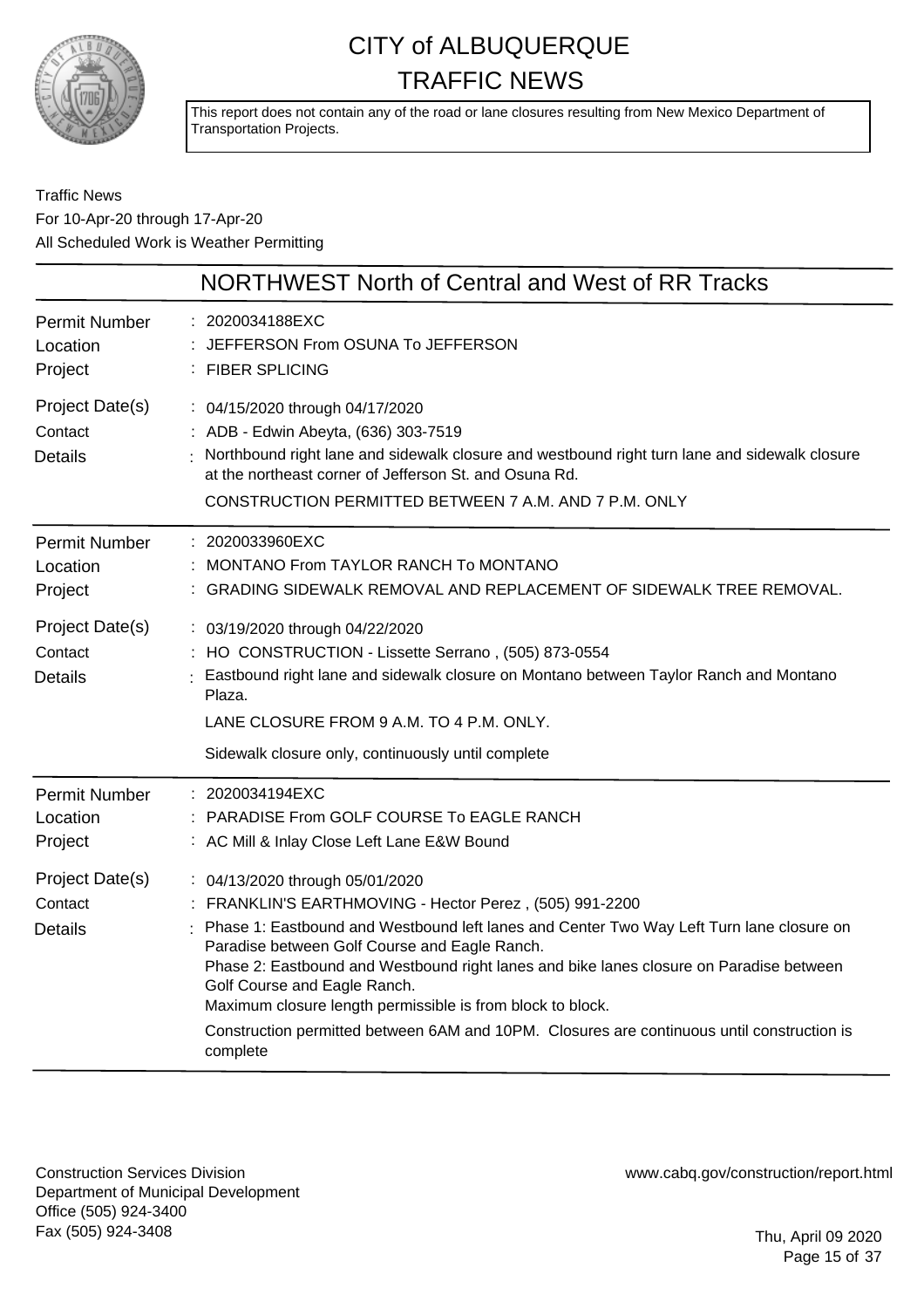

This report does not contain any of the road or lane closures resulting from New Mexico Department of Transportation Projects.

#### Traffic News For 10-Apr-20 through 17-Apr-20 All Scheduled Work is Weather Permitting

|                                              | NORTHWEST North of Central and West of RR Tracks                                                                                                                                                                                                                                                                                                                                                                                                                                                                              |
|----------------------------------------------|-------------------------------------------------------------------------------------------------------------------------------------------------------------------------------------------------------------------------------------------------------------------------------------------------------------------------------------------------------------------------------------------------------------------------------------------------------------------------------------------------------------------------------|
| <b>Permit Number</b><br>Location<br>Project  | : 2020033066EXC<br>ROCKCLIFF (CULDESAC) at MCMAHON NW<br>: Installation of new 18" well collector line, asphalt roadway.                                                                                                                                                                                                                                                                                                                                                                                                      |
| Project Date(s)<br>Contact<br><b>Details</b> | : 02/04/2020 through 04/30/2020<br>NM UNDERGROUND UTILITIES- Danny Montano, (505) 401-2187<br>Phase 1: Total street closure on Rockcliff south of McMahon. Closure permitted will be from<br>block to block.<br>Phase 2: Total street closure on Maravillas between McMahon and Black Arroyo. Closure will<br>be in two steps as follows:<br>Step 1: Total closure from McMahon to Carmona.<br>Step 2: Total closure form Carmona to Black Arroyo.<br>Phase 3: Total closure on Black Arroyo between Caracol and Fiesta Park. |
|                                              | Construction permitted between 6AM and 10PM. Closures are continuous until construction is<br>complete                                                                                                                                                                                                                                                                                                                                                                                                                        |
| <b>Permit Number</b><br>Location<br>Project  | 2020033693EXC<br>5300 SEQUOIA RD NW<br>PLACE FIBER TO CUSTOMER                                                                                                                                                                                                                                                                                                                                                                                                                                                                |
| Project Date(s)<br>Contact<br><b>Details</b> | : 04/06/2020 through 04/10/2020<br>: Kellly Cable - Tim Stroman, (505) 362-5140<br>Phase 1 Eastbound right lane and sidewalk closure on Sequoia between Atrisco and Coors.<br>Phase 2: Westbound right lane and sidewalk closure on Sequoia between Coors and Atrisco.<br>Closure per phase will not be simultaneous.<br>LANE CLOSURE FROM 9 A.M. TO 4 P.M. ONLY.                                                                                                                                                             |
| <b>Permit Number</b><br>Location<br>Project  | 2020034052EXC<br>UNSER From LOS VOLCANES To UNSER<br>: 12" Water Line Tie-in - Bike Path Closure Barricade Request.                                                                                                                                                                                                                                                                                                                                                                                                           |
| Project Date(s)<br>Contact<br><b>Details</b> | : 04/06/2020 through 04/10/2020<br>: FRANKLINS - Tania Saucedo, (505) 884-6947                                                                                                                                                                                                                                                                                                                                                                                                                                                |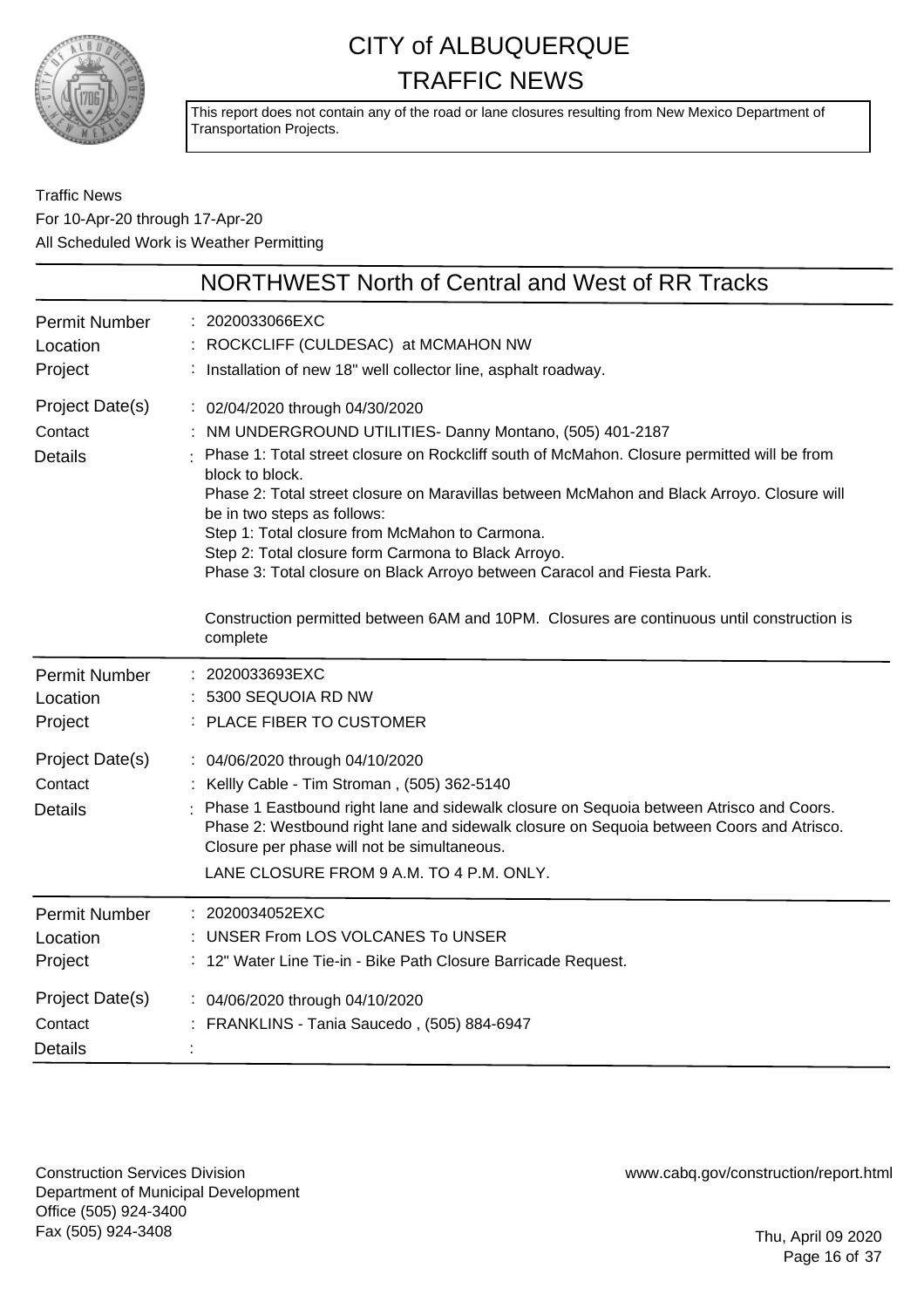

This report does not contain any of the road or lane closures resulting from New Mexico Department of Transportation Projects.

#### Traffic News For 10-Apr-20 through 17-Apr-20 All Scheduled Work is Weather Permitting

|                                             | NORTHWEST North of Central and West of RR Tracks                                                                                                                                                                                                                                                                            |
|---------------------------------------------|-----------------------------------------------------------------------------------------------------------------------------------------------------------------------------------------------------------------------------------------------------------------------------------------------------------------------------|
| <b>Permit Number</b><br>Location<br>Project | : 2020033968SE<br>$:$ WESTERN From ATRISCO To COORS                                                                                                                                                                                                                                                                         |
| Project Date(s)<br>Contact<br>Details       | $\therefore$ 03/16/2020 through 05/01/2020<br>: City of Albuquerque, (505) 924-3400<br>$\pm$ COVID-19 TESTING SITE<br>Lane restrictions on Atrisco between St. Josephs and Western Trail, and Western Trail between<br>Atrisco and Coors.<br><b>EXPECT DELAYS.</b>                                                          |
| <b>Permit Number</b><br>Location<br>Project | $: 2020034006$ EXC<br>$: 3601$ YUCCA DR NW<br>: REPLACE DAMAGED PHONE LINE.                                                                                                                                                                                                                                                 |
| Project Date(s)<br>Contact<br>Details       | : 04/06/2020 through 04/10/2020<br>: Kellly Cable - Tim Stroman, (505) 362-5140<br>Eastbound total closure with eastbound traffic being maintained in the center two way left turn<br>lane on Sequoia east of Yucca.<br>Alley closure between Yucca and Coors north of Sequoia.<br>LANE CLOSURE FROM 9 A.M. TO 4 P.M. ONLY. |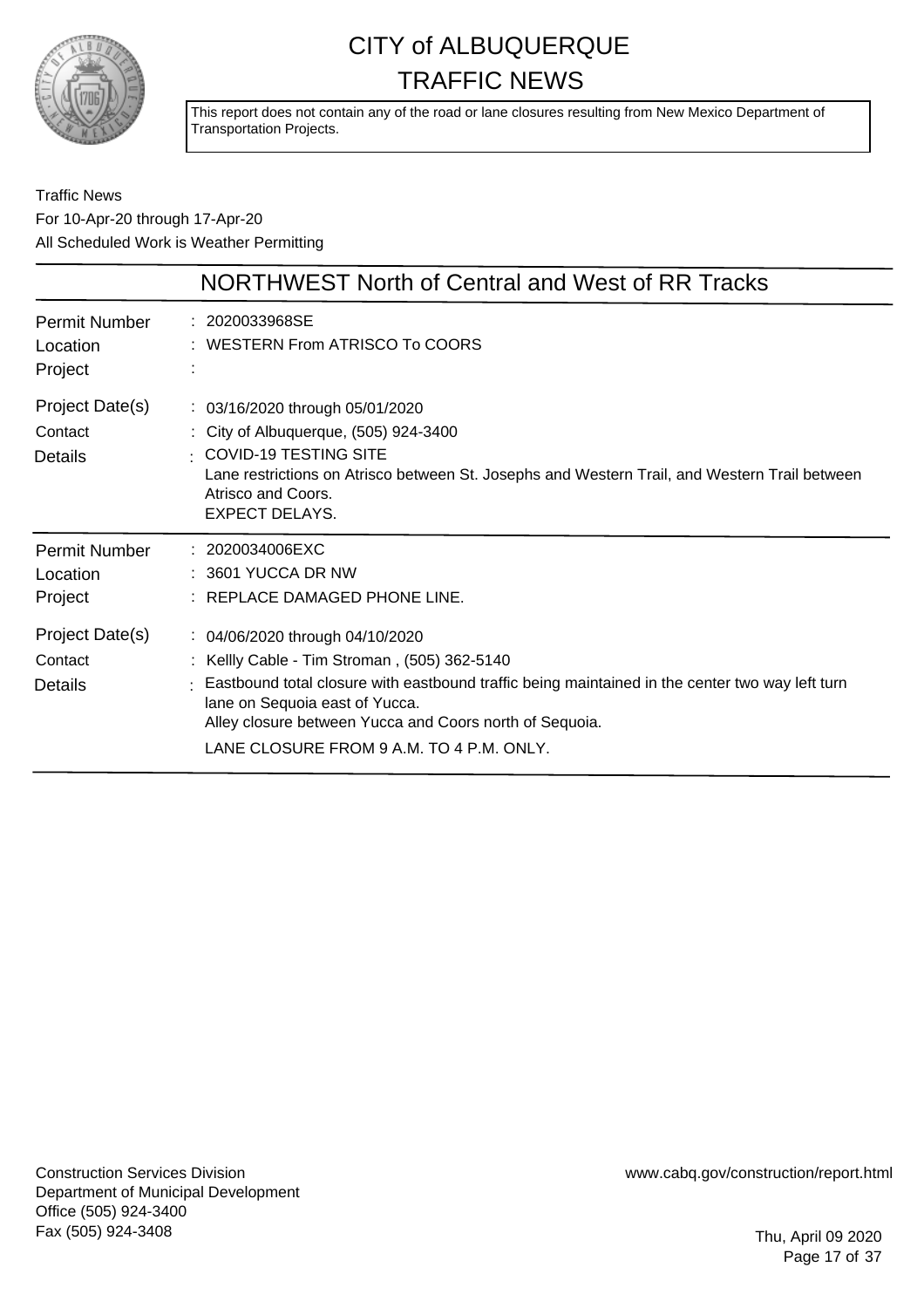

This report does not contain any of the road or lane closures resulting from New Mexico Department of Transportation Projects.

#### Traffic News For 10-Apr-20 through 17-Apr-20 All Scheduled Work is Weather Permitting

| SOUTHEAST South of Central and East of RR Tracks                                                                                                                                                                                                                                                                                                                                                                                                                                                                                                                                   |
|------------------------------------------------------------------------------------------------------------------------------------------------------------------------------------------------------------------------------------------------------------------------------------------------------------------------------------------------------------------------------------------------------------------------------------------------------------------------------------------------------------------------------------------------------------------------------------|
| : 2019032198EXC<br>$:$ WOODWARD from 2ND to BROADWAY<br>: Gas Main Line Upgrade and Service Installations.                                                                                                                                                                                                                                                                                                                                                                                                                                                                         |
| : 01/06/2020 through 04/16/2020<br>: DUB-L-EE - Joseph Montoya, (505) 918-0041<br>Eastbound shoulder closure on Woodward between 2nd St. and Broadway.<br>CONSTRUCTION PERMITTED BETWEEN 7 A.M. AND 7 P.M. ONLY<br>Northbound shoulder closure on Broadway between Woodward and Wesmeco.<br>1/6 thru 1/9: Total closure of Woodward between 2nd St. and the RR Tracks.<br>Northbound and Southbound shoulder closure on Broadway at its intersection with Woodward.<br>Closure per direction will not be simultaneous.<br>Eastbound shoulder closure on Woodward west of Broadway. |
| : 2020034172EXC<br>: AVENIDA CESAR CHAVEZ From UNIVERSITY To AVENIDA CESAR CHAVEZ<br>: New Construction. Directional bore. Install HDPE conduit.                                                                                                                                                                                                                                                                                                                                                                                                                                   |
| : 04/13/2020 through 04/20/2020<br>: ADB - Brad Melton, (314) 724-2067<br>$\pm$ CONSTRUCTION PERMITTED BETWEEN 7 A.M. AND 7 P.M. ONLY<br>Westbound right lane and sidewalk closure on Avenida Cesar Chavez at University (NE<br>Corner), and northbound and southbound outside lane and sidewalk closures on University<br>north of Avenida Cesar Chavez.                                                                                                                                                                                                                          |
|                                                                                                                                                                                                                                                                                                                                                                                                                                                                                                                                                                                    |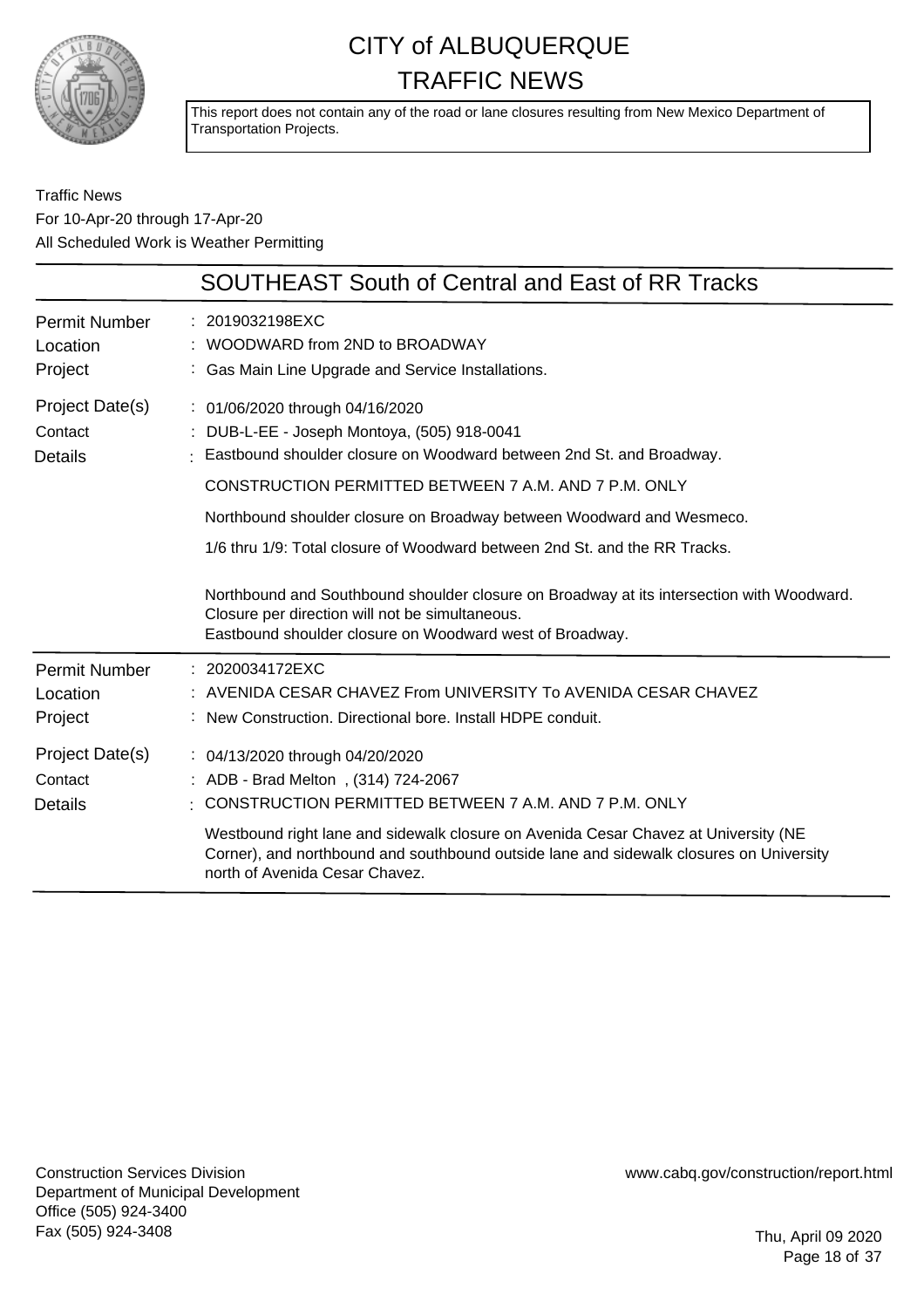

This report does not contain any of the road or lane closures resulting from New Mexico Department of Transportation Projects.

#### Traffic News For 10-Apr-20 through 17-Apr-20 All Scheduled Work is Weather Permitting

|                                                                | <b>SOUTHEAST South of Central and East of RR Tracks</b>                                                                                                                                                                                                                                                                                                                                   |
|----------------------------------------------------------------|-------------------------------------------------------------------------------------------------------------------------------------------------------------------------------------------------------------------------------------------------------------------------------------------------------------------------------------------------------------------------------------------|
| <b>Permit Number</b><br>Location<br>Project                    | : 2020034053EXC<br>BASEHART From UNIVERSITY To BASEHART<br>: New Construction. Directional bore. Install HDPE conduit & Overhead Placement.                                                                                                                                                                                                                                               |
| Project Date(s)<br>Contact<br><b>Details</b>                   | : 04/06/2020 through 04/27/2020<br>: ADB - Brad Melton, (314) 724-2067<br>Phase I: Intermittent traffic control at the intersection of University Blvd and Basehart. North<br>and Southbound sidewalk closures during overhead operation.<br>9AM to 4PM<br>Phase II: Mobile westbound lane and sidewalk closure with a shadow truck on Basehart west of<br>University Blvd.<br>7AM to 7PM |
| <b>Permit Number</b><br>Location<br>Project                    | : 2020034125EXC<br>: 3410 CENTRAL AVE SE<br>: REPLACE WALL SIGN FOR SLICE PARLOR.                                                                                                                                                                                                                                                                                                         |
| Project Date(s)<br>Contact<br><b>Details</b>                   | : 04/13/2020 through 04/13/2020<br>: ZEON SIGNS- Anita Endian, (505) 321-2175<br>Eastbound parking lane closure on Central between Tulane and Carlisle.<br>LANE CLOSURE FROM 9 A.M. TO 4 P.M. ONLY.                                                                                                                                                                                       |
| <b>Permit Number</b><br>Location<br>Project<br>Project Date(s) | : 2020034153EXC<br>: CENTRAL From SAN MATEO To SAN PEDRO<br>: ART Bus Lane Median Curb Installation<br>: 04/06/2020 through 04/10/2020                                                                                                                                                                                                                                                    |
| Contact<br>Details                                             | : BRADBURY STAMM - Tyler Nunn, (505) 618-529<br>: Total east/west closure of the ART bus lane on Central Ave between San Mateo Blvd and San<br>Pedro Dr.<br>CONSTRUCTION PERMITTED BETWEEN 7 A.M. AND 7 P.M. ONLY                                                                                                                                                                         |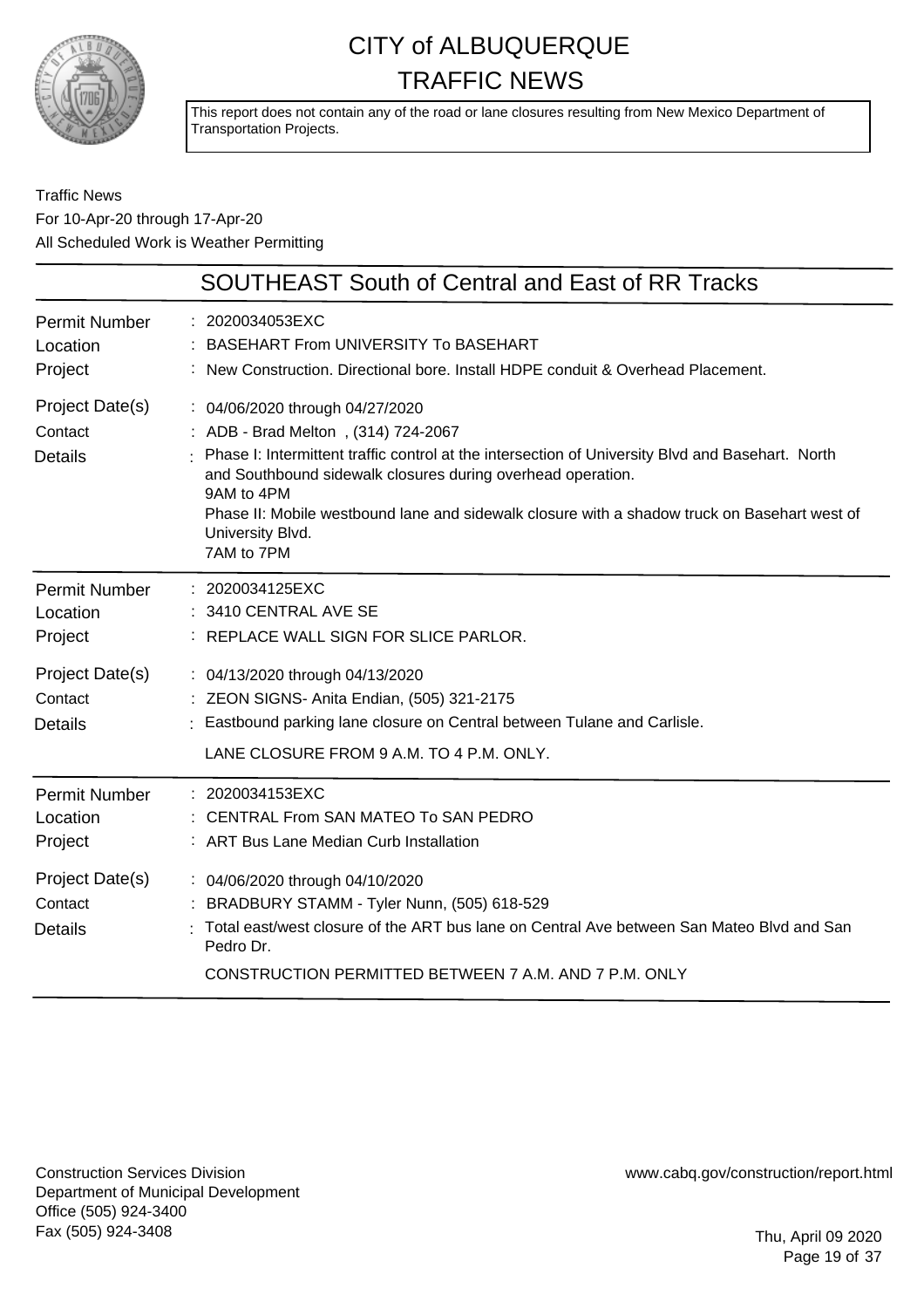

This report does not contain any of the road or lane closures resulting from New Mexico Department of Transportation Projects.

Traffic News For 10-Apr-20 through 17-Apr-20 All Scheduled Work is Weather Permitting

|                      | <b>SOUTHEAST South of Central and East of RR Tracks</b>                                                                                                                                                                                                                                                                                                                                   |
|----------------------|-------------------------------------------------------------------------------------------------------------------------------------------------------------------------------------------------------------------------------------------------------------------------------------------------------------------------------------------------------------------------------------------|
| <b>Permit Number</b> | : 2020033625EXC                                                                                                                                                                                                                                                                                                                                                                           |
| Location             | : CENTRAL From MONTCLAIRE To COPPER                                                                                                                                                                                                                                                                                                                                                       |
| Project              | DEMOLATITION OF SIDEWALKS CUR AND GUTTER ASPHALT LIGHT FOUNDATIONS<br>AND BRICK MEDIAN.                                                                                                                                                                                                                                                                                                   |
| Project Date(s)      | $\therefore$ 03/10/2020 through 05/29/2020                                                                                                                                                                                                                                                                                                                                                |
| Contact              | : GUZMAN- David Hibler, (505) 452-0663                                                                                                                                                                                                                                                                                                                                                    |
| Details              | : Phase 1: Eastbound right lane closure on Copper between Montclaire and Sierra. Two way<br>traffic maintained.<br>Phase 2: Total closure on Montclaire between Central and Copper.<br>Phase 3: Total closure on Sierra between Central and Copper.<br>Phase 4: Westbound parking lane closure on Central between Sierra and Montclaire.<br>Simultaneous closure per phase not permitted. |
|                      | Follow detour                                                                                                                                                                                                                                                                                                                                                                             |
|                      | Construction permitted between 6AM and 10PM. Closures are continuous until construction is<br>complete                                                                                                                                                                                                                                                                                    |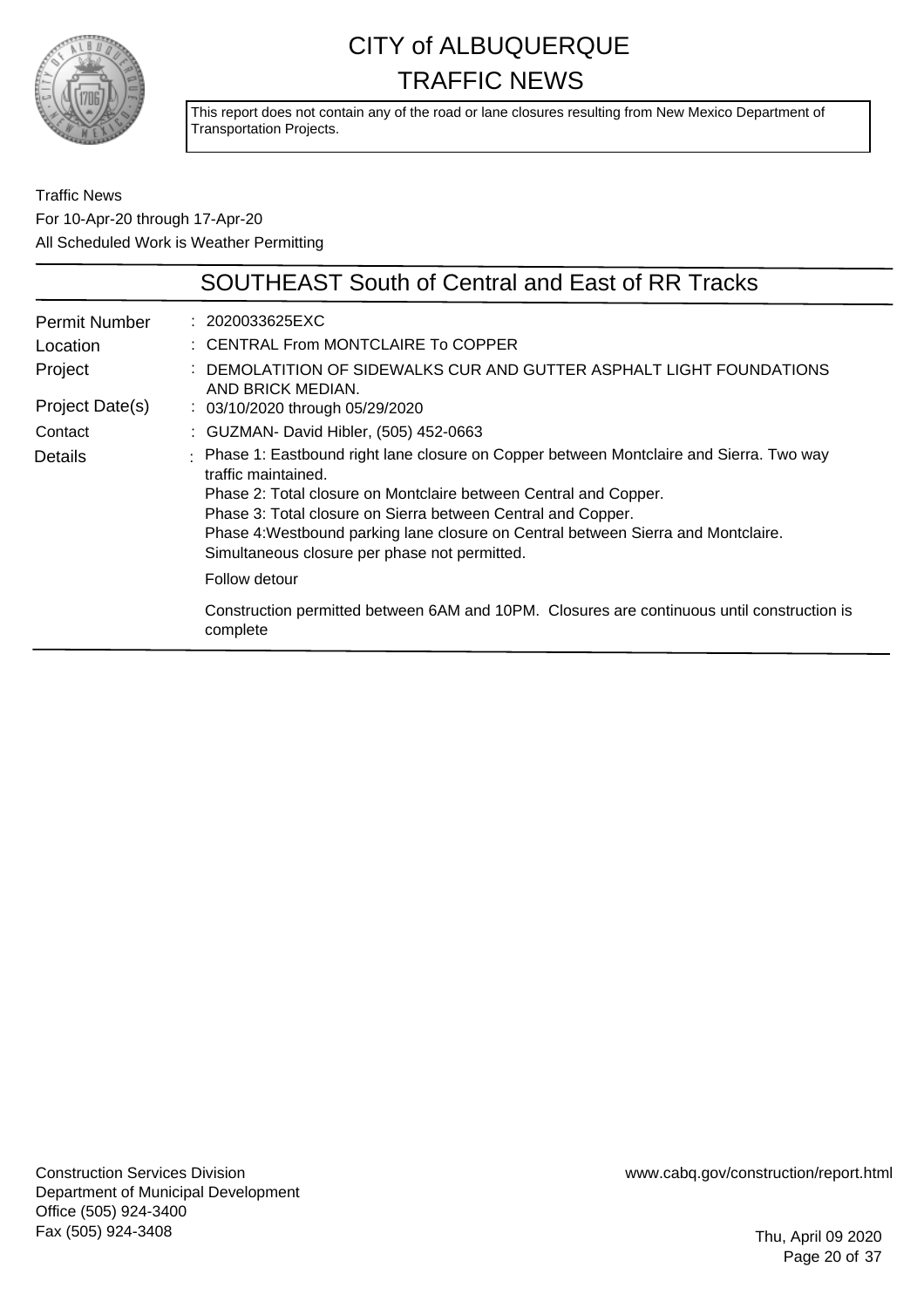

This report does not contain any of the road or lane closures resulting from New Mexico Department of Transportation Projects.

Traffic News For 10-Apr-20 through 17-Apr-20 All Scheduled Work is Weather Permitting

|                                              | <b>SOUTHEAST South of Central and East of RR Tracks</b>                                                                                                                                                                                                                                                                                                                                                                                                                                                                                                                                                                                                                                                                                                                                                                                                                                                                                                                                                                                                                                                                                                                                                                                                                                                                                                              |
|----------------------------------------------|----------------------------------------------------------------------------------------------------------------------------------------------------------------------------------------------------------------------------------------------------------------------------------------------------------------------------------------------------------------------------------------------------------------------------------------------------------------------------------------------------------------------------------------------------------------------------------------------------------------------------------------------------------------------------------------------------------------------------------------------------------------------------------------------------------------------------------------------------------------------------------------------------------------------------------------------------------------------------------------------------------------------------------------------------------------------------------------------------------------------------------------------------------------------------------------------------------------------------------------------------------------------------------------------------------------------------------------------------------------------|
| Permit Number<br>Location<br>Project         | : 2020034066EXC<br>: CENTRAL From EUBANK To JUAN TABO<br>: PAVEMENT RESURFACING AND CURBLINE MILING.                                                                                                                                                                                                                                                                                                                                                                                                                                                                                                                                                                                                                                                                                                                                                                                                                                                                                                                                                                                                                                                                                                                                                                                                                                                                 |
| Project Date(s)<br>Contact<br><b>Details</b> | : 04/09/2020 through 05/15/2020<br>: CUTLER REPAVING - Douglas Cutler, (505) 350-3983<br>: Phase 1: Westbound right lane and center lane closure on Central between Eubank and past<br>Juan Tabo. Traffic will be maintained in the left lane.<br>Intersection Closure 6:00PM-12:00AM: North of Central total closure on Juan Tabo.<br>-South of Central all through lanes will be closed on Juan Tabo.<br>Phase 2: Westbound Center lane and left lane closure between Eubank and Juan Tabo. Traffic<br>will be maintained in the right lane.<br>Phase 3: Eastbound right lane and center lane closure on Central between Eubank and past<br>Juan Tabo. Traffic will be maintained in the left lane.<br>Intersection Closure 6:00PM-12:00AM: South of Central total closure on Juan Tabo.<br>-North of Central all through lanes will be closed on Juan Tabo.<br>Phase 4: Eastbound Center lane and left lane closures between Eubank and Juan Tabo. Traffic<br>will be in right lane.<br>Phase 5 6:00PM-12:00AM: Eastbound and Westbound center lanes and left lanes closed on<br>Central at its intersection with Juan Tabo. All through and left turn lanes will be closed on Juan<br>Tabo north and south of Central.<br>Maximum length of the project will be between from one signalized intersection to another.<br>LANE CLOSURE FROM 7 A.M. to 10 P.M. ONLY |
| <b>Permit Number</b><br>Location<br>Project  | : 2020034137EXC<br>: CENTRAL From MOON To COCHITI<br>: Bore for Comcast Fiber                                                                                                                                                                                                                                                                                                                                                                                                                                                                                                                                                                                                                                                                                                                                                                                                                                                                                                                                                                                                                                                                                                                                                                                                                                                                                        |
| Project Date(s)<br>Contact<br><b>Details</b> | : 04/14/2020 through 04/16/2020<br>: M3 COMMUNICATIONS LLC - Roberto Magana, (505) 977-2205                                                                                                                                                                                                                                                                                                                                                                                                                                                                                                                                                                                                                                                                                                                                                                                                                                                                                                                                                                                                                                                                                                                                                                                                                                                                          |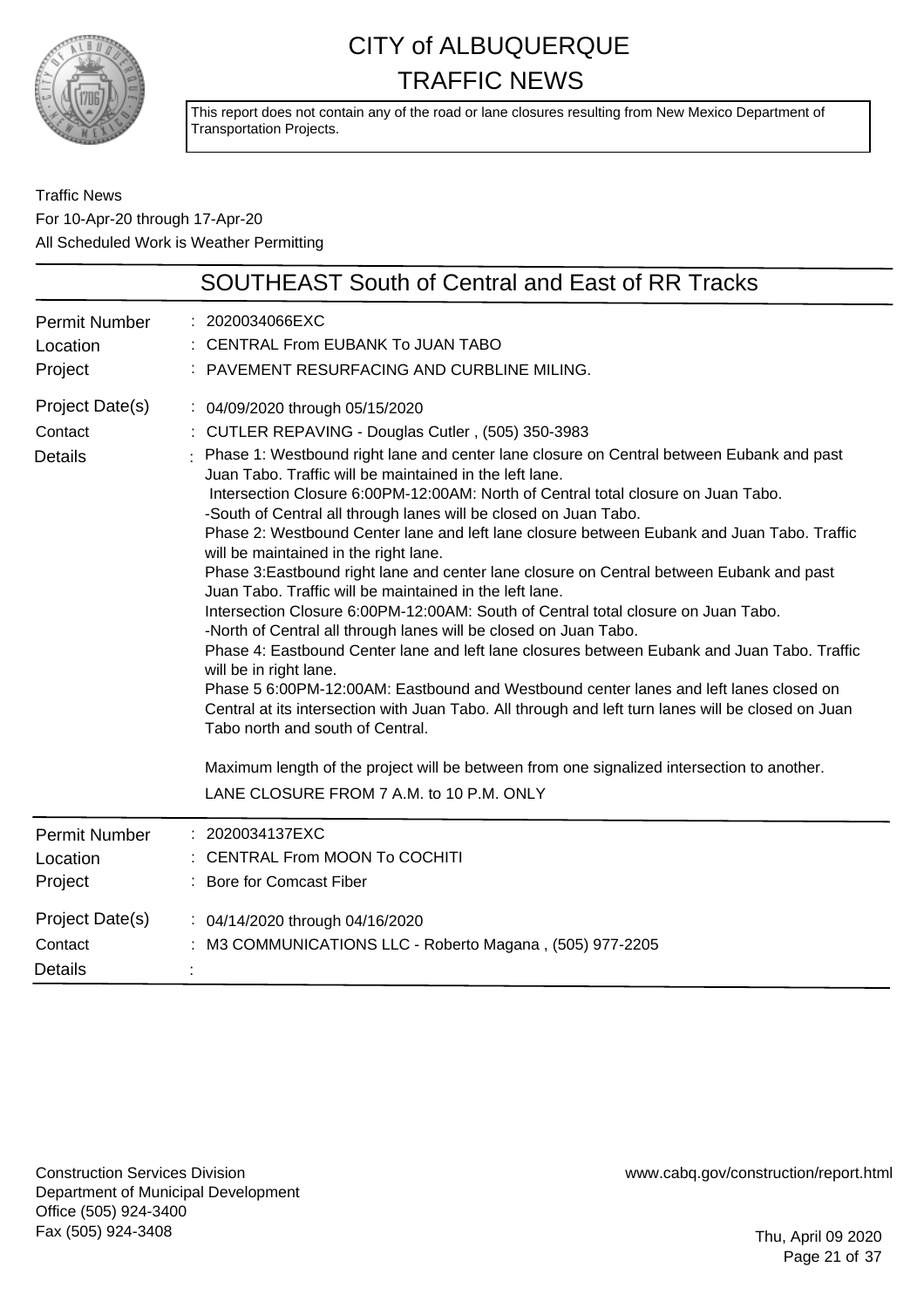

This report does not contain any of the road or lane closures resulting from New Mexico Department of Transportation Projects.

#### Traffic News For 10-Apr-20 through 17-Apr-20 All Scheduled Work is Weather Permitting

|                                                                                             | <b>SOUTHEAST South of Central and East of RR Tracks</b>                                                                                                                                                                                                                                                                                                                                                                                                                                                                                                   |
|---------------------------------------------------------------------------------------------|-----------------------------------------------------------------------------------------------------------------------------------------------------------------------------------------------------------------------------------------------------------------------------------------------------------------------------------------------------------------------------------------------------------------------------------------------------------------------------------------------------------------------------------------------------------|
| <b>Permit Number</b><br>Location<br>Project                                                 | 2020033998EXC<br>: CUTLER From WASHINGTON To CUTLER<br>: HANG AERIAL FIBER CABLE NO EXCAVATION MOBILE BARRICADE OPERATION.                                                                                                                                                                                                                                                                                                                                                                                                                                |
| Project Date(s)<br>Contact<br><b>Details</b>                                                | : 04/06/2020 through 04/10/2020<br>: LIGHT CONNECTIONS - Steve Litle, (303) 809-7696<br>: Eastbound lane and sidewalk closure using Truck Mounted Arrow Board Mobile operation on<br>Cutler between Morningside and Washington.<br>LANE CLOSURE FROM 9 A.M. TO 4 P.M. ONLY.                                                                                                                                                                                                                                                                               |
| <b>Permit Number</b><br>Location<br>Project<br>Project Date(s)<br>Contact<br><b>Details</b> | : 2020032968EXC<br><b>EUBANK From SOUTHERN To EUBANK</b><br>: REALINGIN INTERSECTION OF 20TH ST AND G AVE ON KAFB PROPERTY TRAFFIC<br>LAYOUT NEEDS TO BE MODIFIED TO OUTSIDE THE EUBANK GATE TO ACCOMMODATE<br>: 0008000200 EFRG9ugh 08/31/2020<br>: AUI - Erick Garcia, (505) 975-6646<br>Southbound left lane and left turn lane closures on Eubank between Gibson and Research.<br>Traffic will be maintained in the center and right lanes.<br>Construction permitted between 6AM and 10PM. Closures are continuous until construction is<br>complete |
| <b>Permit Number</b><br>Location<br>Project                                                 | 2020034016EXC<br><b>EUBANK From CHICO To SOUTHERN</b><br>: FIBER PLACEMENT - UG CONDUIT CONNECTION                                                                                                                                                                                                                                                                                                                                                                                                                                                        |
| Project Date(s)<br>Contact<br><b>Details</b>                                                | : 04/06/2020 through 05/01/2020<br>: ADB - Brad Melton, (314) 724-2067<br>Northbound right lane and sidewalk closure on Eubank Blvd between Chico Rd and Southern<br>Blvd, in 1600 ft. intervals.<br>Shadow truck operation with various lane closure at Central and Eubank intersection for utility<br>locating.                                                                                                                                                                                                                                         |

CONSTRUCTION PERMITTED BETWEEN 7 A.M. AND 7 P.M. ONLY

Construction Services Division Department of Municipal Development Office (505) 924-3400 Fax (505) 924-3408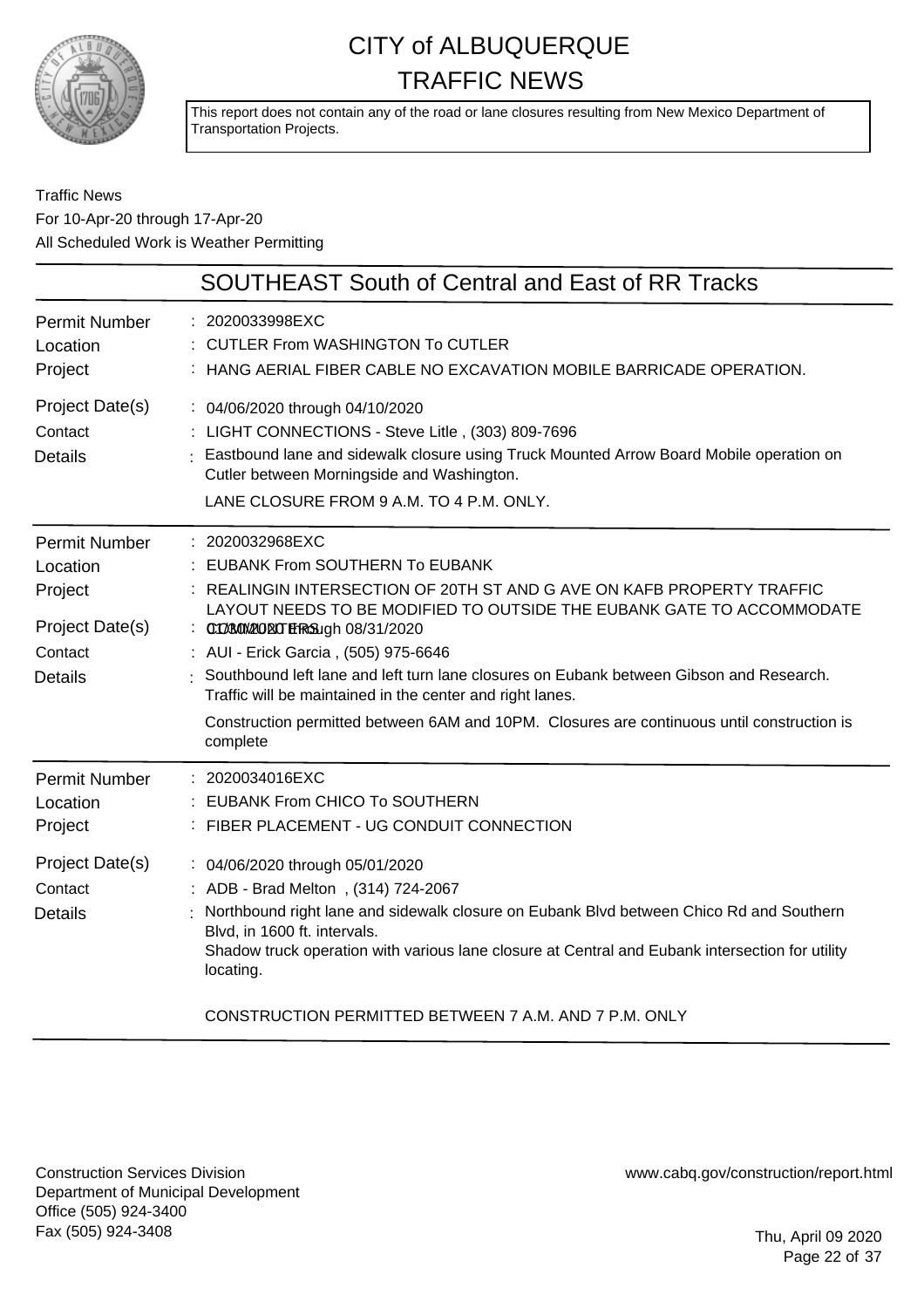

This report does not contain any of the road or lane closures resulting from New Mexico Department of Transportation Projects.

#### Traffic News For 10-Apr-20 through 17-Apr-20 All Scheduled Work is Weather Permitting

|                                              | <b>SOUTHEAST South of Central and East of RR Tracks</b>                                                                                                                                                                                                                                                                 |
|----------------------------------------------|-------------------------------------------------------------------------------------------------------------------------------------------------------------------------------------------------------------------------------------------------------------------------------------------------------------------------|
| <b>Permit Number</b><br>Location<br>Project  | : 2020033805SU<br>GIBSON From RIDGECREST To SAN MATEO<br>: COVID-19 Testing Site Road Closure                                                                                                                                                                                                                           |
| Project Date(s)<br>Contact<br><b>Details</b> | : 03/18/2020 through 05/31/2020<br>: VA Hospital - Byron Secatero, (505) 205-0612<br>Southbound thru lane closure on San Mateo at Gibson, westbound left turn lane closure on<br>Gibson at San Mateo, and a total southbound closure of Ridgecrest south of Gibson.<br>24-7 Closure                                     |
| <b>Permit Number</b><br>Location<br>Project  | $: 2020034169$ EXC<br>: INDIAN SCHOOL at UNIVERSITY<br>: New Construction, Directional bore, Install HDPE conduit and Fiber                                                                                                                                                                                             |
| Project Date(s)<br>Contact<br><b>Details</b> | : 04/13/2020 through 05/05/2020<br>: ADB - Brad Melton, (314) 724-2067<br>: Westbound right lane and sidewalk closure on Indian School Rd. at University Blvd. Mobile<br>shadow truck operation with various lane closures on University for utility locating.<br>CONSTRUCTION PERMITTED BETWEEN 7 A.M. AND 7 P.M. ONLY |
| <b>Permit Number</b><br>Location<br>Project  | : 2020033647EXC<br>: KATHRYN From GEORGIA To INDIANA<br>: GROUNDWATER SAMPLING ACTIVIES                                                                                                                                                                                                                                 |
| Project Date(s)<br>Contact<br><b>Details</b> | : 03/16/2020 through 05/08/2020<br>: EA ENGINEERING - David Werth, (505) 224-9013<br>: Total closure of Kathryn Ave between Georgia St. and Indiana St.<br>LANE CLOSURE FROM 9 A.M. TO 4 P.M. ONLY.<br>Follow detour                                                                                                    |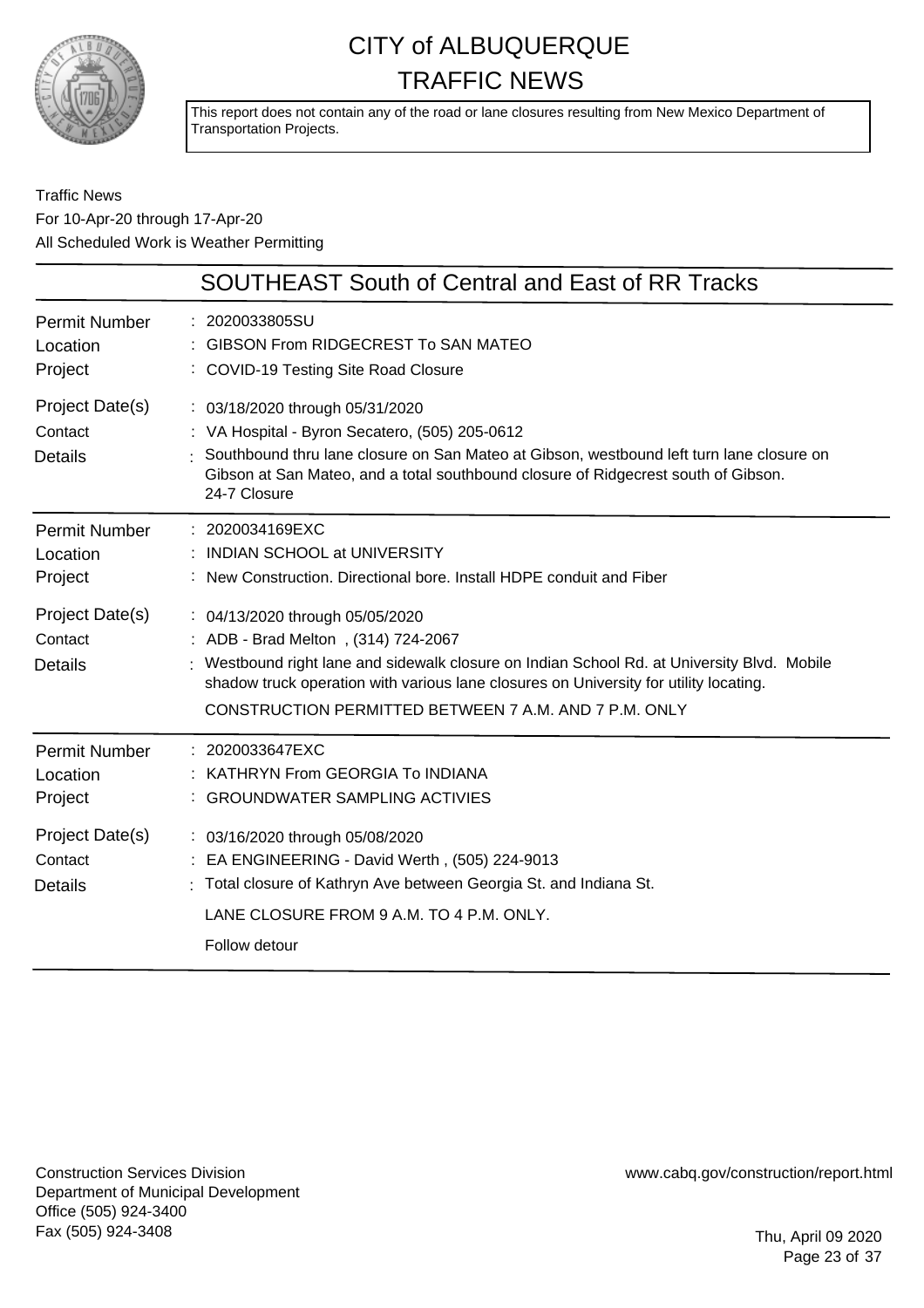

This report does not contain any of the road or lane closures resulting from New Mexico Department of Transportation Projects.

Traffic News For 10-Apr-20 through 17-Apr-20 All Scheduled Work is Weather Permitting

|                                                                                      | <b>SOUTHEAST South of Central and East of RR Tracks</b>                                                                                                                                                                                                                                                                                                                                                                                                                                                                                                                                                                                          |
|--------------------------------------------------------------------------------------|--------------------------------------------------------------------------------------------------------------------------------------------------------------------------------------------------------------------------------------------------------------------------------------------------------------------------------------------------------------------------------------------------------------------------------------------------------------------------------------------------------------------------------------------------------------------------------------------------------------------------------------------------|
| Permit Number<br>Location<br>Project                                                 | : 2020033835EXC<br>: NOB HILL Northwest to I25<br>PLACE FIBER OPTIC CABLE MOBILE OPERTATIN ENTIRE ROUTE                                                                                                                                                                                                                                                                                                                                                                                                                                                                                                                                          |
| Project Date(s)<br>Contact<br><b>Details</b>                                         | $\therefore$ 03/23/2020 through 04/17/2020<br>: ADB - Brad Melton, (314) 724-2067<br>: Mobile fiber pulling operation with various short term outside lane and sidewalk closures.<br>Phase I: From Quincy and Copper, north on Quincy to Grand, west on Grand to the<br>Alley west of Adams St, and north within Alley to Lomas Blvd.<br>Phase II: Lomas Blyd between Adams St. and Girard Blyd.<br>Phase III: Girard Blyd between Lomas Blyd and Indian School Rd.<br>Phase IV: Indian School Rd. between Girard Blvd and I25 frontage.<br>Phase III and IV to be done simultaneously.<br>CONSTRUCTION PERMITTED BETWEEN 7 A.M. AND 7 P.M. ONLY |
| <b>Permit Number</b><br>Location<br>Project<br>Project Date(s)<br>Contact<br>Details | : 2020034055EXC<br>: LOMAS From SAN MATEO To QUINCY<br>Dig up and swap out UG Enclosure<br>: 04/06/2020 through 04/13/2020<br>: ADB - Brad Melton, (314) 724-2067<br>: Westbound right lane and sidewalk closure on Lomas Blvd between San Mateo Blvd and<br>Quincy St.<br>Westbound traffic will be reduced to one lane.<br>CONSTRUCTION PERMITTED BETWEEN 7 A.M. AND 7 P.M. ONLY                                                                                                                                                                                                                                                               |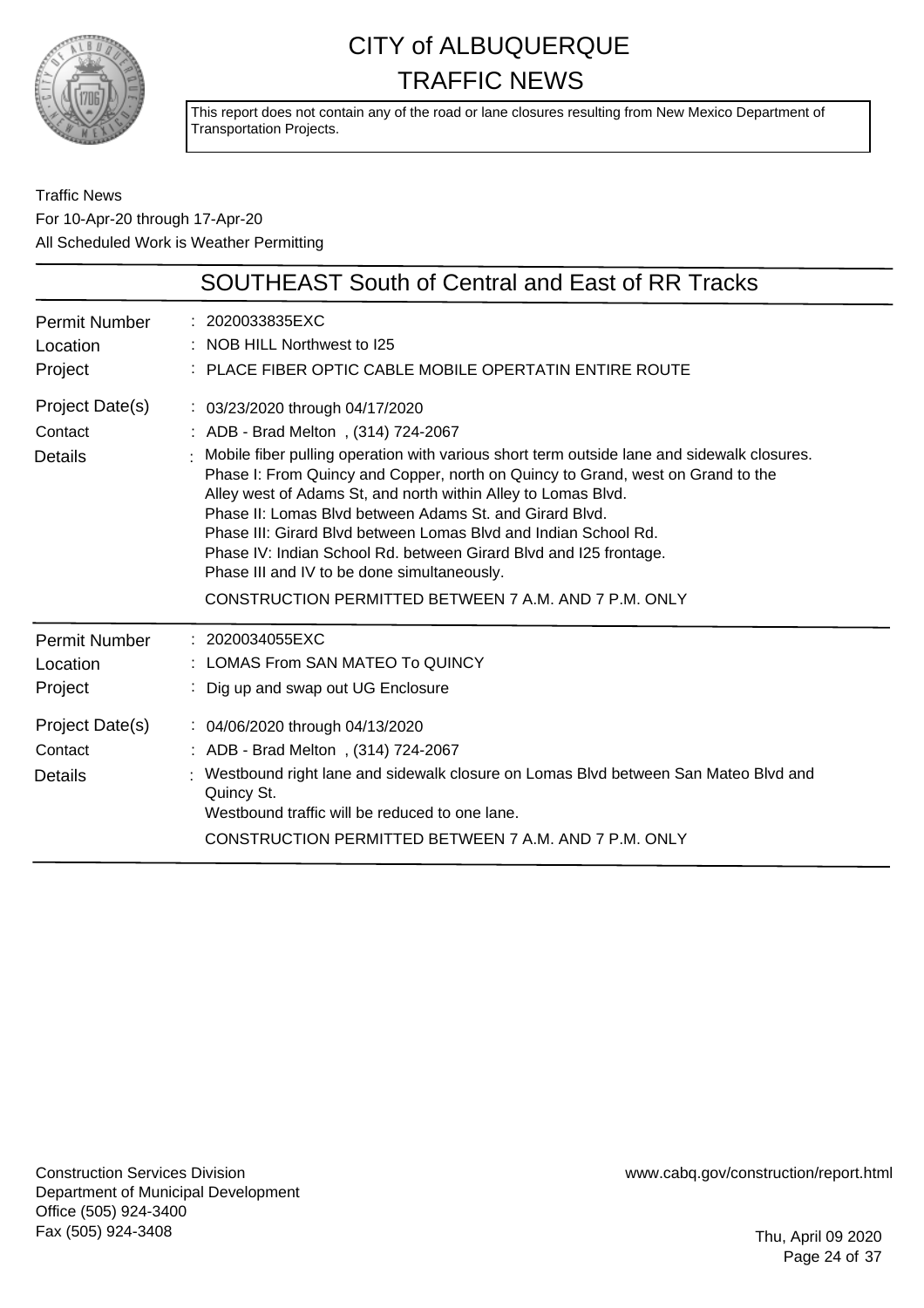

This report does not contain any of the road or lane closures resulting from New Mexico Department of Transportation Projects.

Traffic News For 10-Apr-20 through 17-Apr-20 All Scheduled Work is Weather Permitting

| <b>SOUTHEAST South of Central and East of RR Tracks</b>                                                                                                                                                                                                                                                                                                                                                                                                                                                                                                                                                                                                                                                                                                                                                                                                                                                                                                                                                                                                                                 |
|-----------------------------------------------------------------------------------------------------------------------------------------------------------------------------------------------------------------------------------------------------------------------------------------------------------------------------------------------------------------------------------------------------------------------------------------------------------------------------------------------------------------------------------------------------------------------------------------------------------------------------------------------------------------------------------------------------------------------------------------------------------------------------------------------------------------------------------------------------------------------------------------------------------------------------------------------------------------------------------------------------------------------------------------------------------------------------------------|
| : 2020033646EXC<br>LOUISIANA From CENTRAL To LOUISIANA<br>TRENCHLESS INSTALLATION OF NEW SAS MAIN RECONNECTION OF EXSITING SAS<br>SERGICE ON THE ALLEY FROM LOUISIANA TO SAN PEDRO ALLEY INTERSECTION<br>: 0497660270020165060606050018/2020<br>: RMCI - TIM RILEY, (505) 345-0008<br>: Phase 1 approx. 4/13: Southbound center lane and left lane closure on Louisiana between<br>Central and Cochiti. Traffic will be maintained in the right lane.<br>Phase 2(Night Work): Alley closure between Louisiana and Indiana.<br>Total closure of Indiana.<br>Phase 3: Alley closure between Indiana and Florida with total closure on Florida.<br>Phase 4: Alley closure between Florida and California with total closure of California.<br>Phase 5: Alley closure between California and San Pedro.<br>Northbound center lane and left lane closure on San pedro between Cochiti and Central.<br>LANE CLOSURE FROM 8 P.M. TO 6 A.M. ONLY FOR CLSOURE ON ALLEY BETWEEN<br>LOUISIANA AND INDIANA.<br>LANE CLOSURE FROM 9 A.M. TO 4 P.M. ONLY ON SAN PEDRO AND LOUISIANA.<br>Follow detour |
| Construction permitted between 6AM and 10PM. Closures are continuous until construction is<br>complete                                                                                                                                                                                                                                                                                                                                                                                                                                                                                                                                                                                                                                                                                                                                                                                                                                                                                                                                                                                  |
| : 2020034104EXC<br>LOUISIANA From TRUMBULL To ZUNI<br>: UG DIRECTIONAL BORE<br>: 04/13/2020 through 05/02/2020<br>: ADB - Brad Melton, (314) 724-2067<br>Northbound right lane and sidewalk closure on Louisiana Blvd between Trumbull Ave and Zuni<br>Rd.<br>LANE CLOSURE FROM 9 A.M. TO 4 P.M. ONLY.                                                                                                                                                                                                                                                                                                                                                                                                                                                                                                                                                                                                                                                                                                                                                                                  |
| 2020034159EXC<br>9100 MENAUL BLVD NE<br>: REPLACEMENT OF A FIRE HYDRANT<br>: 04/04/2020 through 04/11/2020<br>: ABCWUA - Jerry Sanchez, (505) 289-3585                                                                                                                                                                                                                                                                                                                                                                                                                                                                                                                                                                                                                                                                                                                                                                                                                                                                                                                                  |
|                                                                                                                                                                                                                                                                                                                                                                                                                                                                                                                                                                                                                                                                                                                                                                                                                                                                                                                                                                                                                                                                                         |

Construction Services Division Department of Municipal Development Office (505) 924-3400 Fax (505) 924-3408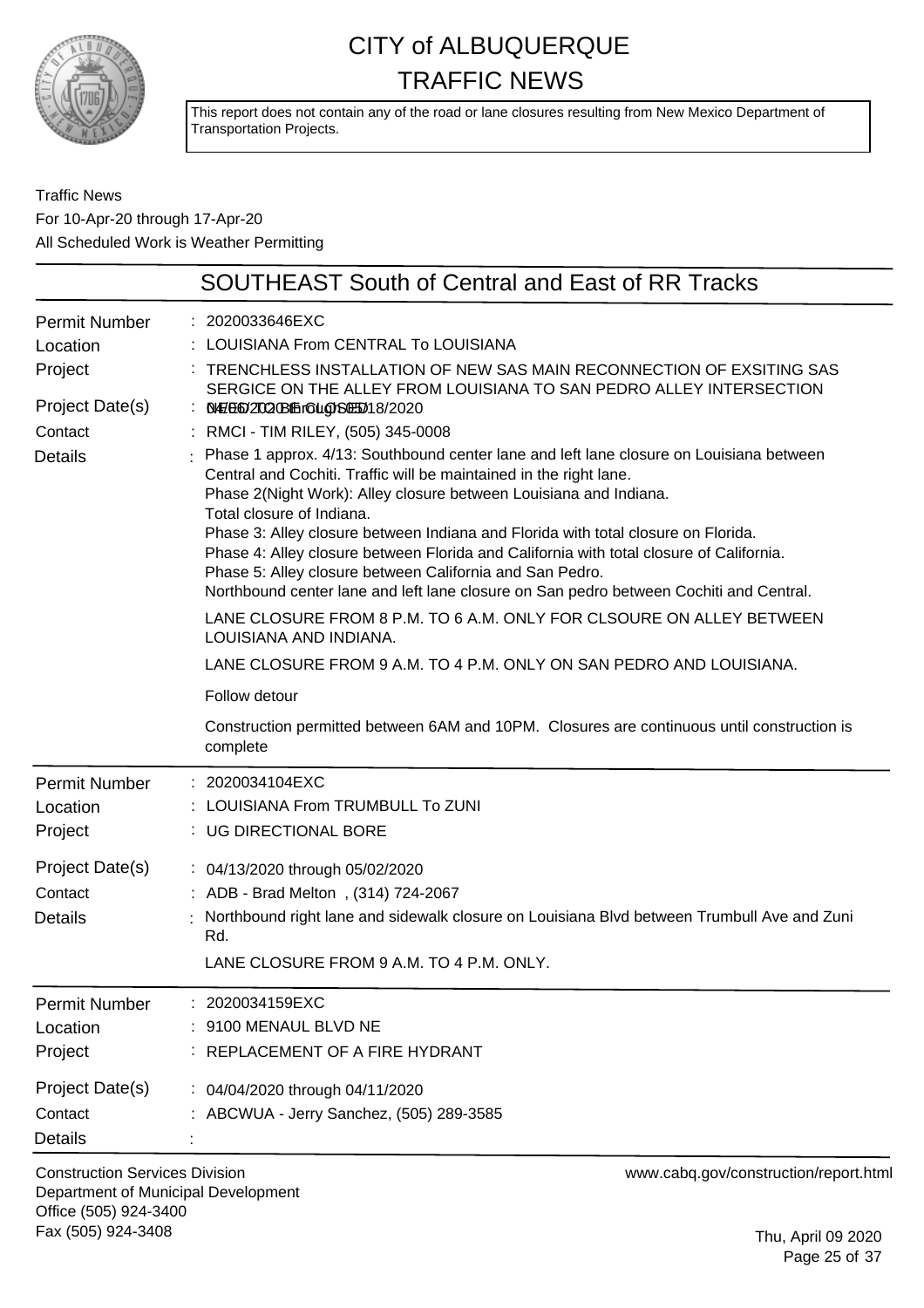

This report does not contain any of the road or lane closures resulting from New Mexico Department of Transportation Projects.

#### Traffic News For 10-Apr-20 through 17-Apr-20 All Scheduled Work is Weather Permitting

|                                              | <b>SOUTHEAST South of Central and East of RR Tracks</b>                                                                                                                                                                                                                        |
|----------------------------------------------|--------------------------------------------------------------------------------------------------------------------------------------------------------------------------------------------------------------------------------------------------------------------------------|
| <b>Permit Number</b><br>Location<br>Project  | : 2020033649EXC<br>RIDGECREST From SAN PEDRO To GIBSON<br>: GROUNDWATER SAMPLING ACTIVITIES.                                                                                                                                                                                   |
| Project Date(s)<br>Contact<br><b>Details</b> | : 03/16/2020 through 05/08/2020<br>: EA ENGINEERING - David Werth, (505) 224-9013<br>Double northbound lane closure on San Pedro Dr. between Ridgecrest and Gibson. Two-way<br>traffic will be maintained in the southbound lanes.<br>LANE CLOSURE FROM 9 A.M. TO 4 P.M. ONLY. |
| <b>Permit Number</b><br>Location<br>Project  | : 2020034217EXC<br>SAN MATEO From COPPER To SAN MATEO<br>: Bus Shelter Remove & Replace.                                                                                                                                                                                       |
| Project Date(s)<br>Contact<br><b>Details</b> | : 04/13/2020 through 04/27/2020<br>: TLC - Cody Walton, (505) 362-7847<br>Northbound right lane and sidewalk closure on San Mateo north of Copper. Traffic will be<br>maintained in the center and left lanes.<br>LANE CLOSURE FROM 9 A.M. TO 4 P.M. ONLY.                     |
| <b>Permit Number</b><br>Location<br>Project  | : 2020033777EXC<br>1028 SAN MATEO BLVD SE<br>: BUS SHELTER REMOVAL.                                                                                                                                                                                                            |
| Project Date(s)<br>Contact<br><b>Details</b> | : 04/06/2020 through 04/10/2020<br>: TLC - Stephanie Brotton (PM-Mark Aragon), (505) 382-4519<br>: Northbound right lane and sidewalk closure on San Mateo north of Kathryn.<br>LANE CLOSURE FROM 9 A.M. TO 4 P.M. ONLY.                                                       |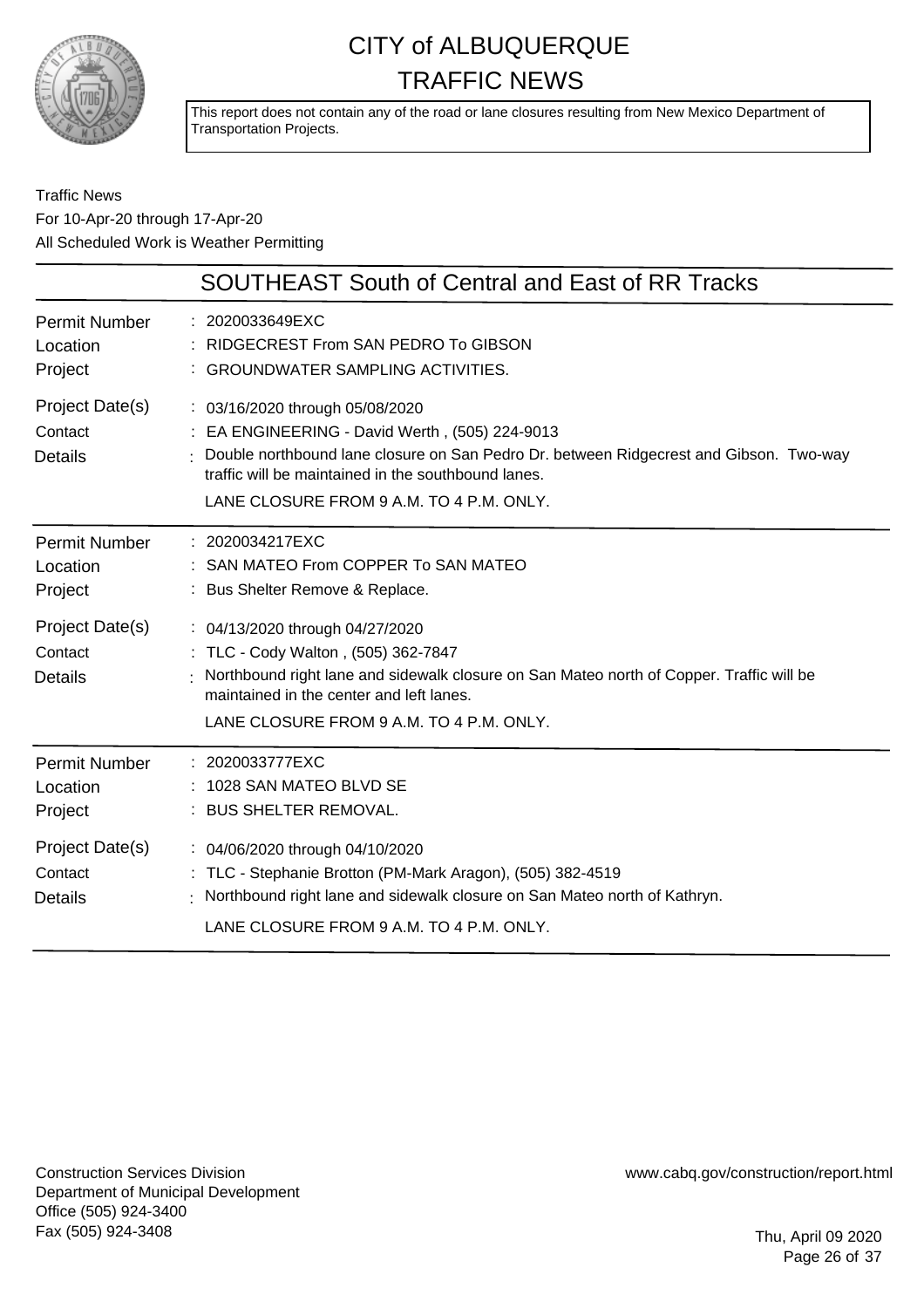

This report does not contain any of the road or lane closures resulting from New Mexico Department of Transportation Projects.

#### Traffic News For 10-Apr-20 through 17-Apr-20 All Scheduled Work is Weather Permitting

|                                              | SOUTHEAST South of Central and East of RR Tracks                                                                                                                                                                                                             |
|----------------------------------------------|--------------------------------------------------------------------------------------------------------------------------------------------------------------------------------------------------------------------------------------------------------------|
| <b>Permit Number</b><br>Location<br>Project  | 2020033648EXC<br>SAN PEDRO From EASTERN To GIBSON<br>: GROUNDWATER SAMPLING ACTIVITIES.                                                                                                                                                                      |
| Project Date(s)<br>Contact<br><b>Details</b> | : 03/16/2020 through 05/08/2020<br>: EA ENGINEERING - David Werth, (505) 224-9013<br>Median closure on San Pedro between Gibson and Eastern.<br>Construction permitted between 6AM and 10PM. Closures are continuous until construction is<br>complete       |
| <b>Permit Number</b><br>Location<br>Project  | 2020034196EXC<br>505 TENNESSEE ST SE<br>: Replace existing pole.                                                                                                                                                                                             |
| Project Date(s)<br>Contact<br><b>Details</b> | : 04/13/2020 through 04/13/2020<br>: AMERICAN POWER LLC (ATKINSON) - Patrick Garcia, (505) 379-0729                                                                                                                                                          |
| <b>Permit Number</b><br>Location<br>Project  | : 2020034158EXC<br>105 TEXAS ST SE<br>: Fire Suppression Tap, Domestic water tap, Sewer Tap.                                                                                                                                                                 |
| Project Date(s)<br>Contact<br><b>Details</b> | : 04/15/2020 through 04/24/2020<br>TOTAL CONTRACTING - Butch Blackberg, (505) 800-7156                                                                                                                                                                       |
| <b>Permit Number</b><br>Location<br>Project  | 2020033905EXC<br>$: 2934$ WILLIAM ST SE<br>REPLACE GAS SERIVCE AND INSATLL GAS SERVICE.                                                                                                                                                                      |
| Project Date(s)<br>Contact<br><b>Details</b> | : 04/06/2020 through 04/10/2020<br>: NM GAS - Chris Sedillo, (505) 697-3119<br>Northbound total closure with northbound traffic being maintained in the center of the road on<br>Williams St. north of Woodward.<br>LANE CLOSURE FROM 9 A.M. TO 4 P.M. ONLY. |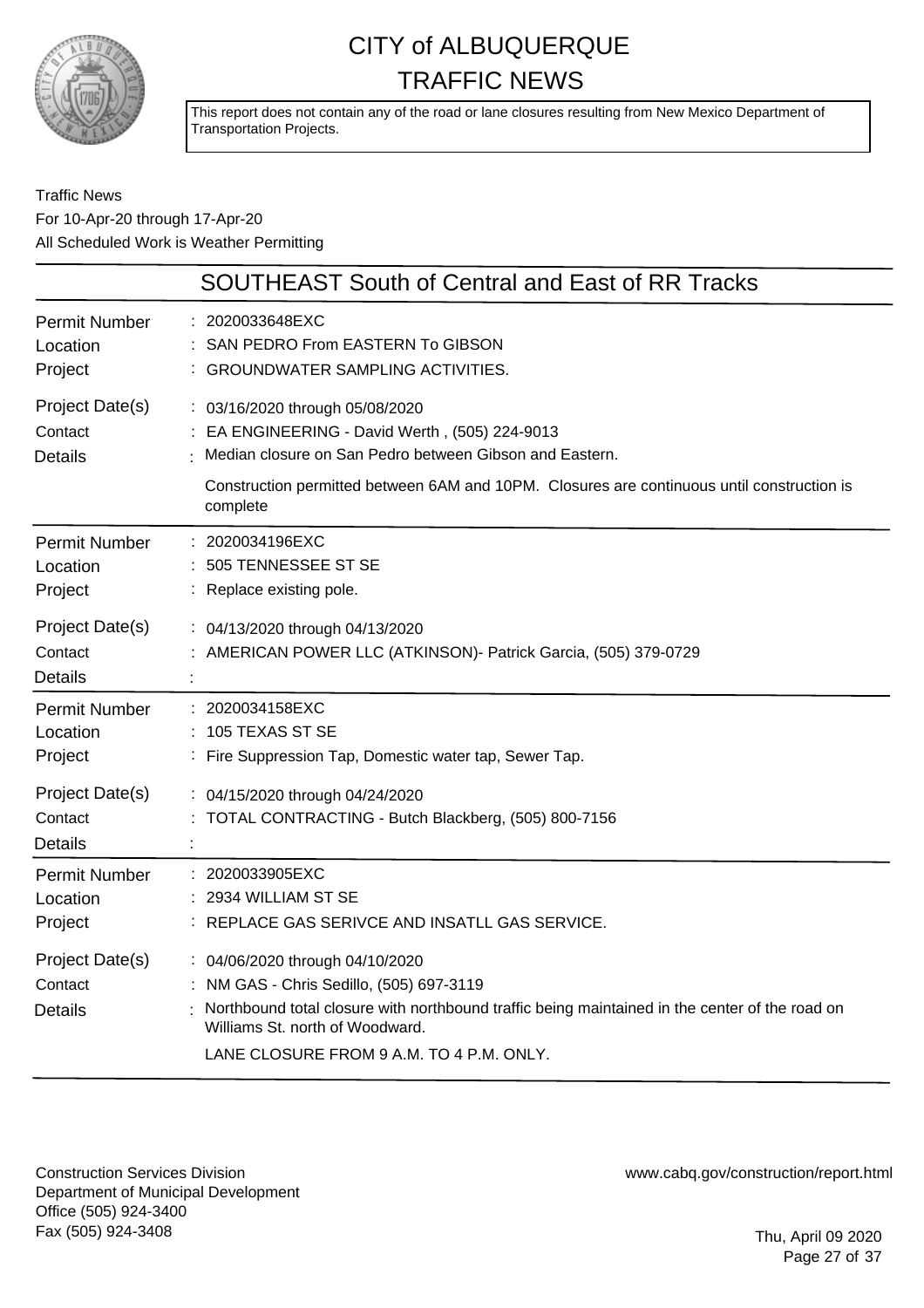

This report does not contain any of the road or lane closures resulting from New Mexico Department of Transportation Projects.

Traffic News For 10-Apr-20 through 17-Apr-20 All Scheduled Work is Weather Permitting

|                                       | <b>SOUTHEAST South of Central and East of RR Tracks</b>                                                                                                                                                                                                   |
|---------------------------------------|-----------------------------------------------------------------------------------------------------------------------------------------------------------------------------------------------------------------------------------------------------------|
| Permit Number                         | : 2020033965EXC                                                                                                                                                                                                                                           |
| Location                              | : WYOMING At LOMAS                                                                                                                                                                                                                                        |
| Project                               | : UG DIRECTIONAL BORE                                                                                                                                                                                                                                     |
| Project Date(s)<br>Contact<br>Details | $\therefore$ 03/30/2020 through 04/10/2020<br>: ADB - Brad Melton, (314) 724-2067<br>Northbound right turn lane and sidewalk closure on Wyoming Blvd at Lomas Blvd (SW Corner<br>trail closure).<br>CONSTRUCTION PERMITTED BETWEEN 7 A.M. AND 7 P.M. ONLY |
| <b>Permit Number</b>                  | : 2020034198EXC                                                                                                                                                                                                                                           |
| Location                              | $: 416$ YALE BLVD SE                                                                                                                                                                                                                                      |
| Project                               | : Private Fireline, Connection of 2.                                                                                                                                                                                                                      |
| Project Date(s)                       | Private Fireline, Connection of New Meter Service.                                                                                                                                                                                                        |
| Contact                               | $\therefore$ 04/13/2020 through 04/17/2020                                                                                                                                                                                                                |
| Details                               | : RODGERS PLUMBING - James Rodgers, (505) 243-9703                                                                                                                                                                                                        |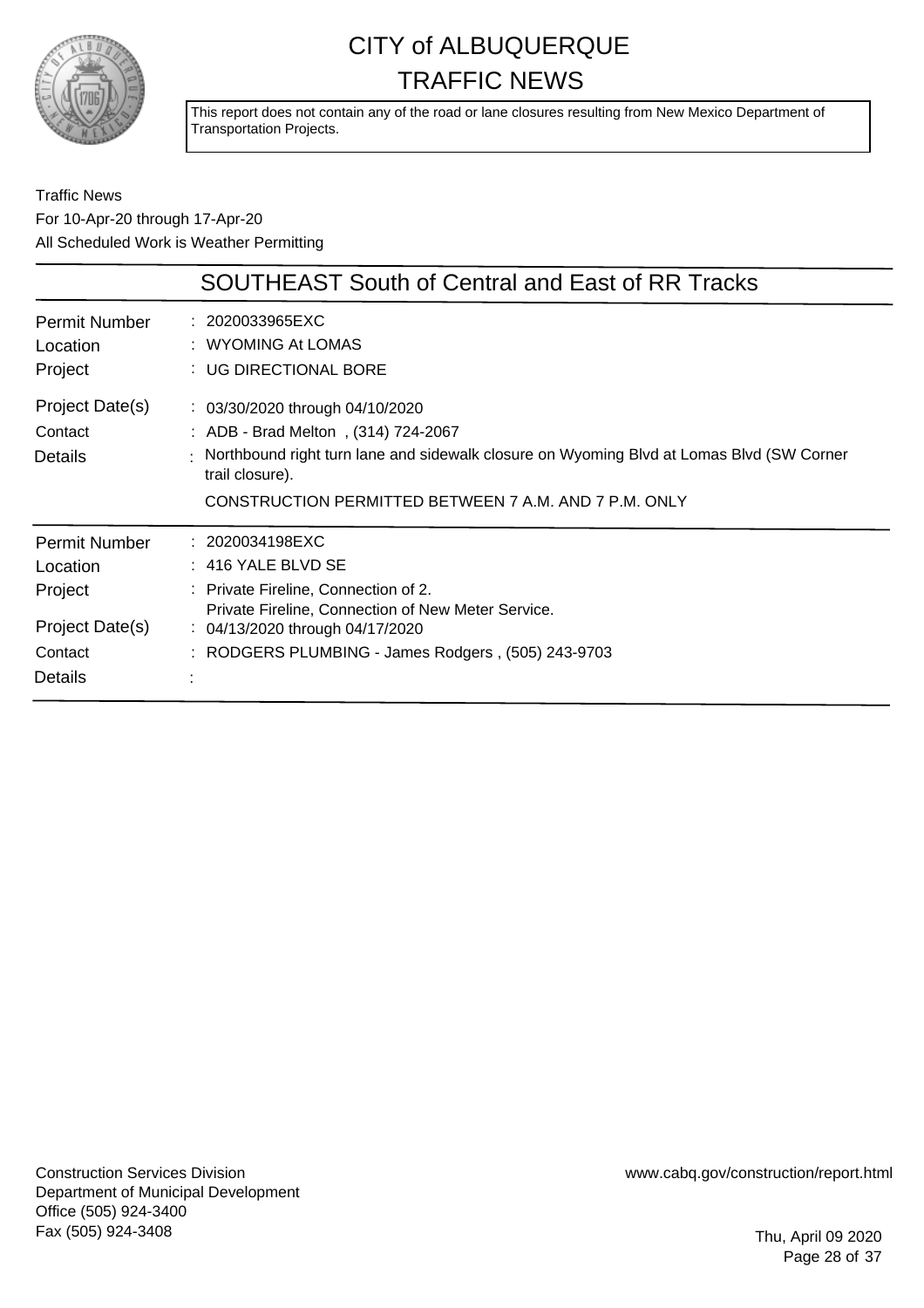

This report does not contain any of the road or lane closures resulting from New Mexico Department of Transportation Projects.

#### Traffic News For 10-Apr-20 through 17-Apr-20 All Scheduled Work is Weather Permitting

|                                                                                             | SOUTHWEST South of Central and West of RR Tracks                                                                                                                                                                                                                                                                                                                                                            |
|---------------------------------------------------------------------------------------------|-------------------------------------------------------------------------------------------------------------------------------------------------------------------------------------------------------------------------------------------------------------------------------------------------------------------------------------------------------------------------------------------------------------|
| <b>Permit Number</b><br>Location<br>Project<br>Project Date(s)<br>Contact<br><b>Details</b> | : 2020033575EXC<br>10TH From 11TH To IRON<br>SLIPLINING EXSISTING 18' SAS MAIN RECON OF SERVICES REPLACEMENT OF<br>MANHOL RING AND COVERS AND MANHOLE REHABILITATION.<br>: 03/02/2020 through 04/10/2020<br>RMCI - TIM RILEY, (505) 345-0008<br>Total street closure on 11th St. between Coal and Iron.<br>Alley closure west of 11th St. between Coal and Iron.                                            |
|                                                                                             | LANE CLOSURE FROM 9 A.M. TO 4 P.M. ONLY.<br>Follow detour                                                                                                                                                                                                                                                                                                                                                   |
| <b>Permit Number</b><br>Location<br>Project<br>Project Date(s)<br>Contact<br><b>Details</b> | : 2020033938EXC<br>14TH From COAL To 14TH<br>Removal & Replacement of 8' Dia SAS Interceptor Sewer Manhole/dewatering to lower water<br>table.<br>: 04/06/2020 through 04/24/2020<br>: AUI Inc - Andre Houle, (505) 975-6807<br>Total intersection closure at 14th St. and Coal.<br>Construction permitted between 6AM and 10PM. Closures are continuous until construction is<br>complete<br>Follow detour |
| <b>Permit Number</b><br>Location<br>Project                                                 | 2020034173EXC<br>2ND From MARQUETTE To 2ND<br>UG Conduit/Fiber/Hand Hole Installation                                                                                                                                                                                                                                                                                                                       |
| Project Date(s)<br>Contact<br><b>Details</b>                                                | : 04/13/2020 through 05/05/2020<br>: ADB - Michael Mang, (505) 328-6264<br>Northbound right lane and sidewalk closure on 2nd St. between Marquette Ave and Roma Ave.<br>CONSTRUCTION PERMITTED BETWEEN 7 A.M. AND 7 P.M. ONLY                                                                                                                                                                               |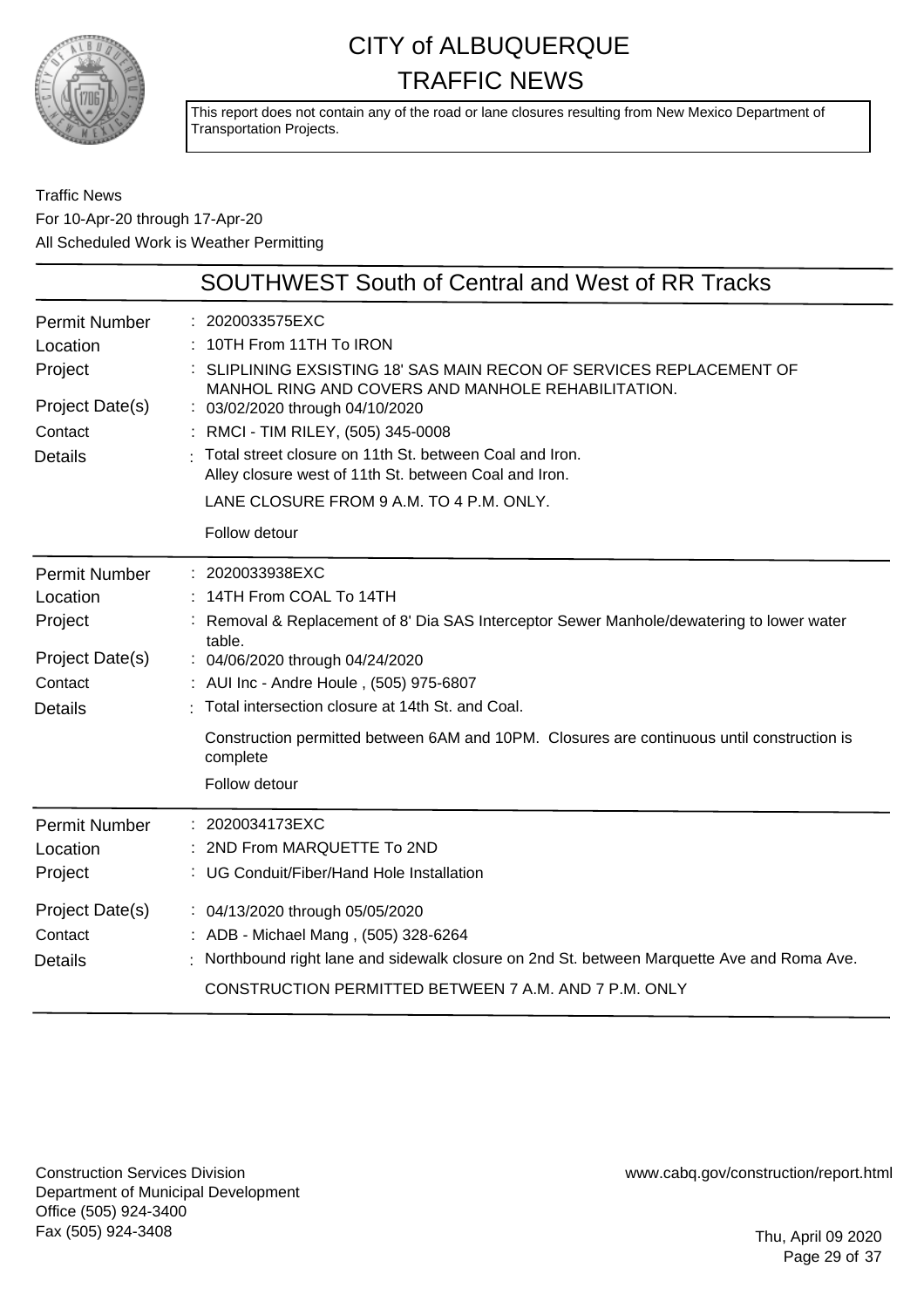

This report does not contain any of the road or lane closures resulting from New Mexico Department of Transportation Projects.

Traffic News For 10-Apr-20 through 17-Apr-20 All Scheduled Work is Weather Permitting

|                                                                                             | <b>SOUTHWEST South of Central and West of RR Tracks</b>                                                                                                                                                                                                                                                                                                                                                                                                                                                                                                                                 |
|---------------------------------------------------------------------------------------------|-----------------------------------------------------------------------------------------------------------------------------------------------------------------------------------------------------------------------------------------------------------------------------------------------------------------------------------------------------------------------------------------------------------------------------------------------------------------------------------------------------------------------------------------------------------------------------------------|
| <b>Permit Number</b><br>Location<br>Project                                                 | 2020034001EXC<br>2ND From WOODWARD To 2ND<br>: Pavement Resurfacing & Curbline Milling.                                                                                                                                                                                                                                                                                                                                                                                                                                                                                                 |
| Project Date(s)<br>Contact<br><b>Details</b>                                                | : 04/06/2020 through 04/17/2020<br>: CUTLER REPAVING - Douglas Cutler, (505) 350-3983<br>Phase 1: Northbound lane closure using Flagging operation to maintain two way traffic on 2nd<br>S. between BNSF Rail Road and Woodward.<br>Phase 2: Southbound lane closure using Flagging operation to maintain two way traffic on 2nd<br>S. between Woodward and BNSF Rail Road.<br>Construction permitted between 6AM and 10PM. Closures are continuous until construction is<br>complete<br>This traffic control setup includes a flagging operation, use caution and be prepared to stop. |
| <b>Permit Number</b><br>Location<br>Project                                                 | : 2020034163EXC<br>3RD From TIJERAS To MARQUETTE<br><b>Convention Center DMS Installation</b>                                                                                                                                                                                                                                                                                                                                                                                                                                                                                           |
| Project Date(s)<br>Contact<br><b>Details</b>                                                | : 04/08/2020 through 04/10/2020<br>: City of Albuquerque, (505) 924-3400<br>Total closure of 3rd St. between Tijeras Ave and Marquette Ave.<br>Construction permitted between 6AM and 10PM. Closures are continuous until construction is<br>complete                                                                                                                                                                                                                                                                                                                                   |
| <b>Permit Number</b><br>Location<br>Project<br>Project Date(s)<br>Contact<br><b>Details</b> | 2020033806EXC<br>5TH From COAL To SILBVER<br>DIRECTIONAL BORE INSTALL HDPE CONDUIT<br><b>NIGHT WORK ONLY</b><br>: 03/18/2020 through 05/15/2020<br>: ADB - Brad Melton, (314) 724-2067<br>Northbound thru lane and sidewalk closure on 5th St. between south of Coal Ave and north of<br>Silver Ave. Two-way traffic will be maintained with a traffic split.<br>NIGHT WORK ONLY 6PM TO 6AM                                                                                                                                                                                             |

Construction Services Division Department of Municipal Development Office (505) 924-3400 Fax (505) 924-3408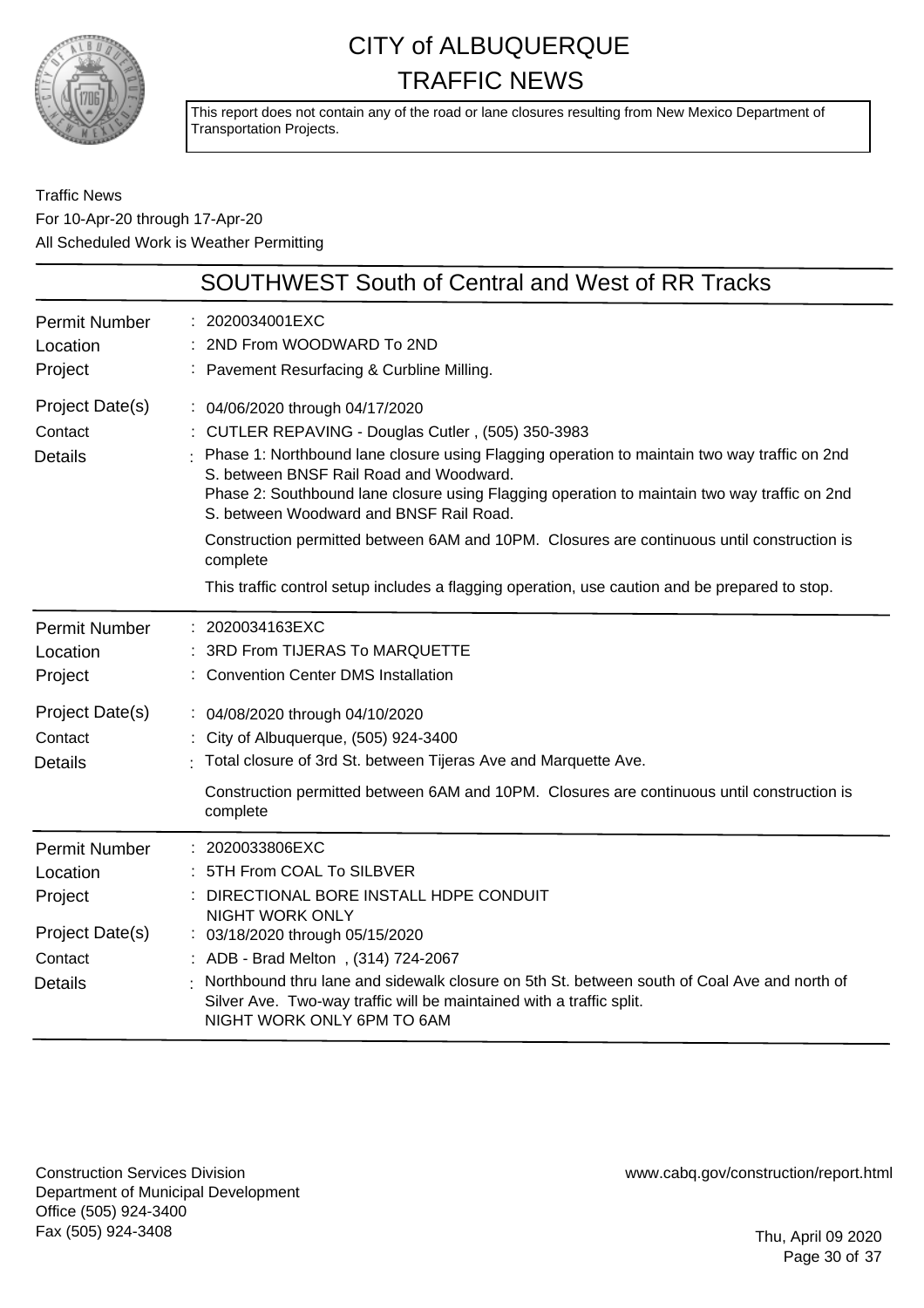

This report does not contain any of the road or lane closures resulting from New Mexico Department of Transportation Projects.

#### Traffic News For 10-Apr-20 through 17-Apr-20 All Scheduled Work is Weather Permitting

|                                              | <b>SOUTHWEST South of Central and West of RR Tracks</b>                                                                                                                                                                                                                                                                             |
|----------------------------------------------|-------------------------------------------------------------------------------------------------------------------------------------------------------------------------------------------------------------------------------------------------------------------------------------------------------------------------------------|
| Permit Number<br>Location<br>Project         | : 2020034149EXC<br>5TH From SILVER To 5TH<br>Repair Emergency gas line leak after the fact- Wiork done on 3/25/2020 SW Corner to repair<br>concrete after leak repair.                                                                                                                                                              |
| Project Date(s)<br>Contact<br><b>Details</b> | : 03/25/2020 through 04/10/2020<br>: NM GAS- Rebecca Krajicek, (505) 697-3127                                                                                                                                                                                                                                                       |
| <b>Permit Number</b><br>Location<br>Project  | : 2020034146EXC<br>: 6TH From CENTRAL To GOLD<br>: New Construction. Directional bore. Install HDPE conduit. ALLEY CLOSURE                                                                                                                                                                                                          |
| Project Date(s)<br>Contact<br><b>Details</b> | : 04/08/2020 through 04/30/2020<br>: ADB - Brad Melton, (314) 724-2067<br>Southbound sidewalk closure on 6th St. between Central Ave and Gold Ave., and on westbound<br>Gold Ave west of 6th St.<br>Total closure of the alley encompassed by 6th, Central, 5th, and Gold.<br>CONSTRUCTION PERMITTED BETWEEN 7 A.M. AND 7 P.M. ONLY |
| <b>Permit Number</b><br>Location<br>Project  | 2020033982EXC<br>: 8TH From STOVER To 8TH<br>: GAS MAIN MAINTENANCE.                                                                                                                                                                                                                                                                |
| Project Date(s)<br>Contact<br><b>Details</b> | : 04/01/2020 through 04/17/2020<br>NM GAS - Chris Sedillo, (505) 697-3119                                                                                                                                                                                                                                                           |
| Permit Number<br>Location<br>Project         | : 2020033963EXC<br>SNOW VISTA At CAMINO SAN MARTIN<br>: UG DIRECTIONAL BORE                                                                                                                                                                                                                                                         |
| Project Date(s)<br>Contact<br><b>Details</b> | : 03/26/2020 through 04/17/2020<br>: ADB - Brad Melton, (314) 724-2067<br>Northbound right lane and sidewalk closure on 98th St. between 86th St. and Camino San<br>Martin.<br>Eastbound parking lane and sidewalk closure on Camino San Martin east of 98th St.<br>CONSTRUCTION PERMITTED BETWEEN 7 A.M. AND 7 P.M. ONLY           |

Construction Services Division Department of Municipal Development Office (505) 924-3400 Fax (505) 924-3408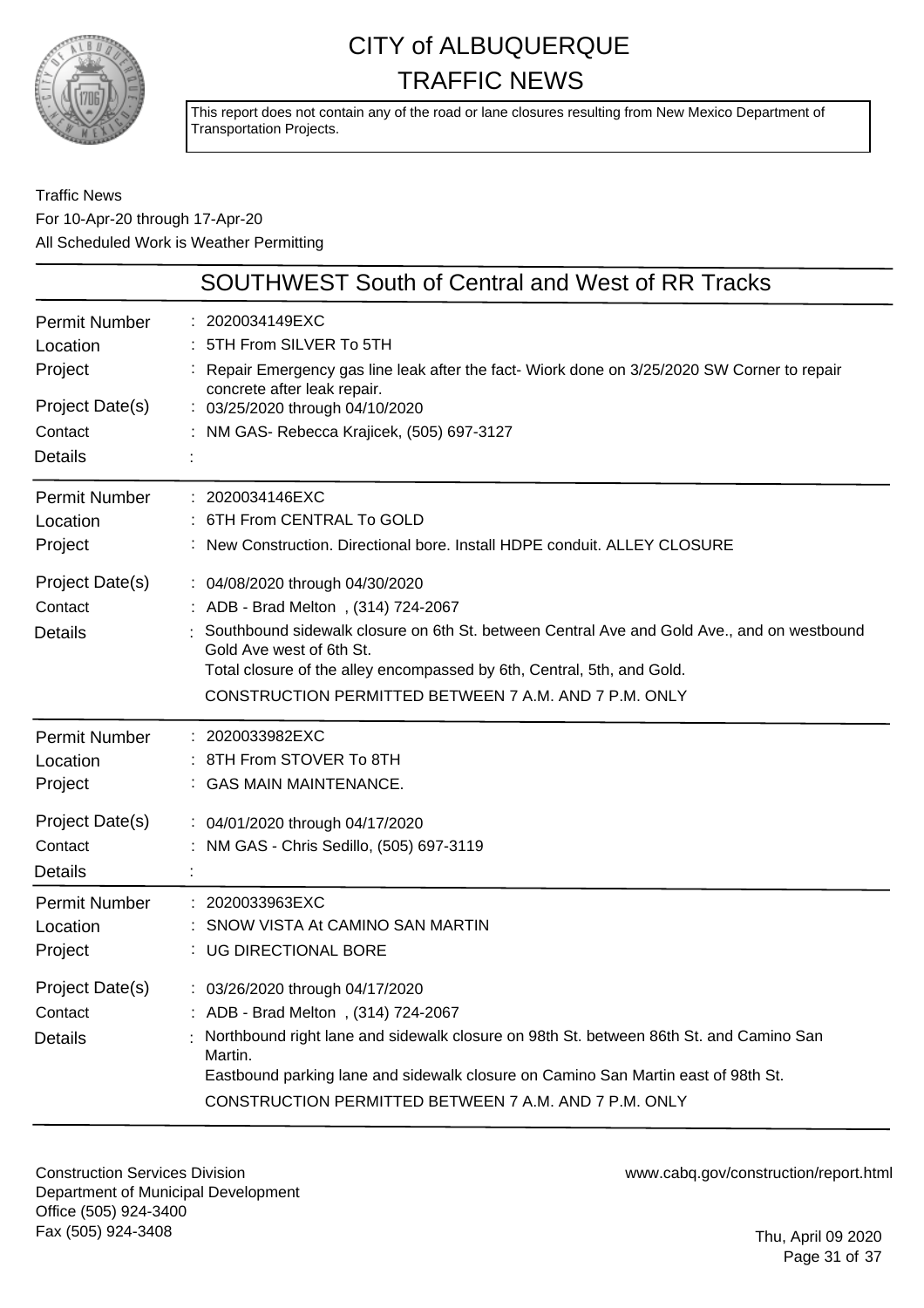

This report does not contain any of the road or lane closures resulting from New Mexico Department of Transportation Projects.

Traffic News For 10-Apr-20 through 17-Apr-20 All Scheduled Work is Weather Permitting

|                                  | SOUTHWEST South of Central and West of RR Tracks                                                                                                                                                                                                                                                                                                                                                                       |
|----------------------------------|------------------------------------------------------------------------------------------------------------------------------------------------------------------------------------------------------------------------------------------------------------------------------------------------------------------------------------------------------------------------------------------------------------------------|
| <b>Permit Number</b><br>Location | 2020033223EXC<br>: ATRISCO From CENTRAL To RIVERVIEW                                                                                                                                                                                                                                                                                                                                                                   |
| Project                          | REMOVE ASPAHLT ROADWAY INSTALL NEW WATERLINE REMOVE OLD WATERLINE<br>REPLACE ASPHALT ROADWAY                                                                                                                                                                                                                                                                                                                           |
| Project Date(s)                  | : 02/11/2020 through 05/01/2020                                                                                                                                                                                                                                                                                                                                                                                        |
| Contact                          | : NM UNDERGROUND UTILITIES- Danny Montano, (505) 401-2187                                                                                                                                                                                                                                                                                                                                                              |
| <b>Details</b>                   | Phase I: Southbound double lane closure on Atrisco Dr. between Valle Del Sol Rd. and 47th St.<br>Two-way traffic will be maintained in the northbound lanes.<br>Phase II: Northbound double lane closure on Atrisco Dr. between Central Ave and 47th St.<br>Two-way traffic will be maintained in the southbound lanes.<br>Phase III: Southbound double lane closure on Atrisco Dr. between Riverview PI. and 47th St. |
|                                  | Two-way traffic will be maintained in the northbound lanes.                                                                                                                                                                                                                                                                                                                                                            |
|                                  | Construction permitted between 6AM and 10PM. Closures are continuous until construction is<br>complete                                                                                                                                                                                                                                                                                                                 |
|                                  | 4/6-4/10 Westbound left turn lane closure on Central between 40th St. and Atrisco.                                                                                                                                                                                                                                                                                                                                     |
| <b>Permit Number</b>             | 2020034226EXC                                                                                                                                                                                                                                                                                                                                                                                                          |
| Location                         | 581 ATRISCO DR SW                                                                                                                                                                                                                                                                                                                                                                                                      |
| Project                          | : OH maintenance on existing pole in front of address.                                                                                                                                                                                                                                                                                                                                                                 |
| Project Date(s)                  | : 04/15/2020 through 04/15/2020                                                                                                                                                                                                                                                                                                                                                                                        |
| Contact                          | : AMERICAN POWER LLC (ATKINSON) - Patrick Garcia, (505) 379-0729                                                                                                                                                                                                                                                                                                                                                       |
| <b>Details</b>                   | Total lane closure using flagging operation to maintained two way traffic on Atrisco between<br>Sunset Gardens and 5 Points.                                                                                                                                                                                                                                                                                           |
|                                  | LANE CLOSURE FROM 9 A.M. to 3 P.M. ONLY                                                                                                                                                                                                                                                                                                                                                                                |
|                                  | This traffic control setup includes a flagging operation, use caution and be prepared to stop.                                                                                                                                                                                                                                                                                                                         |
| <b>Permit Number</b>             | 2020033932EXC                                                                                                                                                                                                                                                                                                                                                                                                          |
| Location                         | BLUEWATER From 98TH To BLUEWATER                                                                                                                                                                                                                                                                                                                                                                                       |
| Project                          | NEW INTERSECTION INFRASTRUCTURE IMPROVEMENTS.                                                                                                                                                                                                                                                                                                                                                                          |
| Project Date(s)                  | : 04/06/2020 through 05/08/2020                                                                                                                                                                                                                                                                                                                                                                                        |
| Contact                          | : NEW CONCEPTS INC - John Lakeman, (505) 452-8910                                                                                                                                                                                                                                                                                                                                                                      |
| <b>Details</b>                   | Total street closure on Bluewater between Skiff nd El Shaddai.                                                                                                                                                                                                                                                                                                                                                         |
|                                  | Construction permitted between 6AM and 10PM. Closures are continuous until construction is<br>complete                                                                                                                                                                                                                                                                                                                 |
|                                  | Follow detour                                                                                                                                                                                                                                                                                                                                                                                                          |

Construction Services Division Department of Municipal Development Office (505) 924-3400 Fax (505) 924-3408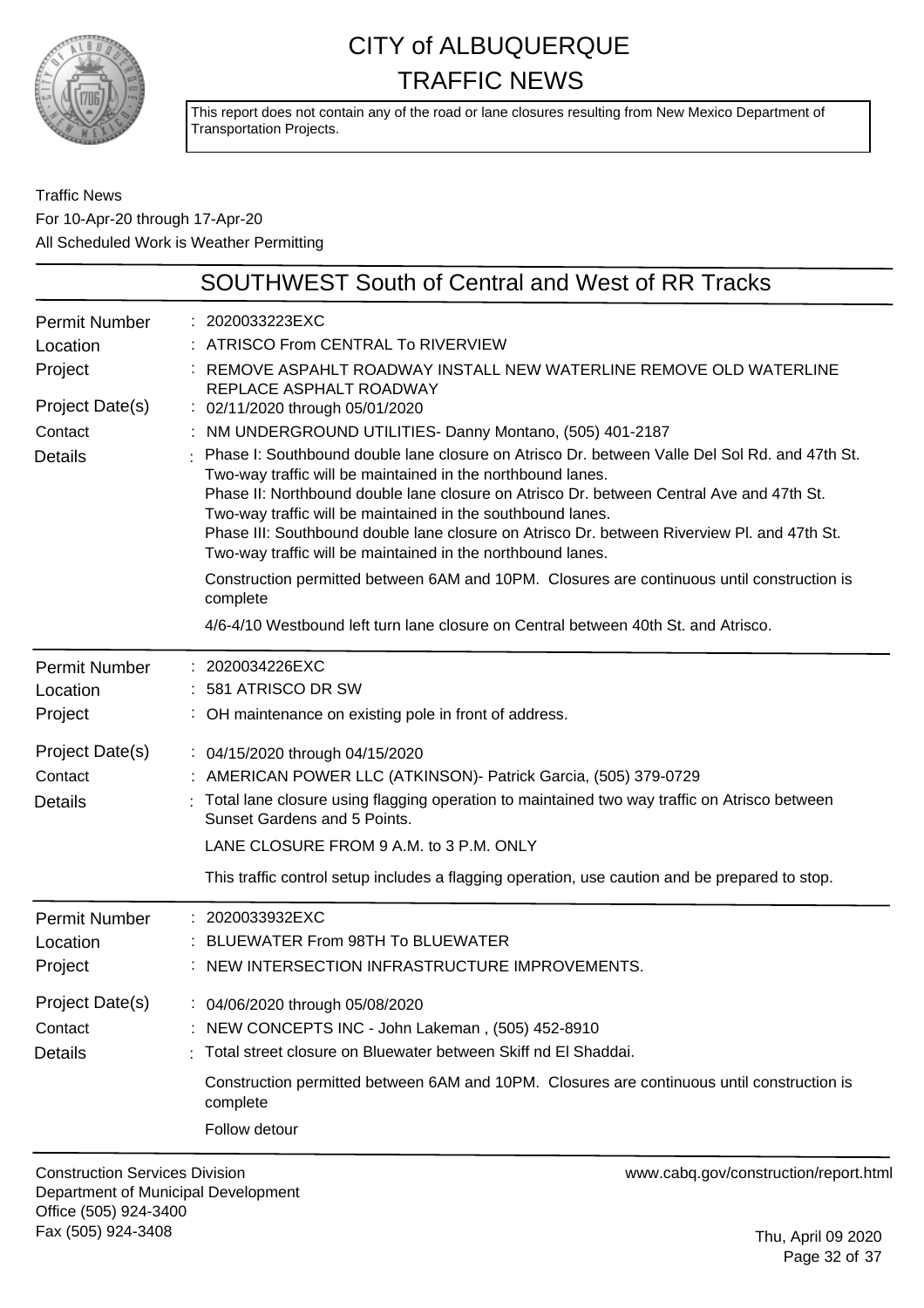

This report does not contain any of the road or lane closures resulting from New Mexico Department of Transportation Projects.

#### Traffic News For 10-Apr-20 through 17-Apr-20 All Scheduled Work is Weather Permitting

|                                              | <b>SOUTHWEST South of Central and West of RR Tracks</b>                                                                                                                                     |
|----------------------------------------------|---------------------------------------------------------------------------------------------------------------------------------------------------------------------------------------------|
| <b>Permit Number</b><br>Location<br>Project  | : 2020034216EXC<br>BROADWAY From WOODWARD To BROADWAY<br>: VALVE EXPOSURE EMERGENCY                                                                                                         |
| Project Date(s)<br>Contact<br><b>Details</b> | : 04/08/2020 through 04/15/2020<br>: ABCWUA- Fran Smull, (505) 259-3501<br>Emergency utility work. Various lanes closed and potential sidewalk closures. Seek alternate<br>route.           |
| <b>Permit Number</b><br>Location<br>Project  | : 2020034164EXC<br><b>CENTRAL From TINGLEY To CENTRAL</b><br>: Asphalt rehab of Bosque trail.                                                                                               |
| Project Date(s)<br>Contact<br><b>Details</b> | : 04/13/2020 through 04/17/2020<br>: FRANKLIN'S- Howard Ross, (505) 884-6947<br>: Westbound Tingley trail closure west of Central.<br>Bicycles Follow the posted detour                     |
|                                              | Construction permitted between 6AM and 10PM. Closures are continuous until construction is<br>complete                                                                                      |
| <b>Permit Number</b><br>Location<br>Project  | : 2020034218EXC<br><b>CENTRAL From EDITH To CENTRAL</b><br><b>New Bus Shelter Foundation</b>                                                                                                |
| Project Date(s)<br>Contact<br><b>Details</b> | : 04/13/2020 through 04/24/2020<br>: TLC - Cody Walton, (505) 362-7847<br>: Westbound right lane and sidewalk closure on Central west of Edith.<br>LANE CLOSURE FROM 9 A.M. TO 4 P.M. ONLY. |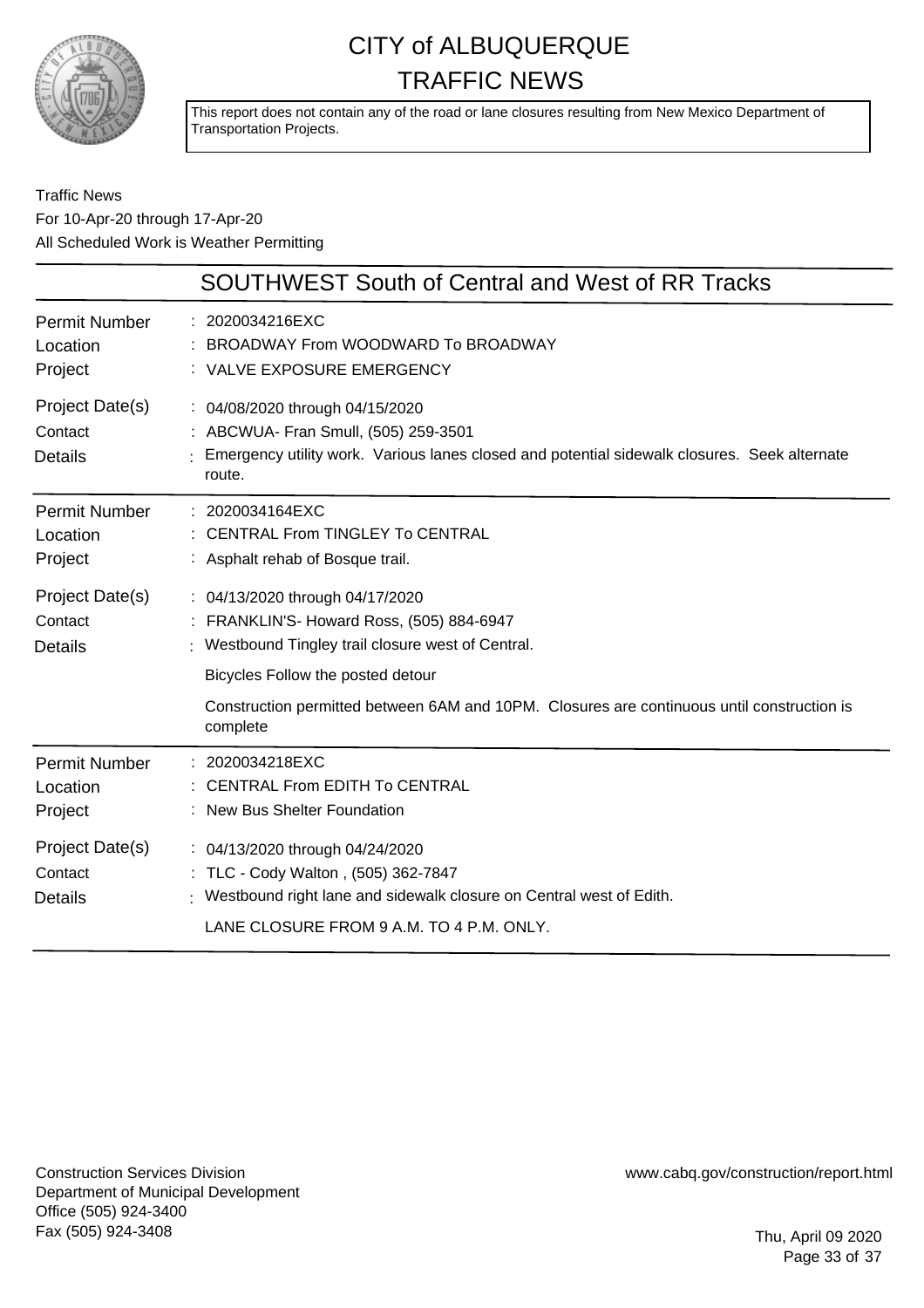

This report does not contain any of the road or lane closures resulting from New Mexico Department of Transportation Projects.

#### Traffic News For 10-Apr-20 through 17-Apr-20 All Scheduled Work is Weather Permitting

|                                                                                             | <b>SOUTHWEST South of Central and West of RR Tracks</b>                                                                                                                                                                                                                                                                                                                                                                                                                                                                                                                   |
|---------------------------------------------------------------------------------------------|---------------------------------------------------------------------------------------------------------------------------------------------------------------------------------------------------------------------------------------------------------------------------------------------------------------------------------------------------------------------------------------------------------------------------------------------------------------------------------------------------------------------------------------------------------------------------|
| <b>Permit Number</b><br>Location<br>Project                                                 | : 2019031764SU<br>: CENTRAL From 106TH To UNSER<br>: Landscape and Irrigation Installation for COA Median Project                                                                                                                                                                                                                                                                                                                                                                                                                                                         |
| Project Date(s)<br>Contact<br><b>Details</b>                                                | : 11/11/2019 through 07/08/2020<br>: LEE LANDSCAPES - Lee Scott, (505) 822-8722<br>Phase 1: Eastbound and Westbound left lane closures on Central between 106th St. and 98th<br>St.<br>Phase 2: Eastbound and Westbound left lane closures on Central between 98th St. and 86th St.<br>Phase 3: Eastbound and Westbound left lane closures on Central between 86th St. and Unser.<br>Traffic will be maintained in the right lanes in both direction in all three phases.<br>Closure per phase simultaneously not permitted.<br>LANE CLOSURE FROM 7:00 AM to 7:00 PM ONLY |
| <b>Permit Number</b><br>Location<br>Project<br>Project Date(s)<br>Contact<br><b>Details</b> | : 2020033231EXC<br>CENTRAL From COORS To 46TH<br>: New Construction. Directional bore. Install HDPE conduit.<br>: 02/10/2020 through 04/30/2020<br>: ADB - Brad Melton, (314) 724-2067<br>: Eastbound right lane and sidewalk closure on Central Ave between Coors Blvd and 46th St.<br>Eastbound traffic will be reduced to one lane in 1,600 ft. intervals.                                                                                                                                                                                                             |
| <b>Permit Number</b><br>Location<br>Project                                                 | NIGHT AND DAYTIME WORK<br>2 SHIFTS 24 HRS PER DAY<br>: 2020033871SU<br>CENTRAL From 47TH To 40TH<br>: SERWER MAIN CLEAN/ CCTV                                                                                                                                                                                                                                                                                                                                                                                                                                             |
| Project Date(s)<br>Contact<br><b>Details</b>                                                | : 03/31/2020 through 04/10/2020<br>: ABCWUA - Angelo R. Baca, (505) 228-7428<br>Double westbound thru lane closure on Central Ave at 46th St. Westbound traffic will shift to<br>the bike lane.<br><b>WATCH FOR BIKES.</b><br>9AM to 3PM                                                                                                                                                                                                                                                                                                                                  |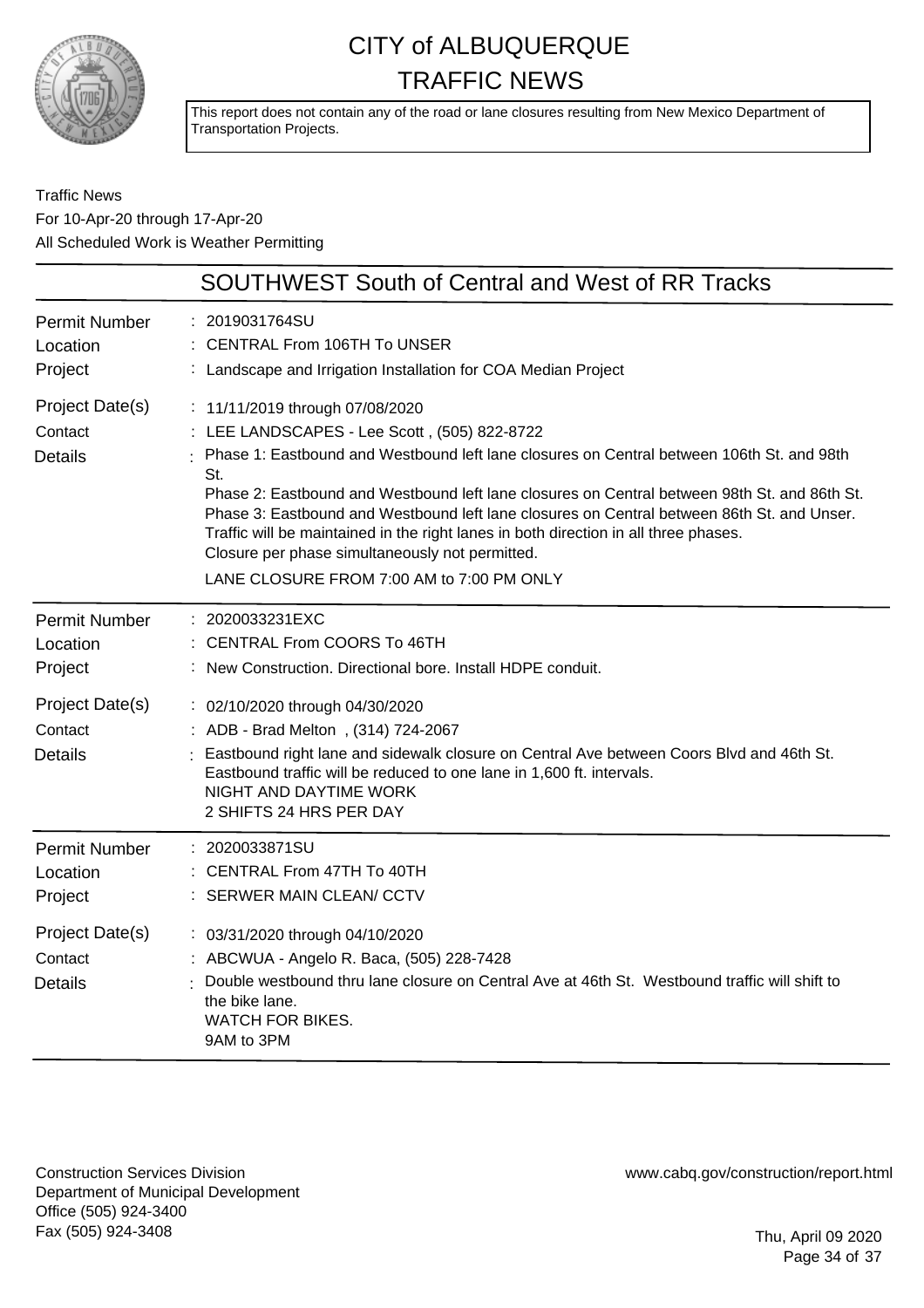

This report does not contain any of the road or lane closures resulting from New Mexico Department of Transportation Projects.

Traffic News For 10-Apr-20 through 17-Apr-20 All Scheduled Work is Weather Permitting

|                                                                                             | <b>SOUTHWEST South of Central and West of RR Tracks</b>                                                                                                                                                                                                                                                                                                                                                                                                                                           |
|---------------------------------------------------------------------------------------------|---------------------------------------------------------------------------------------------------------------------------------------------------------------------------------------------------------------------------------------------------------------------------------------------------------------------------------------------------------------------------------------------------------------------------------------------------------------------------------------------------|
| <b>Permit Number</b><br>Location<br>Project<br>Project Date(s)<br>Contact<br><b>Details</b> | 2020033411EXC<br>: COAL From IRON To STOVER<br>SLIPLINING EXSITING 18" SAS MAIN AND RECON OF SERVICES<br>ALLEY BETWEEN COAL AND IRON FROM 10TH TO 11TH FROM STOVER<br>: 03/02/2020 through 04/10/2020<br>: RMCI - TIM RILEY, (505) 345-0008<br>Total street closure on 10th St. between Coal and Stover.<br>Alley closure between 10th St. and 10th St. south of Coal.<br>Construction permitted between 6AM and 10PM. Closures are continuous until construction is<br>complete<br>Follow detour |
| <b>Permit Number</b><br>Location<br>Project<br>Project Date(s)<br>Contact<br><b>Details</b> | : 2020033917EXC<br>FOOTHILL From ATRISCO To FOOTHILL<br>: NEW CONSTRUCTION DIRECTIONAL BORE INSTALL HDPE CONDUIT<br>: 03/24/2020 through 04/14/2020<br>: ADB - Brad Melton, (314) 724-2067<br>Southbound thru lane and sidewalk closure on Atrisco Dr. between Sunset Gardens and Five<br>Points. Two-way traffic will be maintained with a flagging operation in 400 ft. intervals.<br><b>EXPECT DELAYS</b><br>LANE CLOSURE FROM 9 A.M. TO 4 P.M. ONLY.                                          |
| <b>Permit Number</b><br>Location<br>Project<br>Project Date(s)<br>Contact<br><b>Details</b> | : 2020034092EXC<br>: GOLD From 4TH To GOLD<br>: New Construction. Directional bore. Install HDPE conduit.<br>: 04/06/2020 through 04/15/2020<br>: ADB - Brad Melton, (314) 724-2067<br>Total closure of Gold Ave between 5th St. and 2nd St., one block at a time.<br><b>FOLLOW DETOUR</b><br><b>NIGHT WORK ONLY</b><br>6PM TO 6AM                                                                                                                                                                |

Construction Services Division Department of Municipal Development Office (505) 924-3400 Fax (505) 924-3408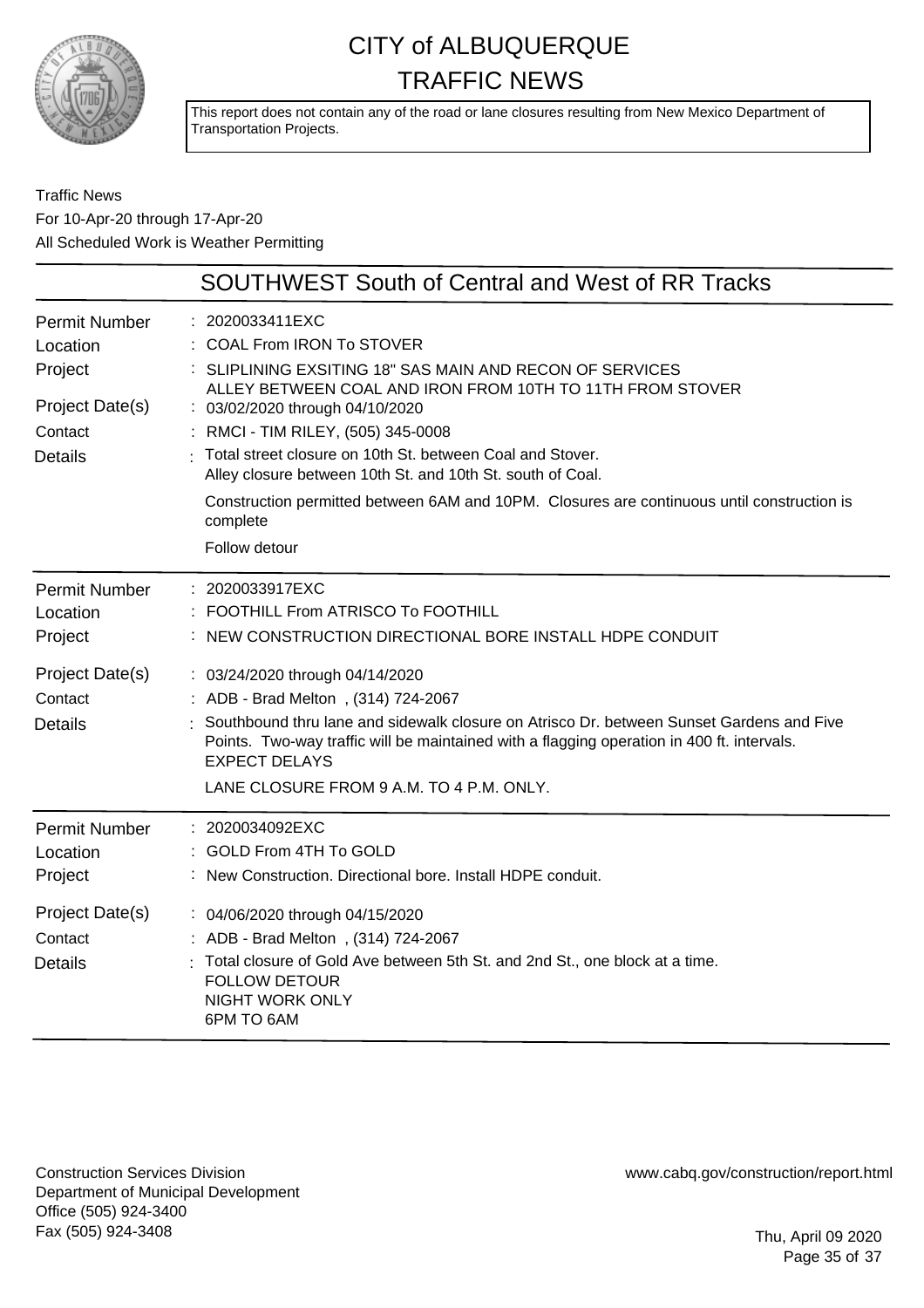

This report does not contain any of the road or lane closures resulting from New Mexico Department of Transportation Projects.

#### Traffic News For 10-Apr-20 through 17-Apr-20 All Scheduled Work is Weather Permitting

|                                                                                             | <b>SOUTHWEST South of Central and West of RR Tracks</b>                                                                                                                                                                                                                                                                                                                          |
|---------------------------------------------------------------------------------------------|----------------------------------------------------------------------------------------------------------------------------------------------------------------------------------------------------------------------------------------------------------------------------------------------------------------------------------------------------------------------------------|
| <b>Permit Number</b><br>Location<br>Project                                                 | : 2020034103EXC<br>: LOMAS From 5TH To 3RD, SOUTH TO ROMA<br>: UG Directional Bore                                                                                                                                                                                                                                                                                               |
| Project Date(s)<br>Contact<br><b>Details</b>                                                | : 04/10/2020 through 05/04/2020<br>: ADB - Brad Melton, (314) 724-2067<br>Eastbound right lane and sidewalk closure on Lomas Blvd between 5th and 3rd St.<br>Northbound parking lane closure on 3rd St. between Roma Ave and Lomas Blvd.<br>Flagging operations at the intersection of 3rd and Lomas, and 3rd and Roma.<br>CONSTRUCTION PERMITTED BETWEEN 7 A.M. AND 7 P.M. ONLY |
| <b>Permit Number</b><br>Location<br>Project<br>Project Date(s)<br>Contact<br><b>Details</b> | : 2020034193EXC<br>ROSEMONT From 5TH To 4TH<br>PLACE CONDUIT AND FIBER ON RESIDENTIAL AT SHOULDER WORK ONLY SOUTH<br>SIDE OF THE ROAD<br>: 04/16/2020 through 04/17/2020<br>: LIGHT CONNECTIONS - Steve Litle, (303) 809-7696                                                                                                                                                    |
| <b>Permit Number</b><br>Location<br>Project<br>Project Date(s)<br>Contact<br><b>Details</b> | : 2020034091EXC<br>723 SILVER AVE SW<br>: Install anodes on one day between these dates.<br>: 04/13/2020 through 04/24/2020<br>NM GAS - Leo Sanchez, (505) 259-8559                                                                                                                                                                                                              |
| <b>Permit Number</b><br>Location<br>Project<br>Project Date(s)<br>Contact<br><b>Details</b> | 2020034090EXC<br>724 SILVER AVE SW<br>Install anodes.<br>: 04/15/2020 through 04/15/2020<br>NM GAS - Leo Sanchez, (505) 259-8559<br>LANE CLOSURE FROM 9 A.M. TO 4 P.M. ONLY.<br>Northbound total closure on 8th St. south of Silver.<br>Follow detour                                                                                                                            |